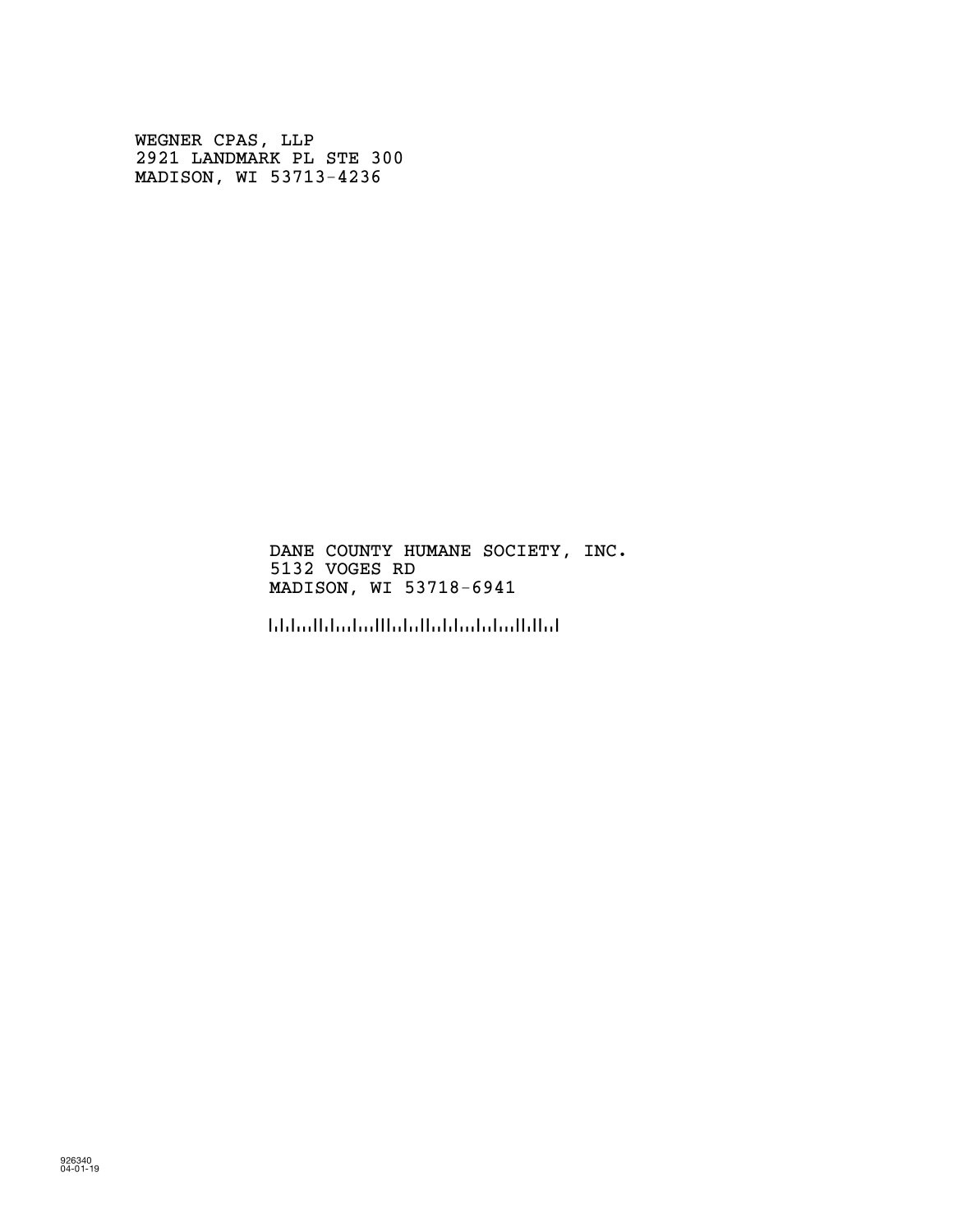# PUBLIC DISCLOSURE COPY - STATE REGISTRATION NO. 622-800

Department of the Treasury Internal Revenue Service Form (Rev. January 2020)

**your Section 501(c), 527, or 4947(a)(1) of the Internal Revenue Code (except private foundations) 2019** 



| (Rev. January 2020)<br>Department of the Treasury<br>Internal Revenue Service | ► Do not enter social security numbers on this form as it may be made public.<br>Go to www.irs.gov/Form990 for instructions and the latest information. |  |                             |      |            | <b>Open to Public</b><br><b>Inspection</b> |  |
|-------------------------------------------------------------------------------|---------------------------------------------------------------------------------------------------------------------------------------------------------|--|-----------------------------|------|------------|--------------------------------------------|--|
|                                                                               | A For the 2019 calendar year, or tax year beginning                                                                                                     |  |                             |      | and ending |                                            |  |
| <b>3</b> Check if applicable:                                                 | <b>C</b> Name of organization                                                                                                                           |  |                             |      |            | D Employer identification number           |  |
| 1Address<br>change                                                            |                                                                                                                                                         |  | DANE COUNTY HUMANE SOCIETY, | INC. |            |                                            |  |

|                                    | Address<br>change            | DANE COUNTY HUMANE SOCIETY, INC.                                                                                                            |            |                                                         |                                                         |
|------------------------------------|------------------------------|---------------------------------------------------------------------------------------------------------------------------------------------|------------|---------------------------------------------------------|---------------------------------------------------------|
|                                    | Name<br>change               | Doing business as                                                                                                                           |            | 39-0806335                                              |                                                         |
|                                    | Initial<br>return            | Number and street (or P.O. box if mail is not delivered to street address)                                                                  | Room/suite | E Telephone number                                      |                                                         |
|                                    | Final<br>return/             | 5132 VOGES RD                                                                                                                               |            | $608 - 838 - 0413$                                      |                                                         |
|                                    | termin-<br>ated              | City or town, state or province, country, and ZIP or foreign postal code                                                                    |            | G Gross receipts \$                                     | 6,890,084.                                              |
|                                    | Amended<br>return            | 53718-6941<br>MADISON, WI                                                                                                                   |            | H(a) Is this a group return                             |                                                         |
|                                    | Applica-<br>Ition<br>pending | F Name and address of principal officer: PAM MCCLOUD SMITH                                                                                  |            | for subordinates?                                       | $\overline{\ }$ Yes $\overline{\rm X}$ No               |
|                                    |                              | SAME AS C ABOVE                                                                                                                             |            | $H(b)$ Are all subordinates included? $\Box$ Yes $\Box$ | ⊥No                                                     |
|                                    |                              | Tax-exempt status: $X \mid 501(c)(3)$<br>$\blacktriangleleft$ (insert no.)<br>$501(c)$ (<br>$4947(a)(1)$ or                                 | 527        |                                                         | If "No," attach a list. (see instructions)              |
|                                    |                              | J Website: WWW.GIVESHELTER.ORG                                                                                                              |            | $H(c)$ Group exemption number $\blacktriangleright$     |                                                         |
|                                    |                              | K Form of organization: $X$ Corporation<br>Other $\blacktriangleright$<br>Association<br>Trust                                              |            |                                                         | L Year of formation: 1921 M State of legal domicile: WI |
|                                    | Part I                       | <b>Summary</b>                                                                                                                              |            |                                                         |                                                         |
|                                    | 1                            | Briefly describe the organization's mission or most significant activities: PROVIDE CARE, EDUCATION AND                                     |            |                                                         |                                                         |
|                                    |                              | ADOPTION SERVICES TO REDUCE THE POPULATION OF UNWANTED ANIMALS.                                                                             |            |                                                         |                                                         |
| <b>Activities &amp; Governance</b> | 2                            | Check this box $\blacktriangleright$ $\Box$ if the organization discontinued its operations or disposed of more than 25% of its net assets. |            |                                                         |                                                         |
|                                    | з                            | Number of voting members of the governing body (Part VI, line 1a)                                                                           |            |                                                         | 11<br>$\overline{11}$                                   |
|                                    | 4                            |                                                                                                                                             |            | $\overline{4}$<br>$\overline{5}$                        | 122                                                     |
|                                    | 5                            |                                                                                                                                             |            | $6\phantom{a}$                                          | 1307                                                    |
|                                    | 6                            |                                                                                                                                             |            |                                                         | 0.                                                      |
|                                    |                              |                                                                                                                                             |            | <b>7a</b><br>7b                                         | $\overline{0}$ .                                        |
|                                    |                              |                                                                                                                                             |            | <b>Prior Year</b>                                       | <b>Current Year</b>                                     |
|                                    | 8                            | Contributions and grants (Part VIII, line 1h)                                                                                               |            | 3,521,619.                                              | 3,395,302.                                              |
|                                    | 9                            | Program service revenue (Part VIII, line 2g)                                                                                                |            | 1,335,842.                                              | 1,493,743.                                              |
| Revenue                            | 10                           |                                                                                                                                             |            | 1,281.                                                  | 113,893.                                                |
|                                    | 11                           | Other revenue (Part VIII, column (A), lines 5, 6d, 8c, 9c, 10c, and 11e)                                                                    |            | $-18,067.$                                              | $-16, 337.$                                             |
|                                    | 12                           | Total revenue - add lines 8 through 11 (must equal Part VIII, column (A), line 12)                                                          |            | 4,840,675.                                              | 4,986,601.                                              |
|                                    | 13                           | Grants and similar amounts paid (Part IX, column (A), lines 1-3)                                                                            |            | 13,000.                                                 | 10,750.                                                 |
|                                    | 14                           |                                                                                                                                             |            | 0.                                                      |                                                         |
|                                    | 15                           | Salaries, other compensation, employee benefits (Part IX, column (A), lines 5-10)                                                           |            | 2,684,350.                                              | 3,018,958.                                              |
| Expenses                           |                              | 16a Professional fundraising fees (Part IX, column (A), line 11e)                                                                           |            | Ο.                                                      | 17,028.                                                 |
|                                    |                              | $-726,906.$<br><b>b</b> Total fundraising expenses (Part IX, column (D), line 25)                                                           |            |                                                         |                                                         |
|                                    |                              |                                                                                                                                             |            | 1, 207, 647.                                            | 1, 230, 220.                                            |
|                                    | 18                           | Total expenses. Add lines 13-17 (must equal Part IX, column (A), line 25)                                                                   |            | 3,904,997.                                              | 4, 276, 956.                                            |
|                                    | 19                           |                                                                                                                                             |            | 935,678.                                                | 709,645.                                                |
|                                    |                              |                                                                                                                                             |            | <b>Beginning of Current Year</b>                        | <b>End of Year</b>                                      |
|                                    | 20                           | Total assets (Part X, line 16)                                                                                                              |            | 7,763,786.                                              | 8,668,092.                                              |
| Net Assets or<br>Fund Balances     | 21                           | Total liabilities (Part X, line 26)                                                                                                         |            | 169,053.                                                | 182,033.                                                |
|                                    |                              |                                                                                                                                             |            | 7,594,733.                                              | 8,486,059.                                              |
|                                    |                              | Part II   Signature Block                                                                                                                   |            |                                                         |                                                         |

Under penalties of perjury, I declare that I have examined this return, including accompanying schedules and statements, and to the best of my knowledge and belief, it is true, correct, and complete. Declaration of preparer (other than officer) is based on all information of which preparer has any knowledge.

| Sign<br>Here     | Signature of officer<br>PAM MCCLOUD<br>SMITH, EXECUTIVE DIRECTOR<br>Type or print name and title                                                                                          | Date                                                                                                 |
|------------------|-------------------------------------------------------------------------------------------------------------------------------------------------------------------------------------------|------------------------------------------------------------------------------------------------------|
| Paid<br>Preparer | Print/Type preparer's name<br>Preparer's signature<br>SCOTT HAUMERSEN,<br>CPA<br>$a$ unu $-a$<br>$7$ $\omega$ of $\overline{V}$ )<br>WEGNER CPAS,<br>LLP<br>Firm's name<br>$\blacksquare$ | Date<br>PIIN<br>Check<br>P00084908<br>4/22/20<br>self-employed<br>$I$ Firm's EIN $\geq 39 - 0974031$ |
| Use Only         | 2921 LANDMARK PL STE 300<br>Firm's address<br>MADISON, WI 53713-4236                                                                                                                      | Phone no. $608 - 274 - 4020$                                                                         |
| 932001 01-20-20  | May the IRS discuss this return with the preparer shown above? (see instructions)<br>LHA For Paperwork Reduction Act Notice, see the separate instructions.                               | $\mathbf{X}$ Yes<br>No<br>Form 990 (2019)                                                            |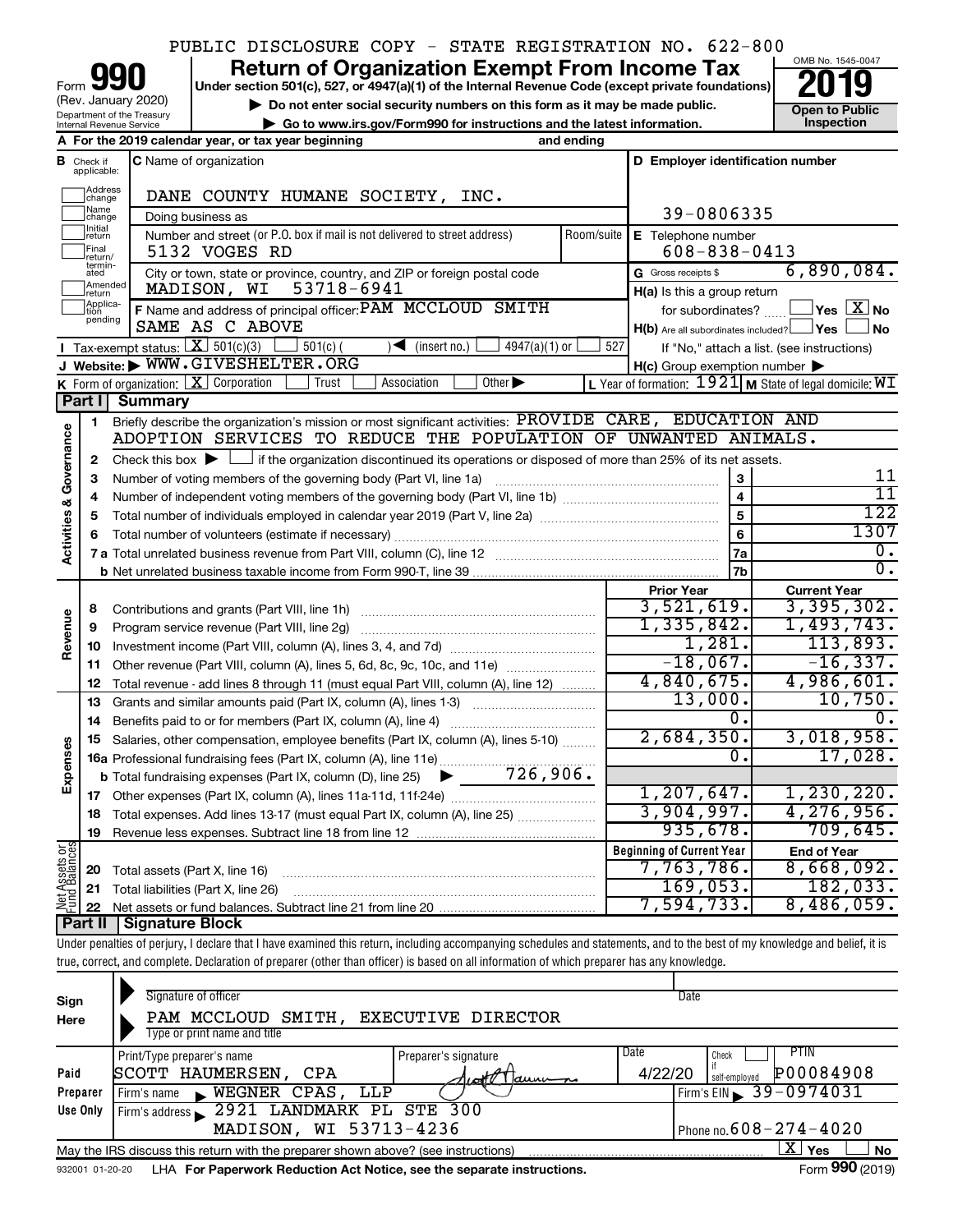|              | Part III   Statement of Program Service Accomplishments                                                                                                                                             |
|--------------|-----------------------------------------------------------------------------------------------------------------------------------------------------------------------------------------------------|
|              |                                                                                                                                                                                                     |
| $\mathbf{1}$ | Briefly describe the organization's mission:                                                                                                                                                        |
|              | DANE COUNTY HUMANE SOCIETY (DCHS) IS A LEADER IN CREATING A MORE                                                                                                                                    |
|              | HUMANE COMMUNITY FOCUSING ON THE HUMAN RELATIONSHIP WITH COMPANION<br>ANIMALS. DCHS'S MISSION FOCUSES ON "HELPING PEOPLE HELP ANIMALS."<br>DCHS                                                     |
|              | IS EFFECTIVE IN ITS MISSION THROUGH (CONTINUED ON SCHEDULE O)                                                                                                                                       |
| $\mathbf{2}$ | Did the organization undertake any significant program services during the year which were not listed on the                                                                                        |
|              | $\vert$ Yes $\boxed{\text{X}}$ No<br>prior Form 990 or 990-EZ?                                                                                                                                      |
|              | If "Yes," describe these new services on Schedule O.                                                                                                                                                |
| 3            | $Yes \quad X \overline{X}$ No<br>Did the organization cease conducting, or make significant changes in how it conducts, any program services?                                                       |
|              | If "Yes," describe these changes on Schedule O.                                                                                                                                                     |
| 4            | Describe the organization's program service accomplishments for each of its three largest program services, as measured by expenses.                                                                |
|              | Section 501(c)(3) and 501(c)(4) organizations are required to report the amount of grants and allocations to others, the total expenses, and<br>revenue, if any, for each program service reported. |
| 4a           | 10,750.<br>548,689.<br>1,771,538.<br>) (Revenue \$<br>including grants of \$<br>) (Expenses \$<br>(Code:                                                                                            |
|              | DCHS'S ANIMAL SERVICES INCLUDE OPEN-ADMISSION ANIMAL INTAKE,<br><b>CUSTOMER</b>                                                                                                                     |
|              | SERVICE, DAILY CARE OF ANIMALS, SPAY/NEUTER SERVICES, HUMANE EUTHANASIA                                                                                                                             |
|              | AND PARTIPICATION IN THE SHELTERING ANIMALS OF ABUSE VICTIMS PROGRAM.                                                                                                                               |
|              | IN ADDITION DCHS WORKED WITH MADISON AND DANE COUNTY ANIMAL SERVICES                                                                                                                                |
|              | AND THE CITY OF EDGERTON TO ENSURE IT PROPERLY FULFILLS THE SERVICES                                                                                                                                |
|              | OUTLINED IN ITS CONTRACTS WITH THESE MUNICIPALITIES. IN 2019, MEDICAL<br>STAFF AND VOLUNTEER VETERINARIANS PERFORMED 2,672 SURGERIES.                                                               |
|              |                                                                                                                                                                                                     |
|              |                                                                                                                                                                                                     |
|              |                                                                                                                                                                                                     |
|              |                                                                                                                                                                                                     |
|              |                                                                                                                                                                                                     |
| 4b           | 831,969.<br>582,028. including grants of \$<br>$0.$ (Revenue \$<br>(Code:<br>(Expenses \$                                                                                                           |
|              | DCHS'S ADOPTION & RECEPTION SERVICES INCLUDE CUSTOMER SERVICE AND                                                                                                                                   |
|              | ANIMAL ADOPTIONS AT DCHS'S MAIN LOCATION, DCHS'S THRIFT STORE AND<br>MOUNDS PET FOOD WAREHOUSE SATELLITE CENTERS.<br>THE MAIN ADOPTION CENTER                                                       |
|              | ALSO OFFERS MERCHANDISE SUCH AS EDUCATIONAL BOOKS AND PET SUPPLIES FOR                                                                                                                              |
|              | SALE TO INDIVIDUALS ADOPTING ANIMALS AS WELL AS TO OTHER PATRONS.<br>IN                                                                                                                             |
|              | 2019, ABOUT 3,900 ANIMALS WERE ADOPTED FROM THE MAIN SHELTER,<br>THRIFT                                                                                                                             |
|              | STORE AND THE SATELLITE CENTERS.<br>DCHS'S 2019 ANIMAL SAVE RATE WAS 92%.                                                                                                                           |
|              |                                                                                                                                                                                                     |
|              |                                                                                                                                                                                                     |
|              |                                                                                                                                                                                                     |
|              |                                                                                                                                                                                                     |
| 4c           | 372, 470. including grants of \$<br>$\overline{0}$ .)<br>$0 \cdot$ ) (Revenue \$<br>) (Expenses \$<br>(Code:                                                                                        |
|              | DCHS'S WILDLIFE REHABILITATION PROGRAM PROVIDES CARE FOR THE ILL,                                                                                                                                   |
|              | INJURED AND ORPHANED WILDLIFE OF SOUTH CENTRAL WISCONSIN.<br>IN 2019,<br>DCHS                                                                                                                       |
|              | STAFF AND VOLUNTEERS HELPED 3,892 WILD ANIMALS OF 157 DIFFERENT                                                                                                                                     |
|              | INCLUDING SONGBIRDS, MAMMALS, RAPTORS,<br>WATERFOWL AND REPTILES.<br>SPECIES,                                                                                                                       |
|              |                                                                                                                                                                                                     |
|              |                                                                                                                                                                                                     |
|              |                                                                                                                                                                                                     |
|              |                                                                                                                                                                                                     |
|              |                                                                                                                                                                                                     |
|              |                                                                                                                                                                                                     |
|              |                                                                                                                                                                                                     |
| 4d           | Other program services (Describe on Schedule O.)                                                                                                                                                    |
|              | 421, 923. including grants of \$<br>141, 253.<br>$0 \cdot$ ) (Revenue \$<br>(Expenses \$                                                                                                            |
|              | 3, 147, 959.<br>4e Total program service expenses                                                                                                                                                   |
|              | Form 990 (2019)                                                                                                                                                                                     |
|              |                                                                                                                                                                                                     |
|              | 932002 01-20-20<br>$\overline{a}$                                                                                                                                                                   |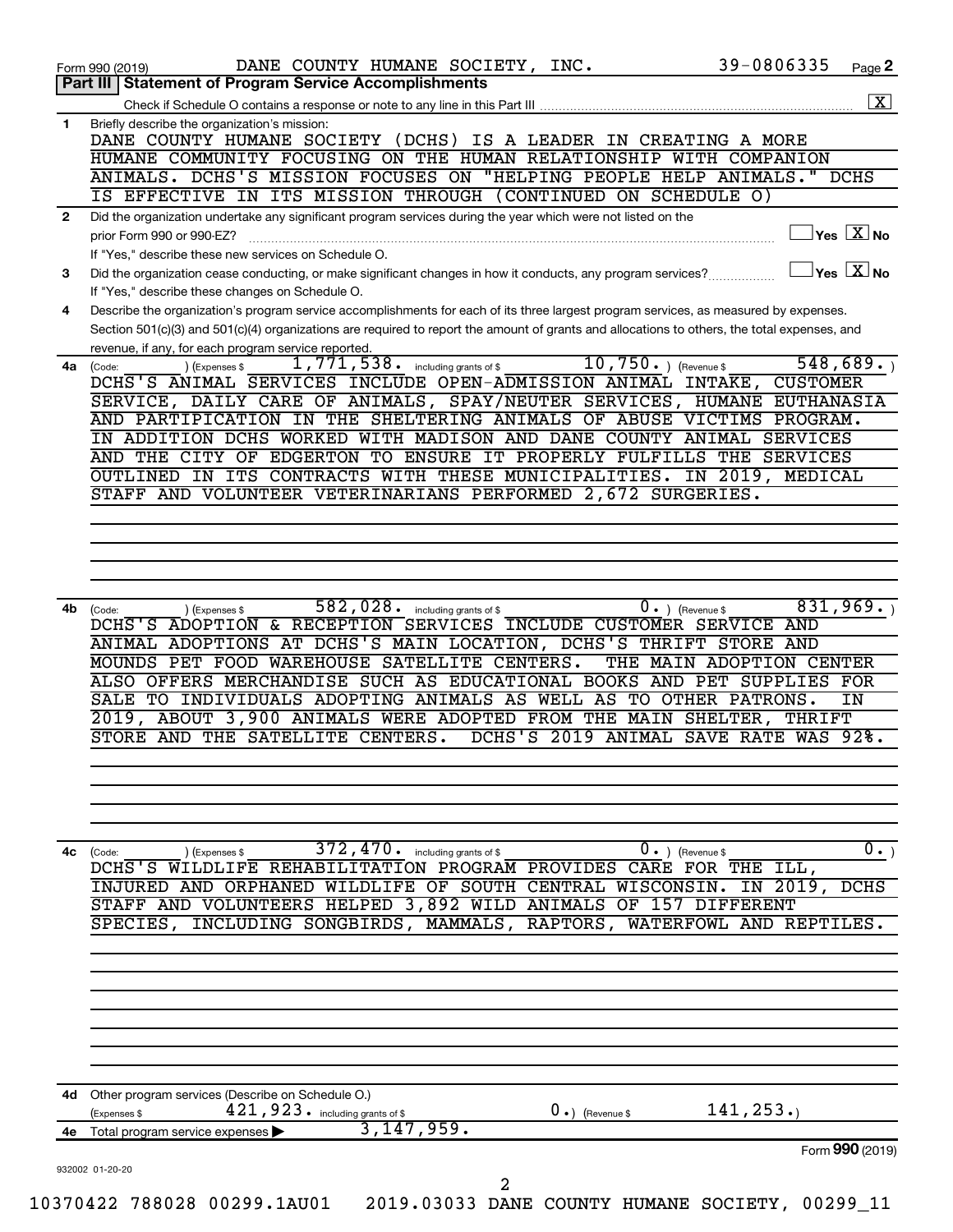|  | Form 990 (2019) |  |
|--|-----------------|--|
|  |                 |  |

**Part IV Checklist of Required Schedules**

Form 990 (2019) Page DANE COUNTY HUMANE SOCIETY, INC. 39-0806335

|     |                                                                                                                                       |                 | Yes                     | No                      |
|-----|---------------------------------------------------------------------------------------------------------------------------------------|-----------------|-------------------------|-------------------------|
| 1   | Is the organization described in section 501(c)(3) or $4947(a)(1)$ (other than a private foundation)?                                 |                 |                         |                         |
|     | If "Yes," complete Schedule A                                                                                                         | 1               | х                       |                         |
| 2   |                                                                                                                                       | $\overline{2}$  | $\overline{\textbf{X}}$ |                         |
| 3   | Did the organization engage in direct or indirect political campaign activities on behalf of or in opposition to candidates for       |                 |                         |                         |
|     |                                                                                                                                       | 3               |                         | x                       |
| 4   | Section 501(c)(3) organizations. Did the organization engage in lobbying activities, or have a section 501(h) election in effect      |                 |                         |                         |
|     |                                                                                                                                       | 4               |                         | x                       |
| 5   | Is the organization a section 501(c)(4), 501(c)(5), or 501(c)(6) organization that receives membership dues, assessments, or          |                 |                         |                         |
|     |                                                                                                                                       | 5               |                         | x                       |
| 6   | Did the organization maintain any donor advised funds or any similar funds or accounts for which donors have the right to             |                 |                         |                         |
|     |                                                                                                                                       | 6               |                         | x                       |
|     | provide advice on the distribution or investment of amounts in such funds or accounts? If "Yes," complete Schedule D, Part I          |                 |                         |                         |
| 7   | Did the organization receive or hold a conservation easement, including easements to preserve open space,                             |                 |                         | x                       |
|     | the environment, historic land areas, or historic structures? If "Yes," complete Schedule D, Part II<br>.                             | $\overline{7}$  |                         |                         |
| 8   | Did the organization maintain collections of works of art, historical treasures, or other similar assets? If "Yes," complete          |                 |                         |                         |
|     |                                                                                                                                       | 8               |                         | x                       |
| 9   | Did the organization report an amount in Part X, line 21, for escrow or custodial account liability, serve as a custodian for         |                 |                         |                         |
|     | amounts not listed in Part X; or provide credit counseling, debt management, credit repair, or debt negotiation services?             |                 |                         |                         |
|     |                                                                                                                                       | 9               |                         | x                       |
| 10  | Did the organization, directly or through a related organization, hold assets in donor-restricted endowments                          |                 |                         |                         |
|     |                                                                                                                                       | 10              |                         | x                       |
| 11  | If the organization's answer to any of the following questions is "Yes," then complete Schedule D, Parts VI, VII, VIII, IX, or X      |                 |                         |                         |
|     | as applicable.                                                                                                                        |                 |                         |                         |
|     | a Did the organization report an amount for land, buildings, and equipment in Part X, line 10? If "Yes," complete Schedule D,         |                 |                         |                         |
|     | Part VI                                                                                                                               | 11a             | X                       |                         |
|     | <b>b</b> Did the organization report an amount for investments - other securities in Part X, line 12, that is 5% or more of its total |                 |                         |                         |
|     |                                                                                                                                       | 11b             |                         | x                       |
|     | c Did the organization report an amount for investments - program related in Part X, line 13, that is 5% or more of its total         |                 |                         |                         |
|     |                                                                                                                                       | 11c             |                         | x                       |
|     | d Did the organization report an amount for other assets in Part X, line 15, that is 5% or more of its total assets reported in       |                 |                         |                         |
|     |                                                                                                                                       | 11d             |                         | х                       |
|     |                                                                                                                                       | 11e             |                         | X                       |
|     | f Did the organization's separate or consolidated financial statements for the tax year include a footnote that addresses             |                 |                         |                         |
|     | the organization's liability for uncertain tax positions under FIN 48 (ASC 740)? If "Yes," complete Schedule D, Part X                | 11f             |                         | x                       |
|     | 12a Did the organization obtain separate, independent audited financial statements for the tax year? If "Yes," complete               |                 |                         |                         |
|     | Schedule D, Parts XI and XII                                                                                                          | 12a             | х                       |                         |
|     | <b>b</b> Was the organization included in consolidated, independent audited financial statements for the tax year?                    |                 |                         |                         |
|     | If "Yes," and if the organization answered "No" to line 12a, then completing Schedule D, Parts XI and XII is optional                 | 12 <sub>b</sub> |                         | Y<br>▵                  |
| 13  |                                                                                                                                       | 13              |                         | $\overline{\texttt{x}}$ |
| 14a | Did the organization maintain an office, employees, or agents outside of the United States?                                           | 14a             |                         | х                       |
| b   | Did the organization have aggregate revenues or expenses of more than \$10,000 from grantmaking, fundraising, business,               |                 |                         |                         |
|     | investment, and program service activities outside the United States, or aggregate foreign investments valued at \$100,000            |                 |                         |                         |
|     |                                                                                                                                       | 14b             |                         | x                       |
| 15  | Did the organization report on Part IX, column (A), line 3, more than \$5,000 of grants or other assistance to or for any             |                 |                         |                         |
|     |                                                                                                                                       | 15              |                         | x                       |
| 16  | Did the organization report on Part IX, column (A), line 3, more than \$5,000 of aggregate grants or other assistance to              |                 |                         |                         |
|     |                                                                                                                                       | 16              |                         | x                       |
| 17  | Did the organization report a total of more than \$15,000 of expenses for professional fundraising services on Part IX,               |                 |                         |                         |
|     |                                                                                                                                       | 17              | х                       |                         |
| 18  | Did the organization report more than \$15,000 total of fundraising event gross income and contributions on Part VIII, lines          |                 |                         |                         |
|     |                                                                                                                                       | 18              | х                       |                         |
| 19  | Did the organization report more than \$15,000 of gross income from gaming activities on Part VIII, line 9a? If "Yes,"                |                 |                         |                         |
|     | complete Schedule G, Part III                                                                                                         | 19              |                         | х                       |
|     |                                                                                                                                       | 20a             |                         | X                       |
| b   |                                                                                                                                       | 20 <sub>b</sub> |                         |                         |
| 21  | Did the organization report more than \$5,000 of grants or other assistance to any domestic organization or                           |                 |                         |                         |
|     |                                                                                                                                       | 21              | Х                       |                         |
|     | 932003 01-20-20                                                                                                                       |                 |                         | Form 990 (2019)         |

3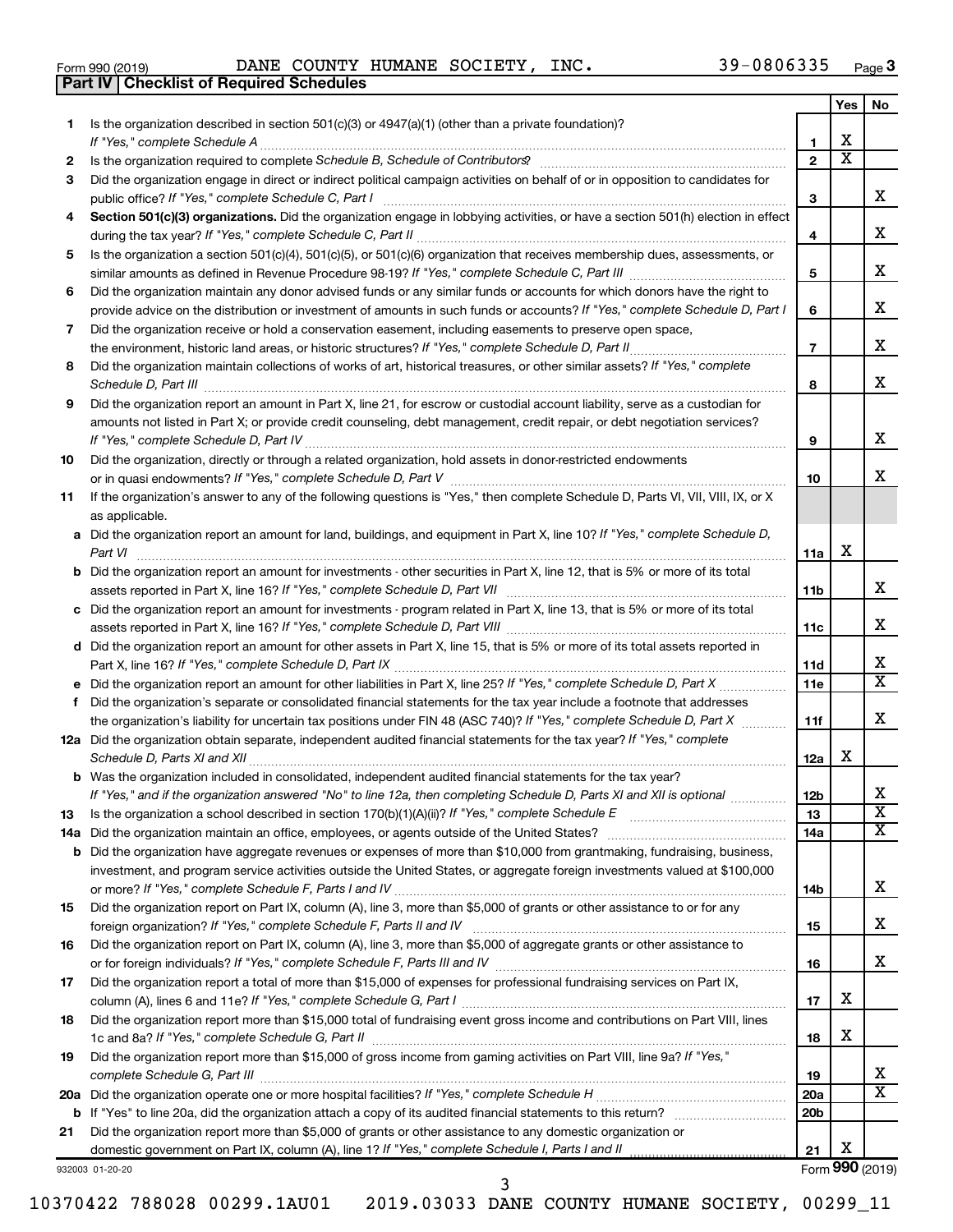|  | Form 990 (2019) |  |
|--|-----------------|--|
|  |                 |  |

*(continued)* **Part IV Checklist of Required Schedules**

Form 990 (2019) Page DANE COUNTY HUMANE SOCIETY, INC. 39-0806335

|               |                                                                                                                                                                                                                                                         |                 | Yes | <b>No</b>               |
|---------------|---------------------------------------------------------------------------------------------------------------------------------------------------------------------------------------------------------------------------------------------------------|-----------------|-----|-------------------------|
| 22            | Did the organization report more than \$5,000 of grants or other assistance to or for domestic individuals on                                                                                                                                           |                 |     |                         |
|               |                                                                                                                                                                                                                                                         | 22              |     | x                       |
| 23            | Did the organization answer "Yes" to Part VII, Section A, line 3, 4, or 5 about compensation of the organization's current                                                                                                                              |                 |     |                         |
|               | and former officers, directors, trustees, key employees, and highest compensated employees? If "Yes," complete                                                                                                                                          |                 |     |                         |
|               | Schedule J                                                                                                                                                                                                                                              | 23              |     | x                       |
|               | 24a Did the organization have a tax-exempt bond issue with an outstanding principal amount of more than \$100,000 as of the                                                                                                                             |                 |     |                         |
|               | last day of the year, that was issued after December 31, 2002? If "Yes," answer lines 24b through 24d and complete                                                                                                                                      |                 |     |                         |
|               | Schedule K. If "No," go to line 25a                                                                                                                                                                                                                     | 24a             |     | X.                      |
|               |                                                                                                                                                                                                                                                         | 24b             |     |                         |
|               | c Did the organization maintain an escrow account other than a refunding escrow at any time during the year to defease                                                                                                                                  |                 |     |                         |
|               |                                                                                                                                                                                                                                                         | 24c             |     |                         |
|               | d Did the organization act as an "on behalf of" issuer for bonds outstanding at any time during the year?                                                                                                                                               | 24d             |     |                         |
|               | 25a Section 501(c)(3), 501(c)(4), and 501(c)(29) organizations. Did the organization engage in an excess benefit                                                                                                                                        |                 |     |                         |
|               |                                                                                                                                                                                                                                                         | 25a             |     | x                       |
|               | b Is the organization aware that it engaged in an excess benefit transaction with a disqualified person in a prior year, and                                                                                                                            |                 |     |                         |
|               | that the transaction has not been reported on any of the organization's prior Forms 990 or 990-EZ? If "Yes," complete                                                                                                                                   |                 |     |                         |
|               | Schedule L, Part I                                                                                                                                                                                                                                      | 25 <sub>b</sub> |     | x                       |
| 26            | Did the organization report any amount on Part X, line 5 or 22, for receivables from or payables to any current                                                                                                                                         |                 |     |                         |
|               | or former officer, director, trustee, key employee, creator or founder, substantial contributor, or 35%                                                                                                                                                 |                 |     |                         |
|               | controlled entity or family member of any of these persons? If "Yes," complete Schedule L, Part II                                                                                                                                                      | 26              |     | x                       |
| 27            | Did the organization provide a grant or other assistance to any current or former officer, director, trustee, key employee,                                                                                                                             |                 |     |                         |
|               | creator or founder, substantial contributor or employee thereof, a grant selection committee member, or to a 35% controlled                                                                                                                             |                 |     |                         |
|               | entity (including an employee thereof) or family member of any of these persons? If "Yes," complete Schedule L, Part III.                                                                                                                               | 27              |     | x                       |
| 28            | Was the organization a party to a business transaction with one of the following parties (see Schedule L, Part IV                                                                                                                                       |                 |     |                         |
|               | instructions, for applicable filing thresholds, conditions, and exceptions):                                                                                                                                                                            |                 |     |                         |
|               | a A current or former officer, director, trustee, key employee, creator or founder, or substantial contributor? If                                                                                                                                      |                 |     |                         |
|               | "Yes," complete Schedule L, Part IV                                                                                                                                                                                                                     | 28a             |     | x                       |
|               |                                                                                                                                                                                                                                                         | 28b             |     | $\overline{\texttt{x}}$ |
|               | c A 35% controlled entity of one or more individuals and/or organizations described in lines 28a or 28b?If                                                                                                                                              |                 |     |                         |
|               |                                                                                                                                                                                                                                                         | 28c             |     | х                       |
| 29            | Did the organization receive more than \$25,000 in non-cash contributions? If "Yes," complete Schedule M                                                                                                                                                | 29              | х   |                         |
| 30            | Did the organization receive contributions of art, historical treasures, or other similar assets, or qualified conservation                                                                                                                             |                 |     |                         |
|               | contributions? If "Yes," complete Schedule M                                                                                                                                                                                                            | 30              |     | x.                      |
| 31            | Did the organization liquidate, terminate, or dissolve and cease operations? If "Yes," complete Schedule N, Part I                                                                                                                                      | 31              |     | X                       |
| 32            | Did the organization sell, exchange, dispose of, or transfer more than 25% of its net assets? If "Yes," complete                                                                                                                                        |                 |     |                         |
|               | Schedule N, Part II                                                                                                                                                                                                                                     | 32              |     | x                       |
| 33            | Did the organization own 100% of an entity disregarded as separate from the organization under Regulations                                                                                                                                              |                 |     |                         |
|               |                                                                                                                                                                                                                                                         | 33              |     | х                       |
| 34            | Was the organization related to any tax-exempt or taxable entity? If "Yes," complete Schedule R, Part II, III, or IV, and                                                                                                                               |                 |     |                         |
|               | Part V, line 1                                                                                                                                                                                                                                          | 34              |     | х                       |
|               |                                                                                                                                                                                                                                                         | <b>35a</b>      |     | X                       |
|               | <b>b</b> If "Yes" to line 35a, did the organization receive any payment from or engage in any transaction with a controlled entity                                                                                                                      |                 |     |                         |
|               |                                                                                                                                                                                                                                                         | 35 <sub>b</sub> |     |                         |
| 36            | Section 501(c)(3) organizations. Did the organization make any transfers to an exempt non-charitable related organization?                                                                                                                              |                 |     |                         |
|               |                                                                                                                                                                                                                                                         | 36              |     | х                       |
| 37            | Did the organization conduct more than 5% of its activities through an entity that is not a related organization                                                                                                                                        |                 |     |                         |
|               | and that is treated as a partnership for federal income tax purposes? If "Yes," complete Schedule R, Part VI                                                                                                                                            | 37              |     | x                       |
| 38            | Did the organization complete Schedule O and provide explanations in Schedule O for Part VI, lines 11b and 19?                                                                                                                                          |                 |     |                         |
|               |                                                                                                                                                                                                                                                         | 38              | х   |                         |
| <b>Part V</b> | <b>Statements Regarding Other IRS Filings and Tax Compliance</b>                                                                                                                                                                                        |                 |     |                         |
|               | Check if Schedule O contains a response or note to any line in this Part V [11] [12] contains according to contains a response or note to any line in this Part V [11] [12] [12] contains according to contain a response or n                          |                 |     |                         |
|               | 11                                                                                                                                                                                                                                                      |                 | Yes | No                      |
|               | 1a                                                                                                                                                                                                                                                      |                 |     |                         |
|               | <b>b</b> Enter the number of Forms W-2G included in line 1a. Enter -0- if not applicable <i>manumerane in</i> the setting<br>1b<br>c Did the organization comply with backup withholding rules for reportable payments to vendors and reportable gaming |                 |     |                         |
|               |                                                                                                                                                                                                                                                         |                 |     |                         |
|               |                                                                                                                                                                                                                                                         | 1c              |     | Form 990 (2019)         |
|               | 932004 01-20-20<br>4                                                                                                                                                                                                                                    |                 |     |                         |
|               |                                                                                                                                                                                                                                                         |                 |     |                         |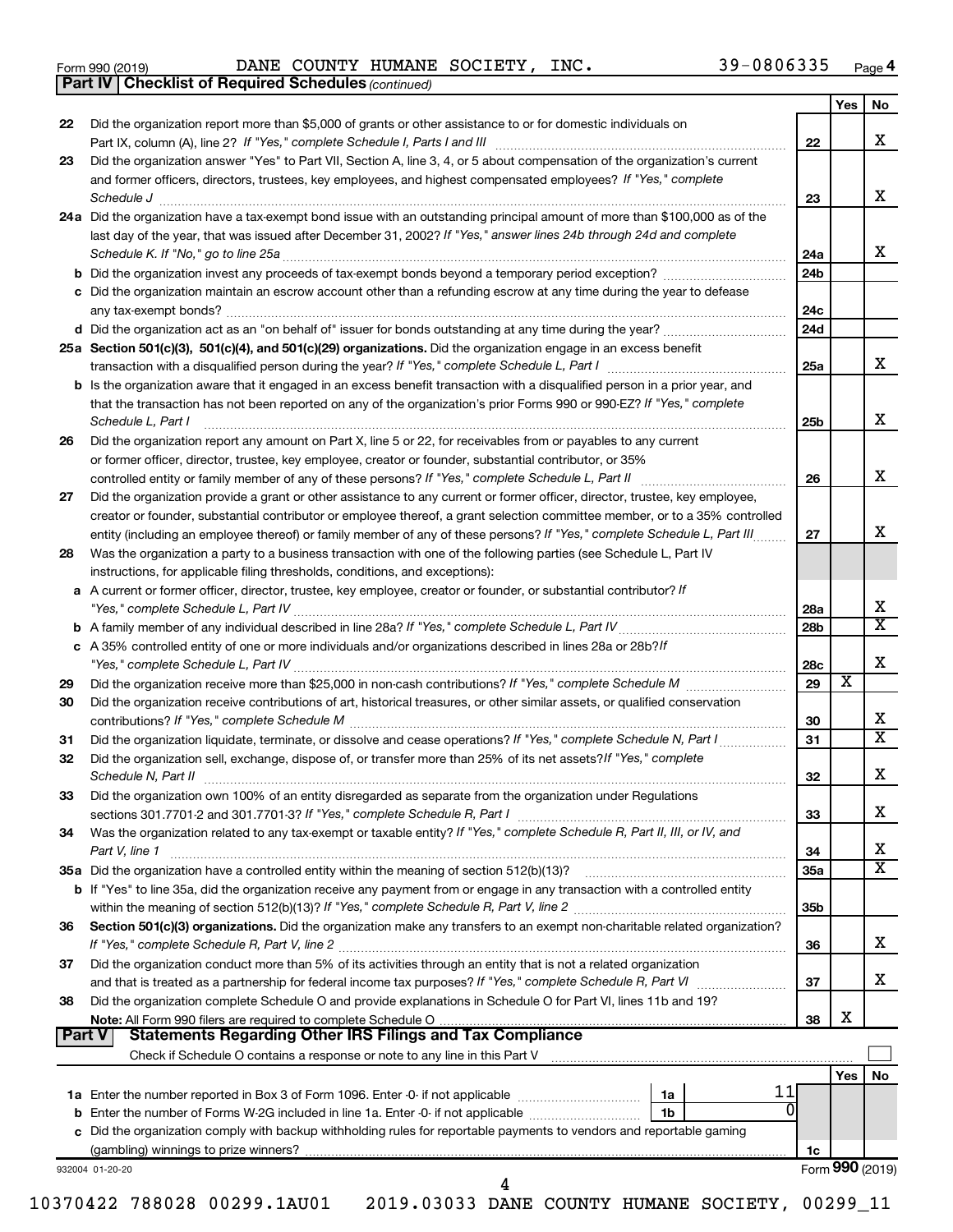Form 990 (2019) Page DANE COUNTY HUMANE SOCIETY, INC. 39-0806335

**Part V** Statements Regarding Other IRS Filings and Tax Compliance (continued)

|    |                                                                                                                                                 |                | Yes                     | No                      |  |
|----|-------------------------------------------------------------------------------------------------------------------------------------------------|----------------|-------------------------|-------------------------|--|
|    | 2a Enter the number of employees reported on Form W-3, Transmittal of Wage and Tax Statements,                                                  |                |                         |                         |  |
|    | 122<br>filed for the calendar year ending with or within the year covered by this return<br>2a                                                  |                |                         |                         |  |
|    |                                                                                                                                                 | 2 <sub>b</sub> | х                       |                         |  |
|    | <b>Note:</b> If the sum of lines 1a and 2a is greater than 250, you may be required to e-file (see instructions) <i></i>                        |                |                         |                         |  |
|    | 3a Did the organization have unrelated business gross income of \$1,000 or more during the year?                                                | За             |                         | x                       |  |
|    |                                                                                                                                                 | 3 <sub>b</sub> |                         |                         |  |
|    | 4a At any time during the calendar year, did the organization have an interest in, or a signature or other authority over, a                    |                |                         |                         |  |
|    | financial account in a foreign country (such as a bank account, securities account, or other financial account)?                                | 4a             |                         | x                       |  |
|    | <b>b</b> If "Yes," enter the name of the foreign country                                                                                        |                |                         |                         |  |
|    | See instructions for filing requirements for FinCEN Form 114, Report of Foreign Bank and Financial Accounts (FBAR).                             |                |                         |                         |  |
|    |                                                                                                                                                 | 5a             |                         | x                       |  |
|    |                                                                                                                                                 | 5 <sub>b</sub> |                         | $\overline{\textbf{x}}$ |  |
|    |                                                                                                                                                 | 5c             |                         |                         |  |
|    | 6a Does the organization have annual gross receipts that are normally greater than \$100,000, and did the organization solicit                  |                |                         |                         |  |
|    | any contributions that were not tax deductible as charitable contributions?                                                                     | 6a             |                         | x                       |  |
|    | b If "Yes," did the organization include with every solicitation an express statement that such contributions or gifts                          |                |                         |                         |  |
|    | were not tax deductible?                                                                                                                        | 6b             |                         |                         |  |
| 7  | Organizations that may receive deductible contributions under section 170(c).                                                                   | 7a             | х                       |                         |  |
|    | Did the organization receive a payment in excess of \$75 made partly as a contribution and partly for goods and services provided to the payor? | 7b             | $\overline{\textbf{x}}$ |                         |  |
|    | c Did the organization sell, exchange, or otherwise dispose of tangible personal property for which it was required                             |                |                         |                         |  |
|    | to file Form 8282?                                                                                                                              | 7c             |                         | x                       |  |
|    | 7d                                                                                                                                              |                |                         |                         |  |
|    | Did the organization receive any funds, directly or indirectly, to pay premiums on a personal benefit contract?                                 | 7е             |                         | х                       |  |
| Ť. |                                                                                                                                                 | 7f             |                         | X                       |  |
|    | If the organization received a contribution of qualified intellectual property, did the organization file Form 8899 as required?                | 7g             |                         |                         |  |
| h  | If the organization received a contribution of cars, boats, airplanes, or other vehicles, did the organization file a Form 1098-C?              |                |                         |                         |  |
| 8  | Sponsoring organizations maintaining donor advised funds. Did a donor advised fund maintained by the                                            |                |                         |                         |  |
|    | sponsoring organization have excess business holdings at any time during the year?                                                              |                |                         |                         |  |
| 9  | Sponsoring organizations maintaining donor advised funds.                                                                                       |                |                         |                         |  |
| а  | Did the sponsoring organization make any taxable distributions under section 4966?                                                              | 9а             |                         |                         |  |
| b  | Did the sponsoring organization make a distribution to a donor, donor advisor, or related person?                                               | 9b             |                         |                         |  |
| 10 | Section 501(c)(7) organizations. Enter:                                                                                                         |                |                         |                         |  |
| а  | 10a                                                                                                                                             |                |                         |                         |  |
|    | 10 <sub>b</sub><br><b>b</b> Gross receipts, included on Form 990, Part VIII, line 12, for public use of club facilities <i>manument</i> .       |                |                         |                         |  |
| 11 | Section 501(c)(12) organizations. Enter:                                                                                                        |                |                         |                         |  |
|    | 11a                                                                                                                                             |                |                         |                         |  |
|    | <b>b</b> Gross income from other sources (Do not net amounts due or paid to other sources against                                               |                |                         |                         |  |
|    | 11b<br>12a Section 4947(a)(1) non-exempt charitable trusts. Is the organization filing Form 990 in lieu of Form 1041?                           |                |                         |                         |  |
|    | <b>b</b> If "Yes," enter the amount of tax-exempt interest received or accrued during the year<br>12b                                           | 12a            |                         |                         |  |
| 13 | Section 501(c)(29) qualified nonprofit health insurance issuers.                                                                                |                |                         |                         |  |
|    |                                                                                                                                                 | 13a            |                         |                         |  |
|    | Note: See the instructions for additional information the organization must report on Schedule O.                                               |                |                         |                         |  |
|    | <b>b</b> Enter the amount of reserves the organization is required to maintain by the states in which the                                       |                |                         |                         |  |
|    | 13b                                                                                                                                             |                |                         |                         |  |
|    | 13c                                                                                                                                             |                |                         |                         |  |
|    | 14a Did the organization receive any payments for indoor tanning services during the tax year?                                                  | 14a            |                         | x                       |  |
|    | <b>b</b> If "Yes," has it filed a Form 720 to report these payments? If "No," provide an explanation on Schedule O                              | 14b            |                         |                         |  |
| 15 | Is the organization subject to the section 4960 tax on payment(s) of more than \$1,000,000 in remuneration or                                   |                |                         |                         |  |
|    |                                                                                                                                                 | 15             |                         | x                       |  |
|    | If "Yes," see instructions and file Form 4720, Schedule N.                                                                                      |                |                         |                         |  |
| 16 | Is the organization an educational institution subject to the section 4968 excise tax on net investment income?                                 | 16             |                         | x                       |  |
|    | If "Yes," complete Form 4720, Schedule O.                                                                                                       |                |                         |                         |  |

Form (2019) **990**

932005 01-20-20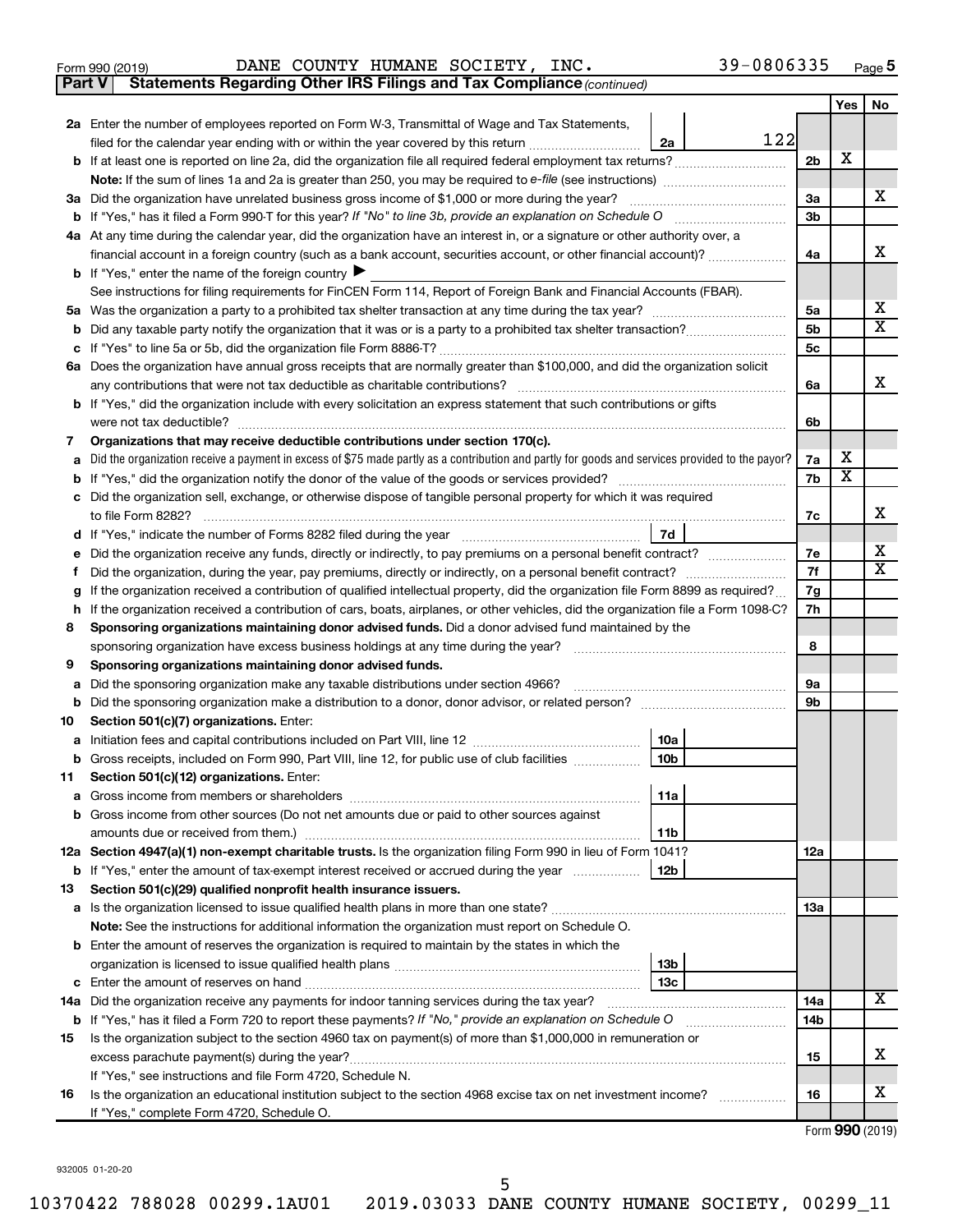| Form 990 (2019) |  |
|-----------------|--|
|-----------------|--|

Form 990 (2019) Page DANE COUNTY HUMANE SOCIETY, INC. 39-0806335

**Part VI** Governance, Management, and Disclosure For each "Yes" response to lines 2 through 7b below, and for a "No" response *to line 8a, 8b, or 10b below, describe the circumstances, processes, or changes on Schedule O. See instructions.*

|          |                                                                                                                                                                                                                                |    |    |                 |                         | $\mathbf{X}$            |
|----------|--------------------------------------------------------------------------------------------------------------------------------------------------------------------------------------------------------------------------------|----|----|-----------------|-------------------------|-------------------------|
|          | <b>Section A. Governing Body and Management</b>                                                                                                                                                                                |    |    |                 |                         |                         |
|          |                                                                                                                                                                                                                                |    |    |                 | Yes                     | No                      |
|          | 1a Enter the number of voting members of the governing body at the end of the tax year                                                                                                                                         | 1a | 11 |                 |                         |                         |
|          | If there are material differences in voting rights among members of the governing body, or if the governing                                                                                                                    |    |    |                 |                         |                         |
|          | body delegated broad authority to an executive committee or similar committee, explain on Schedule O.                                                                                                                          |    |    |                 |                         |                         |
| b        | Enter the number of voting members included on line 1a, above, who are independent                                                                                                                                             | 1b | 11 |                 |                         |                         |
| 2        | Did any officer, director, trustee, or key employee have a family relationship or a business relationship with any other                                                                                                       |    |    |                 |                         |                         |
|          | officer, director, trustee, or key employee?                                                                                                                                                                                   |    |    | $\mathbf{2}$    |                         | х                       |
| 3        | Did the organization delegate control over management duties customarily performed by or under the direct supervision                                                                                                          |    |    |                 |                         |                         |
|          |                                                                                                                                                                                                                                |    |    | 3               |                         | х                       |
| 4        | Did the organization make any significant changes to its governing documents since the prior Form 990 was filed?                                                                                                               |    |    | 4               |                         | $\overline{\mathbf{x}}$ |
| 5        |                                                                                                                                                                                                                                |    |    | 5               |                         | $\overline{\mathbf{x}}$ |
| 6        |                                                                                                                                                                                                                                |    |    | 6               | х                       |                         |
| 7a       | Did the organization have members, stockholders, or other persons who had the power to elect or appoint one or                                                                                                                 |    |    |                 |                         |                         |
|          |                                                                                                                                                                                                                                |    |    | 7a              | X                       |                         |
| b        | Are any governance decisions of the organization reserved to (or subject to approval by) members, stockholders, or                                                                                                             |    |    |                 |                         |                         |
|          |                                                                                                                                                                                                                                |    |    | 7b              | X                       |                         |
| 8        | Did the organization contemporaneously document the meetings held or written actions undertaken during the year by the following:                                                                                              |    |    |                 |                         |                         |
|          |                                                                                                                                                                                                                                |    |    | 8a              | х                       |                         |
| а        |                                                                                                                                                                                                                                |    |    |                 | $\overline{\textbf{x}}$ |                         |
|          |                                                                                                                                                                                                                                |    |    | 8b              |                         |                         |
| 9        | Is there any officer, director, trustee, or key employee listed in Part VII, Section A, who cannot be reached at the                                                                                                           |    |    |                 |                         |                         |
|          |                                                                                                                                                                                                                                |    |    | 9               |                         |                         |
|          | <b>Section B. Policies</b> (This Section B requests information about policies not required by the Internal Revenue Code.)                                                                                                     |    |    |                 |                         |                         |
|          |                                                                                                                                                                                                                                |    |    |                 | Yes                     | No                      |
|          |                                                                                                                                                                                                                                |    |    | 10a             |                         |                         |
|          | <b>b</b> If "Yes," did the organization have written policies and procedures governing the activities of such chapters, affiliates,                                                                                            |    |    |                 |                         |                         |
|          |                                                                                                                                                                                                                                |    |    | 10b             |                         |                         |
|          | 11a Has the organization provided a complete copy of this Form 990 to all members of its governing body before filing the form?                                                                                                |    |    | 11a             | X                       |                         |
|          | Describe in Schedule O the process, if any, used by the organization to review this Form 990.                                                                                                                                  |    |    |                 |                         |                         |
| 12a      |                                                                                                                                                                                                                                |    |    | 12a             | х                       |                         |
|          | Were officers, directors, or trustees, and key employees required to disclose annually interests that could give rise to conflicts?                                                                                            |    |    | 12 <sub>b</sub> | X                       |                         |
| с        | Did the organization regularly and consistently monitor and enforce compliance with the policy? If "Yes," describe                                                                                                             |    |    |                 |                         |                         |
|          | in Schedule O how this was done manufactured and continuum and contact the was done manufactured and contact t                                                                                                                 |    |    | 12c             | X                       |                         |
| 13       |                                                                                                                                                                                                                                |    |    | 13              | $\overline{\mathbf{x}}$ |                         |
| 14       |                                                                                                                                                                                                                                |    |    | 14              | X                       |                         |
| 15       | Did the process for determining compensation of the following persons include a review and approval by independent                                                                                                             |    |    |                 |                         |                         |
|          | persons, comparability data, and contemporaneous substantiation of the deliberation and decision?                                                                                                                              |    |    |                 |                         |                         |
| а        | The organization's CEO, Executive Director, or top management official manufactured content of the organization's CEO, Executive Director, or top management official manufactured content of the organization's CEO, Executiv |    |    | 15a             | х                       |                         |
|          |                                                                                                                                                                                                                                |    |    | 15b             |                         | х                       |
|          | If "Yes" to line 15a or 15b, describe the process in Schedule O (see instructions).                                                                                                                                            |    |    |                 |                         |                         |
|          | 16a Did the organization invest in, contribute assets to, or participate in a joint venture or similar arrangement with a                                                                                                      |    |    |                 |                         |                         |
|          | taxable entity during the year?                                                                                                                                                                                                |    |    | 16a             |                         |                         |
|          | b If "Yes," did the organization follow a written policy or procedure requiring the organization to evaluate its participation                                                                                                 |    |    |                 |                         | x                       |
|          |                                                                                                                                                                                                                                |    |    |                 |                         |                         |
|          | in joint venture arrangements under applicable federal tax law, and take steps to safeguard the organization's                                                                                                                 |    |    |                 |                         |                         |
|          | exempt status with respect to such arrangements?                                                                                                                                                                               |    |    | 16b             |                         |                         |
|          | <b>Section C. Disclosure</b>                                                                                                                                                                                                   |    |    |                 |                         |                         |
| 17       | List the states with which a copy of this Form 990 is required to be filed $\blacktriangleright\texttt{WI}$                                                                                                                    |    |    |                 |                         |                         |
|          | Section 6104 requires an organization to make its Forms 1023 (1024 or 1024-A, if applicable), 990, and 990-T (Section 501(c)(3)s only) available                                                                               |    |    |                 |                         |                         |
|          |                                                                                                                                                                                                                                |    |    |                 |                         |                         |
|          | for public inspection. Indicate how you made these available. Check all that apply.                                                                                                                                            |    |    |                 |                         |                         |
|          | $\lfloor x \rfloor$ Upon request<br>  X   Own website<br>Another's website<br>Other (explain on Schedule O)                                                                                                                    |    |    |                 |                         |                         |
|          | Describe on Schedule O whether (and if so, how) the organization made its governing documents, conflict of interest policy, and financial                                                                                      |    |    |                 |                         |                         |
| 18<br>19 | statements available to the public during the tax year.                                                                                                                                                                        |    |    |                 |                         |                         |
|          | State the name, address, and telephone number of the person who possesses the organization's books and records                                                                                                                 |    |    |                 |                         |                         |
|          | SARA HOVEN - 608-838-0413                                                                                                                                                                                                      |    |    |                 |                         |                         |
|          | 53718-6941<br>5132 VOGES RD, MADISON, WI                                                                                                                                                                                       |    |    |                 |                         |                         |
|          |                                                                                                                                                                                                                                |    |    |                 |                         |                         |
| 20       | 932006 01-20-20<br>6                                                                                                                                                                                                           |    |    |                 | Form 990 (2019)         |                         |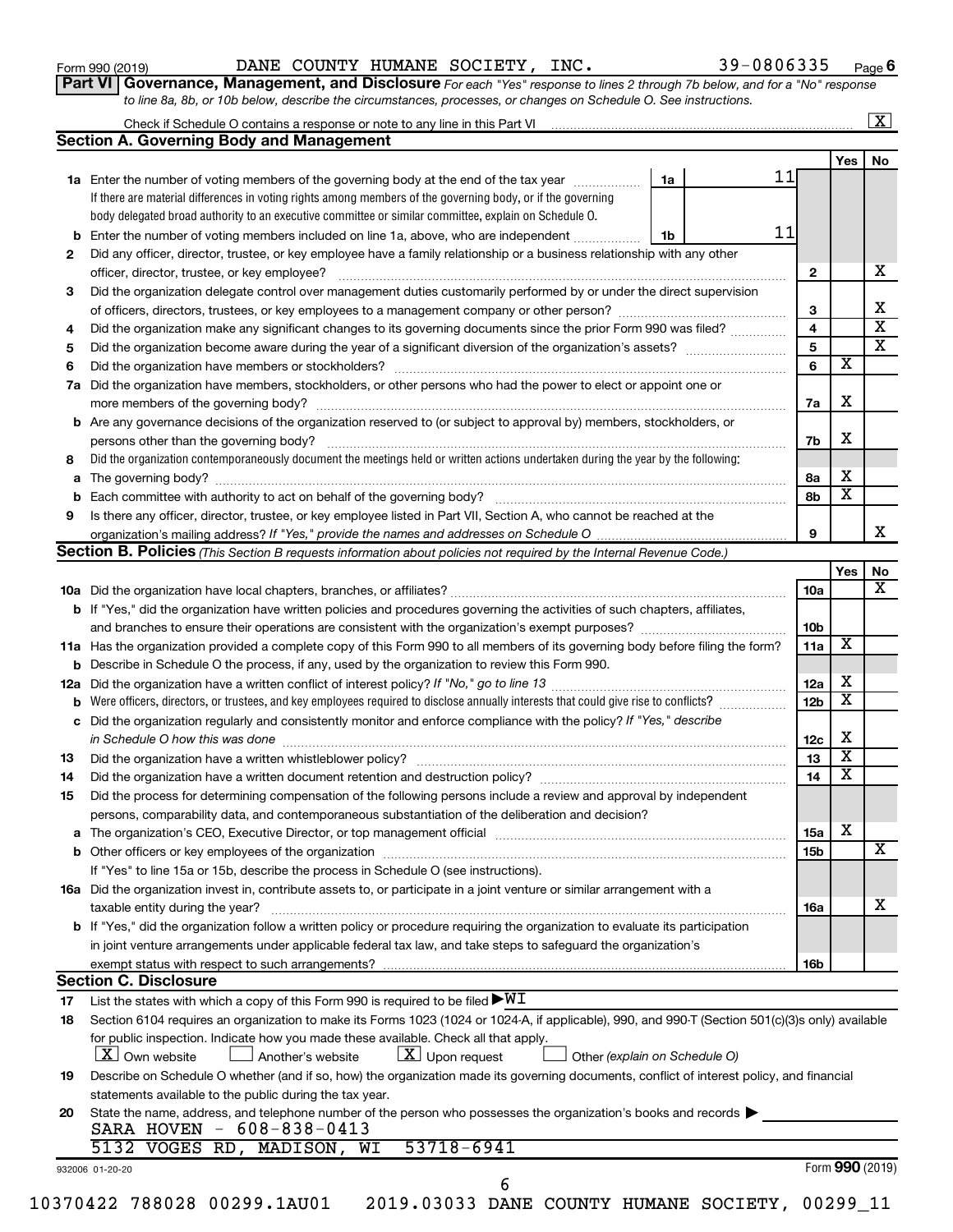$\Box$ 

| Part VII Compensation of Officers, Directors, Trustees, Key Employees, Highest Compensated |  |  |  |  |
|--------------------------------------------------------------------------------------------|--|--|--|--|
| <b>Employees, and Independent Contractors</b>                                              |  |  |  |  |

Check if Schedule O contains a response or note to any line in this Part VII

**Section A. Officers, Directors, Trustees, Key Employees, and Highest Compensated Employees**

**1a**  Complete this table for all persons required to be listed. Report compensation for the calendar year ending with or within the organization's tax year.  $\bullet$  List all of the organization's current officers, directors, trustees (whether individuals or organizations), regardless of amount of compensation.

Enter -0- in columns (D), (E), and (F) if no compensation was paid.

**•** List all of the organization's current key employees, if any. See instructions for definition of "key employee."

• List the organization's five *current* highest compensated employees (other than an officer, director, trustee, or key employee) who received reportable compensation (Box 5 of Form W-2 and/or Box 7 of Form 1099-MISC) of more than \$100,000 from the organization and any related organizations.

 $\bullet$  List all of the organization's former officers, key employees, and highest compensated employees who received more than \$100,000 of reportable compensation from the organization and any related organizations.

**•** List all of the organization's former directors or trustees that received, in the capacity as a former director or trustee of the organization, more than \$10,000 of reportable compensation from the organization and any related organizations.

See instructions for the order in which to list the persons above.

Check this box if neither the organization nor any related organization compensated any current officer, director, or trustee.  $\Box$ 

| (A)                          | (B)            |                                                                                                 |                       | (C)         |              |                                 |        | (D)             | (E)             | (F)                       |
|------------------------------|----------------|-------------------------------------------------------------------------------------------------|-----------------------|-------------|--------------|---------------------------------|--------|-----------------|-----------------|---------------------------|
| Name and title               | Average        |                                                                                                 |                       |             | Position     |                                 |        | Reportable      | Reportable      | Estimated                 |
|                              | hours per      | (do not check more than one<br>box, unless person is both an<br>officer and a director/trustee) |                       |             |              |                                 |        | compensation    | compensation    | amount of                 |
|                              | week           |                                                                                                 |                       |             |              |                                 |        | from            | from related    | other                     |
|                              | (list any      |                                                                                                 |                       |             |              |                                 |        | the             | organizations   | compensation              |
|                              | hours for      |                                                                                                 |                       |             |              |                                 |        | organization    | (W-2/1099-MISC) | from the                  |
|                              | related        |                                                                                                 |                       |             |              |                                 |        | (W-2/1099-MISC) |                 | organization              |
|                              | organizations  |                                                                                                 |                       |             |              |                                 |        |                 |                 | and related               |
|                              | below<br>line) | Individual trustee or director                                                                  | Institutional trustee | Officer     | Key employee | Highest compensated<br>employee | Former |                 |                 | organizations             |
| JOSEPH GOODE<br>(1)          | 3.00           |                                                                                                 |                       |             |              |                                 |        |                 |                 |                           |
| PRESIDENT                    |                | $\mathbf X$                                                                                     |                       | $\mathbf X$ |              |                                 |        | $\mathbf 0$ .   | 0.              | $\mathbf 0$ .             |
| <b>LAURA MURRAY</b><br>(2)   | 2.50           |                                                                                                 |                       |             |              |                                 |        |                 |                 |                           |
| VICE PRESIDENT               |                | $\mathbf X$                                                                                     |                       | $\mathbf X$ |              |                                 |        | $\mathbf 0$ .   | $\mathbf 0$ .   | $\mathbf 0$ .             |
| CATHY HOLMES<br>(3)          | 6.00           |                                                                                                 |                       |             |              |                                 |        |                 |                 |                           |
| <b>SECRETARY</b>             |                | $\mathbf X$                                                                                     |                       | $\mathbf X$ |              |                                 |        | $\mathbf 0$ .   | $\mathbf 0$ .   | $\mathbf 0$ .             |
| SHIRLEY CROCKER<br>(4)       | 2.50           |                                                                                                 |                       |             |              |                                 |        |                 |                 |                           |
| <b>TREASURER</b>             |                | $\mathbf X$                                                                                     |                       | $\mathbf x$ |              |                                 |        | 0.              | $\mathbf 0$ .   | $\mathbf 0$ .             |
| (5)<br>LILLY BICKERS         | 2.50           |                                                                                                 |                       |             |              |                                 |        |                 |                 |                           |
| <b>DIRECTOR</b>              |                | X                                                                                               |                       |             |              |                                 |        | $\mathbf 0$ .   | $\mathbf 0$ .   | $\mathbf 0$ .             |
| JOEL DAVIDSON<br>(6)         | 2.50           |                                                                                                 |                       |             |              |                                 |        |                 |                 |                           |
| <b>DIRECTOR</b>              |                | X                                                                                               |                       |             |              |                                 |        | 0.              | $\mathbf 0$ .   | $\mathbf 0$ .             |
| MAGGIE PREMO<br>(7)          | 2.50           |                                                                                                 |                       |             |              |                                 |        |                 |                 |                           |
| <b>DIRECTOR</b>              |                | X                                                                                               |                       |             |              |                                 |        | $\mathbf 0$ .   | 0.              | $\mathbf 0$ .             |
| (8)<br>SARA COLOPY           | 2.50           |                                                                                                 |                       |             |              |                                 |        |                 |                 |                           |
| <b>DIRECTOR</b>              |                | $\mathbf X$                                                                                     |                       |             |              |                                 |        | 0.              | 0.              | $\boldsymbol{0}$ .        |
| (9)<br><b>JULIE FAGAN</b>    | 2.50           |                                                                                                 |                       |             |              |                                 |        |                 |                 |                           |
| <b>DIRECTOR</b>              |                | $\mathbf X$                                                                                     |                       |             |              |                                 |        | $\mathbf 0$ .   | 0.              | $\mathbf 0$ .             |
| (10) AMY JOHNSON             | 2.50           |                                                                                                 |                       |             |              |                                 |        |                 |                 |                           |
| <b>DIRECTOR</b>              |                | $\mathbf X$                                                                                     |                       |             |              |                                 |        | 0.              | 0.              | $\mathbf 0$ .             |
| (11) MARK KNIPFER            | 2.50           |                                                                                                 |                       |             |              |                                 |        |                 |                 |                           |
| <b>DIRECTOR</b>              |                | $\mathbf X$                                                                                     |                       |             |              |                                 |        | 0.              | 0.              | $\mathbf 0$ .             |
| (12) PAM MCCLOUD SMITH       | 55.00          |                                                                                                 |                       |             |              |                                 |        |                 |                 |                           |
| EXECUTIVE DIRECTOR           |                |                                                                                                 |                       | $\mathbf X$ |              |                                 |        | 116,732.        | 0.              | 12,592.                   |
| (13) DOUG BROWN              | 55.00          |                                                                                                 |                       |             |              |                                 |        |                 |                 |                           |
| ASSISTANT EXECUTIVE DIRECTOR |                |                                                                                                 |                       | X           |              |                                 |        | 94,599.         | 0.              | 11,265.                   |
|                              |                |                                                                                                 |                       |             |              |                                 |        |                 |                 |                           |
|                              |                |                                                                                                 |                       |             |              |                                 |        |                 |                 |                           |
|                              |                |                                                                                                 |                       |             |              |                                 |        |                 |                 |                           |
|                              |                |                                                                                                 |                       |             |              |                                 |        |                 |                 |                           |
|                              |                |                                                                                                 |                       |             |              |                                 |        |                 |                 |                           |
|                              |                |                                                                                                 |                       |             |              |                                 |        |                 |                 |                           |
|                              |                |                                                                                                 |                       |             |              |                                 |        |                 |                 |                           |
|                              |                |                                                                                                 |                       |             |              |                                 |        |                 |                 | $000 \times 10$<br>$\sim$ |

932007 01-20-20

10370422 788028 00299.1AU01 2019.03033 DANE COUNTY HUMANE SOCIETY, 00299\_11

7

Form (2019) **990**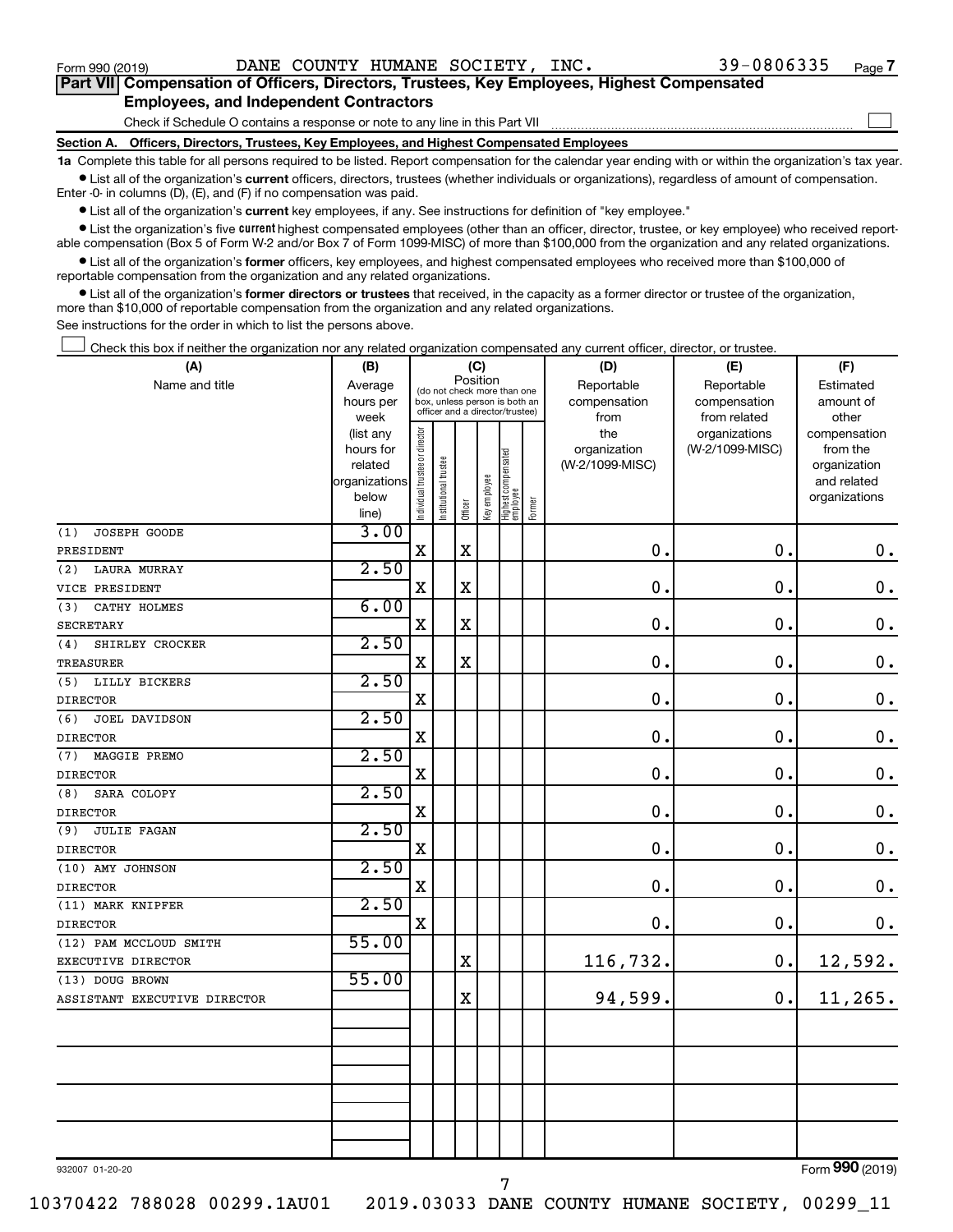|    | DANE COUNTY HUMANE SOCIETY, INC.<br>Form 990 (2019)                                                                                                                                      |                        |                                |                       |                 |              |                                                              |        |                                 | 39-0806335                 |                  |                     | Page 8                   |
|----|------------------------------------------------------------------------------------------------------------------------------------------------------------------------------------------|------------------------|--------------------------------|-----------------------|-----------------|--------------|--------------------------------------------------------------|--------|---------------------------------|----------------------------|------------------|---------------------|--------------------------|
|    | <b>Part VII</b><br>Section A. Officers, Directors, Trustees, Key Employees, and Highest Compensated Employees (continued)                                                                |                        |                                |                       |                 |              |                                                              |        |                                 |                            |                  |                     |                          |
|    | (A)                                                                                                                                                                                      | (B)<br>Average         |                                |                       | (C)<br>Position |              |                                                              |        | (D)                             | (E)                        |                  |                     | (F)                      |
|    | Name and title                                                                                                                                                                           | hours per              |                                |                       |                 |              | (do not check more than one<br>box, unless person is both an |        | Reportable<br>compensation      | Reportable<br>compensation |                  |                     | Estimated<br>amount of   |
|    |                                                                                                                                                                                          | week                   |                                |                       |                 |              | officer and a director/trustee)                              |        | from                            | from related               |                  |                     | other                    |
|    |                                                                                                                                                                                          | (list any<br>hours for |                                |                       |                 |              |                                                              |        | the                             | organizations              |                  |                     | compensation             |
|    |                                                                                                                                                                                          | related                |                                |                       |                 |              |                                                              |        | organization<br>(W-2/1099-MISC) | (W-2/1099-MISC)            |                  |                     | from the<br>organization |
|    |                                                                                                                                                                                          | organizations          |                                |                       |                 |              |                                                              |        |                                 |                            |                  |                     | and related              |
|    |                                                                                                                                                                                          | below                  | Individual trustee or director | Institutional trustee |                 | Key employee | Highest compensated<br>  employee                            | Former |                                 |                            |                  |                     | organizations            |
|    |                                                                                                                                                                                          | line)                  |                                |                       | Officer         |              |                                                              |        |                                 |                            |                  |                     |                          |
|    |                                                                                                                                                                                          |                        |                                |                       |                 |              |                                                              |        |                                 |                            |                  |                     |                          |
|    |                                                                                                                                                                                          |                        |                                |                       |                 |              |                                                              |        |                                 |                            |                  |                     |                          |
|    |                                                                                                                                                                                          |                        |                                |                       |                 |              |                                                              |        |                                 |                            |                  |                     |                          |
|    |                                                                                                                                                                                          |                        |                                |                       |                 |              |                                                              |        |                                 |                            |                  |                     |                          |
|    |                                                                                                                                                                                          |                        |                                |                       |                 |              |                                                              |        |                                 |                            |                  |                     |                          |
|    |                                                                                                                                                                                          |                        |                                |                       |                 |              |                                                              |        |                                 |                            |                  |                     |                          |
|    |                                                                                                                                                                                          |                        |                                |                       |                 |              |                                                              |        |                                 |                            |                  |                     |                          |
|    |                                                                                                                                                                                          |                        |                                |                       |                 |              |                                                              |        |                                 |                            |                  |                     |                          |
|    |                                                                                                                                                                                          |                        |                                |                       |                 |              |                                                              |        |                                 |                            |                  |                     |                          |
|    |                                                                                                                                                                                          |                        |                                |                       |                 |              |                                                              |        |                                 |                            |                  |                     |                          |
|    |                                                                                                                                                                                          |                        |                                |                       |                 |              |                                                              |        |                                 |                            |                  |                     |                          |
|    |                                                                                                                                                                                          |                        |                                |                       |                 |              |                                                              |        |                                 |                            |                  |                     |                          |
|    |                                                                                                                                                                                          |                        |                                |                       |                 |              |                                                              |        |                                 |                            |                  |                     |                          |
|    |                                                                                                                                                                                          |                        |                                |                       |                 |              |                                                              |        |                                 |                            |                  |                     |                          |
|    |                                                                                                                                                                                          |                        |                                |                       |                 |              |                                                              |        | 211,331.                        |                            | $\overline{0}$ . |                     | 23,857.                  |
|    |                                                                                                                                                                                          |                        |                                |                       |                 |              |                                                              |        | $\overline{0}$ .                |                            | σ.               |                     | $\overline{0}$ .         |
|    |                                                                                                                                                                                          |                        |                                |                       |                 |              |                                                              |        | 211,331.                        |                            | 0.               |                     | 23,857.                  |
| 2  | Total number of individuals (including but not limited to those listed above) who received more than \$100,000 of reportable<br>compensation from the organization $\blacktriangleright$ |                        |                                |                       |                 |              |                                                              |        |                                 |                            |                  |                     | 1                        |
|    |                                                                                                                                                                                          |                        |                                |                       |                 |              |                                                              |        |                                 |                            |                  |                     | Yes<br>No                |
| 3  | Did the organization list any former officer, director, trustee, key employee, or highest compensated employee on                                                                        |                        |                                |                       |                 |              |                                                              |        |                                 |                            |                  |                     |                          |
|    | line 1a? If "Yes," complete Schedule J for such individual manufacture content to the set of the set of the schedule J for such individual                                               |                        |                                |                       |                 |              |                                                              |        |                                 |                            |                  | 3                   | х                        |
|    | For any individual listed on line 1a, is the sum of reportable compensation and other compensation from the organization                                                                 |                        |                                |                       |                 |              |                                                              |        |                                 |                            |                  |                     |                          |
|    | and related organizations greater than \$150,000? If "Yes," complete Schedule J for such individual                                                                                      |                        |                                |                       |                 |              |                                                              |        |                                 |                            |                  | 4                   | х                        |
| 5  | Did any person listed on line 1a receive or accrue compensation from any unrelated organization or individual for services                                                               |                        |                                |                       |                 |              |                                                              |        |                                 |                            |                  | 5                   | х                        |
|    | <b>Section B. Independent Contractors</b>                                                                                                                                                |                        |                                |                       |                 |              |                                                              |        |                                 |                            |                  |                     |                          |
| 1. | Complete this table for your five highest compensated independent contractors that received more than \$100,000 of compensation from                                                     |                        |                                |                       |                 |              |                                                              |        |                                 |                            |                  |                     |                          |
|    | the organization. Report compensation for the calendar year ending with or within the organization's tax year.                                                                           |                        |                                |                       |                 |              |                                                              |        |                                 |                            |                  |                     |                          |
|    | (A)<br>Name and business address                                                                                                                                                         |                        |                                | <b>NONE</b>           |                 |              |                                                              |        | (B)<br>Description of services  |                            |                  | (C)<br>Compensation |                          |
|    |                                                                                                                                                                                          |                        |                                |                       |                 |              |                                                              |        |                                 |                            |                  |                     |                          |
|    |                                                                                                                                                                                          |                        |                                |                       |                 |              |                                                              |        |                                 |                            |                  |                     |                          |
|    |                                                                                                                                                                                          |                        |                                |                       |                 |              |                                                              |        |                                 |                            |                  |                     |                          |
|    |                                                                                                                                                                                          |                        |                                |                       |                 |              |                                                              |        |                                 |                            |                  |                     |                          |
|    |                                                                                                                                                                                          |                        |                                |                       |                 |              |                                                              |        |                                 |                            |                  |                     |                          |
|    |                                                                                                                                                                                          |                        |                                |                       |                 |              |                                                              |        |                                 |                            |                  |                     |                          |
|    |                                                                                                                                                                                          |                        |                                |                       |                 |              |                                                              |        |                                 |                            |                  |                     |                          |
|    |                                                                                                                                                                                          |                        |                                |                       |                 |              |                                                              |        |                                 |                            |                  |                     |                          |
| 2  | Total number of independent contractors (including but not limited to those listed above) who received more than                                                                         |                        |                                |                       |                 |              |                                                              |        |                                 |                            |                  |                     |                          |
|    | \$100,000 of compensation from the organization                                                                                                                                          |                        |                                |                       |                 |              | 0                                                            |        |                                 |                            |                  |                     |                          |
|    |                                                                                                                                                                                          |                        |                                |                       |                 |              |                                                              |        |                                 |                            |                  |                     | Form 990 (2019)          |

932008 01-20-20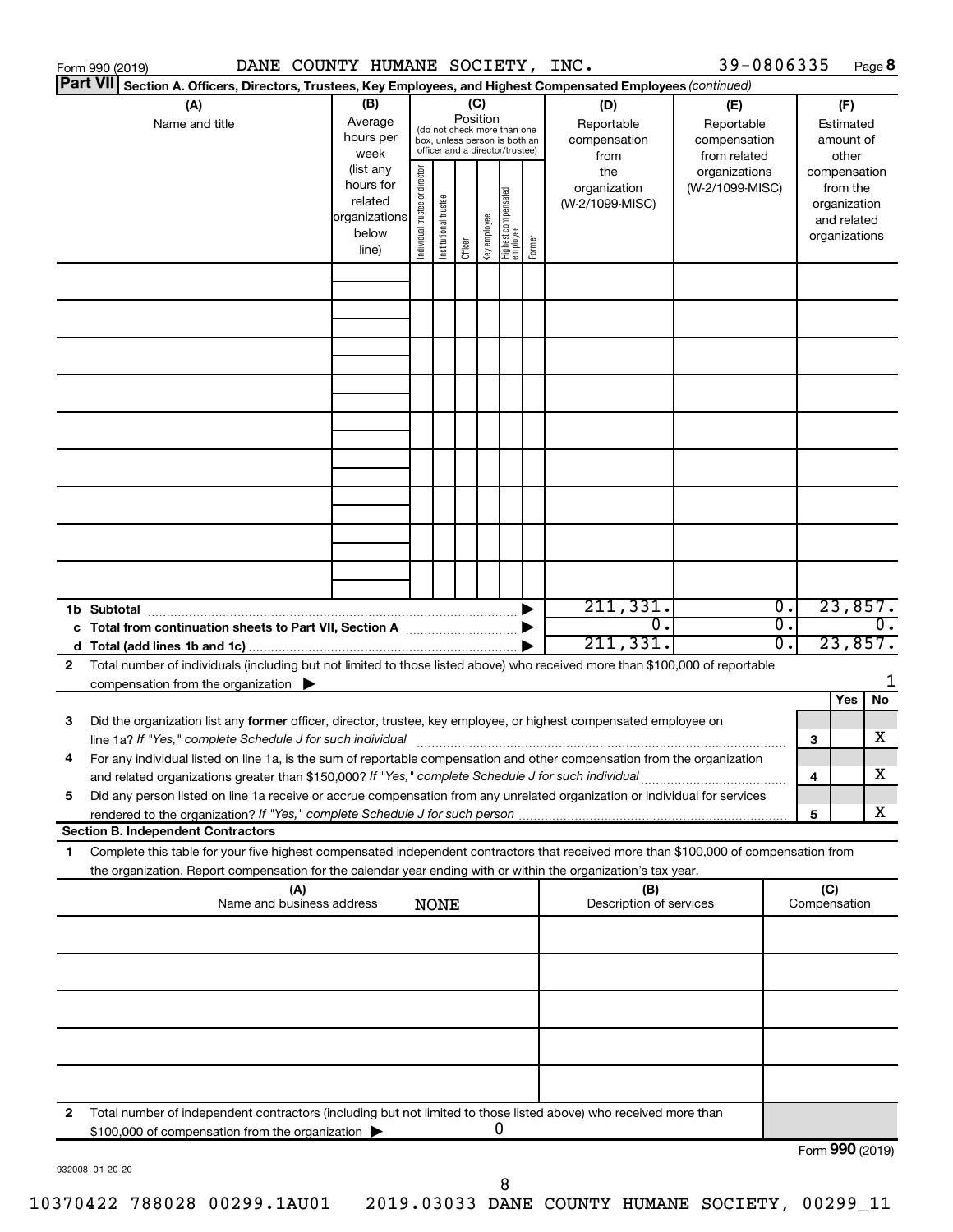| <b>Part VIII</b>                                          |      |                                                | <b>Statement of Revenue</b>                                                          |                          |                |                      |                      |                                                               |                  |                                                                 |
|-----------------------------------------------------------|------|------------------------------------------------|--------------------------------------------------------------------------------------|--------------------------|----------------|----------------------|----------------------|---------------------------------------------------------------|------------------|-----------------------------------------------------------------|
|                                                           |      |                                                | Check if Schedule O contains a response or note to any line in this Part VIII        |                          |                |                      |                      |                                                               |                  |                                                                 |
|                                                           |      |                                                |                                                                                      |                          |                |                      | (A)<br>Total revenue | (B)<br>Related or exempt<br>function revenue business revenue | (C)<br>Unrelated | (D)<br>Revenue excluded<br>from tax under<br>sections 512 - 514 |
|                                                           |      |                                                | 1 a Federated campaigns                                                              |                          | 1a             | 190,764.             |                      |                                                               |                  |                                                                 |
| Contributions, Gifts, Grants<br>and Other Similar Amounts |      |                                                | <b>b</b> Membership dues                                                             |                          | 1 <sub>b</sub> | 48,005.              |                      |                                                               |                  |                                                                 |
|                                                           |      |                                                | c Fundraising events                                                                 |                          | 1 <sub>c</sub> | 278,550.             |                      |                                                               |                  |                                                                 |
|                                                           |      |                                                | d Related organizations                                                              | $\overline{\phantom{a}}$ | 1 <sub>d</sub> |                      |                      |                                                               |                  |                                                                 |
|                                                           |      |                                                | Government grants (contributions)                                                    |                          | 1e             |                      |                      |                                                               |                  |                                                                 |
|                                                           |      |                                                | f All other contributions, gifts, grants, and                                        |                          |                |                      |                      |                                                               |                  |                                                                 |
|                                                           |      |                                                | similar amounts not included above                                                   |                          | 1f             | 2,877,983.           |                      |                                                               |                  |                                                                 |
|                                                           |      |                                                | g Noncash contributions included in lines 1a-1f                                      |                          | 1g  \$         | 298, 211.            |                      |                                                               |                  |                                                                 |
|                                                           |      |                                                |                                                                                      |                          |                |                      | 3, 395, 302.         |                                                               |                  |                                                                 |
|                                                           |      |                                                |                                                                                      |                          |                | <b>Business Code</b> |                      |                                                               |                  |                                                                 |
|                                                           |      | 2 a                                            | <b>ADOPTION FEES</b>                                                                 |                          |                | 813312               | 745,638.             | 745,638.                                                      |                  |                                                                 |
| Program Service<br>Revenue                                |      | b                                              | GOVERNMENT CONTRACTS                                                                 |                          |                | 813312               | 383,922.             | 383,922.                                                      |                  |                                                                 |
|                                                           |      |                                                | CAMP REGISTRATION FEES                                                               |                          |                | 813312               | 132,134.             | 132,134.                                                      |                  |                                                                 |
|                                                           |      | REDEMPTIONS<br>d<br>VETERINARY STUDENT PROGRAM |                                                                                      |                          | 813312         | 65,697.              | 65,697.              |                                                               |                  |                                                                 |
|                                                           |      |                                                |                                                                                      |                          | 813312         | 60,000.              | 60,000.              |                                                               |                  |                                                                 |
|                                                           |      | All other program service revenue<br>f         |                                                                                      |                          |                | 813312               | 106,352.             | 106,352.                                                      |                  |                                                                 |
|                                                           | a    |                                                |                                                                                      |                          |                |                      | 1,493,743.           |                                                               |                  |                                                                 |
|                                                           | 3    |                                                | Investment income (including dividends, interest, and                                |                          |                |                      |                      |                                                               |                  |                                                                 |
|                                                           |      |                                                |                                                                                      |                          |                |                      | 53,317.              |                                                               |                  | 53, 317.                                                        |
|                                                           | 4    |                                                | Income from investment of tax-exempt bond proceeds                                   |                          |                |                      |                      |                                                               |                  |                                                                 |
|                                                           | 5    |                                                |                                                                                      |                          |                |                      |                      |                                                               |                  |                                                                 |
|                                                           |      |                                                |                                                                                      |                          | (i) Real       | (ii) Personal        |                      |                                                               |                  |                                                                 |
|                                                           |      |                                                | 6 a Gross rents<br>.                                                                 | l 6a                     |                |                      |                      |                                                               |                  |                                                                 |
|                                                           |      | b                                              | Less: rental expenses                                                                | 6b                       |                |                      |                      |                                                               |                  |                                                                 |
|                                                           |      | c                                              | Rental income or (loss)                                                              | 6c                       |                |                      |                      |                                                               |                  |                                                                 |
|                                                           |      |                                                | d Net rental income or (loss)                                                        |                          |                |                      |                      |                                                               |                  |                                                                 |
|                                                           |      |                                                | <b>7 a</b> Gross amount from sales of                                                |                          | (i) Securities | (ii) Other           |                      |                                                               |                  |                                                                 |
|                                                           |      |                                                | assets other than inventory                                                          | 7a                       | 1,724,990.     |                      |                      |                                                               |                  |                                                                 |
|                                                           |      |                                                | <b>b</b> Less: cost or other basis                                                   |                          |                |                      |                      |                                                               |                  |                                                                 |
|                                                           |      |                                                | and sales expenses                                                                   | $7b \mid 1,664,414.$     |                |                      |                      |                                                               |                  |                                                                 |
| Revenue                                                   |      |                                                | c Gain or (loss)                                                                     | 7c                       | 60,576.        |                      |                      |                                                               |                  |                                                                 |
|                                                           |      |                                                |                                                                                      |                          |                |                      | 60,576.              |                                                               |                  | 60,576.                                                         |
|                                                           |      |                                                | <b>8</b> a Gross income from fundraising events (not $\begin{bmatrix} \end{bmatrix}$ |                          |                |                      |                      |                                                               |                  |                                                                 |
| <b>Othe</b>                                               |      |                                                | 278,550. of<br>including \$                                                          |                          |                |                      |                      |                                                               |                  |                                                                 |
|                                                           |      |                                                | contributions reported on line 1c). See                                              |                          |                |                      |                      |                                                               |                  |                                                                 |
|                                                           |      |                                                |                                                                                      |                          | 8a             | 11,215.              |                      |                                                               |                  |                                                                 |
|                                                           |      |                                                | <b>b</b> Less: direct expenses <b>constants b</b>                                    |                          | 8b             | 60,959.              |                      |                                                               |                  |                                                                 |
|                                                           |      |                                                | c Net income or (loss) from fundraising events                                       |                          |                | ▶                    | $-49,744.$           |                                                               |                  | $-49,744.$                                                      |
|                                                           |      |                                                | 9 a Gross income from gaming activities. See                                         |                          |                |                      |                      |                                                               |                  |                                                                 |
|                                                           |      |                                                |                                                                                      |                          | l9a            |                      |                      |                                                               |                  |                                                                 |
|                                                           |      |                                                |                                                                                      |                          | 9 <sub>b</sub> |                      |                      |                                                               |                  |                                                                 |
|                                                           |      |                                                | c Net income or (loss) from gaming activities                                        |                          |                |                      |                      |                                                               |                  |                                                                 |
|                                                           |      |                                                | 10 a Gross sales of inventory, less returns                                          |                          |                |                      |                      |                                                               |                  |                                                                 |
|                                                           |      |                                                |                                                                                      |                          | 10a            | 206,278.             |                      |                                                               |                  |                                                                 |
|                                                           |      |                                                | <b>b</b> Less: cost of goods sold                                                    |                          | l10bl          | 178,110.             |                      |                                                               |                  |                                                                 |
|                                                           |      |                                                | <b>c</b> Net income or (loss) from sales of inventory                                |                          |                |                      | 28,168.              | 28,168.                                                       |                  |                                                                 |
|                                                           |      |                                                |                                                                                      |                          |                | <b>Business Code</b> |                      |                                                               |                  |                                                                 |
|                                                           | 11 a |                                                |                                                                                      |                          |                |                      |                      |                                                               |                  |                                                                 |
|                                                           |      | b                                              |                                                                                      |                          |                |                      |                      |                                                               |                  |                                                                 |
|                                                           |      | c                                              |                                                                                      |                          |                |                      |                      |                                                               |                  |                                                                 |
| Miscellaneous<br>Revenue                                  |      |                                                |                                                                                      |                          |                | 900099               | 5,239.               |                                                               |                  | 5,239.                                                          |
|                                                           |      |                                                |                                                                                      |                          |                |                      | 5,239.               |                                                               |                  |                                                                 |
|                                                           | 12   |                                                |                                                                                      |                          |                |                      | 4,986,601.           | 1,521,911.                                                    | 0.               | 69,388.                                                         |
| 932009 01-20-20                                           |      |                                                |                                                                                      |                          |                |                      |                      |                                                               |                  | Form 990 (2019)                                                 |

Form 990 (2019) DANE COUNTY HUMANE SOCIETY, INC.  $39-0806335$  Page

39-0806335 Page 9

932009 01-20-20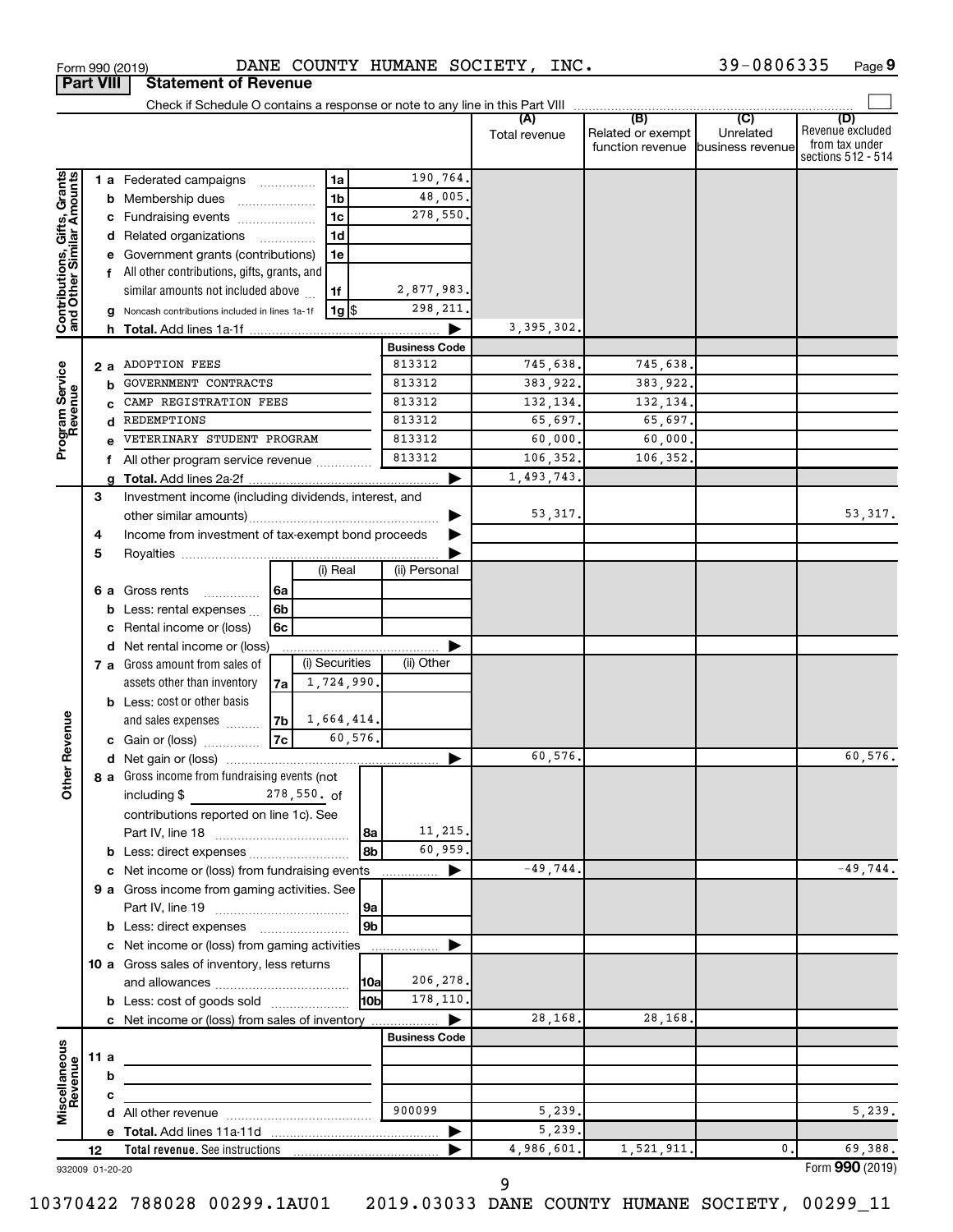Form 990 (2019) Page DANE COUNTY HUMANE SOCIETY, INC. 39-0806335 **Part IX Statement of Functional Expenses**

39-0806335 Page 10

*Section 501(c)(3) and 501(c)(4) organizations must complete all columns. All other organizations must complete column (A).*

|              | Check if Schedule O contains a response or note to any line in this Part IX                           |                       |                                    |                                    |                                |  |  |  |  |  |  |
|--------------|-------------------------------------------------------------------------------------------------------|-----------------------|------------------------------------|------------------------------------|--------------------------------|--|--|--|--|--|--|
|              | Do not include amounts reported on lines 6b,<br>7b, 8b, 9b, and 10b of Part VIII.                     | (A)<br>Total expenses | (B)<br>Program service<br>expenses | Management and<br>general expenses | (D)<br>Fundraising<br>expenses |  |  |  |  |  |  |
| 1.           | Grants and other assistance to domestic organizations                                                 |                       |                                    |                                    |                                |  |  |  |  |  |  |
|              | and domestic governments. See Part IV, line 21                                                        | 10,750.               | 10,750.                            |                                    |                                |  |  |  |  |  |  |
| $\mathbf{2}$ | Grants and other assistance to domestic                                                               |                       |                                    |                                    |                                |  |  |  |  |  |  |
|              | individuals. See Part IV, line 22                                                                     |                       |                                    |                                    |                                |  |  |  |  |  |  |
| 3            | Grants and other assistance to foreign                                                                |                       |                                    |                                    |                                |  |  |  |  |  |  |
|              | organizations, foreign governments, and foreign                                                       |                       |                                    |                                    |                                |  |  |  |  |  |  |
|              | individuals. See Part IV, lines 15 and 16                                                             |                       |                                    |                                    |                                |  |  |  |  |  |  |
| 4            | Benefits paid to or for members                                                                       |                       |                                    |                                    |                                |  |  |  |  |  |  |
| 5            | Compensation of current officers, directors,                                                          |                       |                                    |                                    |                                |  |  |  |  |  |  |
|              | trustees, and key employees                                                                           | 235,188.              | 151,939.                           | 19,399.                            | 63,850.                        |  |  |  |  |  |  |
| 6            | Compensation not included above to disqualified                                                       |                       |                                    |                                    |                                |  |  |  |  |  |  |
|              | persons (as defined under section 4958(f)(1)) and                                                     |                       |                                    |                                    |                                |  |  |  |  |  |  |
|              | persons described in section 4958(c)(3)(B)                                                            | 2, 209, 874.          | 1,673,999.                         | 191,069.                           | 344,806.                       |  |  |  |  |  |  |
| 7            |                                                                                                       |                       |                                    |                                    |                                |  |  |  |  |  |  |
| 8            | Pension plan accruals and contributions (include<br>section 401(k) and 403(b) employer contributions) | 61,723.               | 46,094.                            | 5,313.                             | 10,316.                        |  |  |  |  |  |  |
|              |                                                                                                       | 332,715.              | 248, 467.                          | 28,640.                            | 55,608.                        |  |  |  |  |  |  |
| 9<br>10      |                                                                                                       | 179,458.              | 134,017.                           | 15,447.                            | 29,994.                        |  |  |  |  |  |  |
| 11           | Fees for services (nonemployees):                                                                     |                       |                                    |                                    |                                |  |  |  |  |  |  |
| a            |                                                                                                       |                       |                                    |                                    |                                |  |  |  |  |  |  |
| b            |                                                                                                       | 11, 199.              |                                    | 11,199                             |                                |  |  |  |  |  |  |
|              |                                                                                                       | 22,008.               |                                    | 22,008                             |                                |  |  |  |  |  |  |
| d            | Lobbying                                                                                              |                       |                                    |                                    |                                |  |  |  |  |  |  |
|              | Professional fundraising services. See Part IV, line 17                                               | 17,028.               |                                    |                                    | 17,028.                        |  |  |  |  |  |  |
| f            | Investment management fees                                                                            | 14,806.               |                                    | 14,806.                            |                                |  |  |  |  |  |  |
|              | Other. (If line 11g amount exceeds 10% of line 25,                                                    |                       |                                    |                                    |                                |  |  |  |  |  |  |
|              | column (A) amount, list line 11g expenses on Sch O.)                                                  | 62,915.               | 61, 142.                           | 957.                               | 816.                           |  |  |  |  |  |  |
| 12           |                                                                                                       | 1,548.                |                                    |                                    | 1,548.                         |  |  |  |  |  |  |
| 13           |                                                                                                       | 187,644.              | 59,948.                            | 51, 343.                           | 76, 353.                       |  |  |  |  |  |  |
| 14           |                                                                                                       | 36,693.               | 8,416.                             | 7,208.                             | 21,069.                        |  |  |  |  |  |  |
| 15           |                                                                                                       |                       |                                    |                                    |                                |  |  |  |  |  |  |
| 16           |                                                                                                       | 292,414.              | 217,786.                           | 8, 264.                            | 66, 364.                       |  |  |  |  |  |  |
| 17           | Travel                                                                                                | 8,452.                | 3,875.                             | 1,616.                             | 2,961.                         |  |  |  |  |  |  |
| 18           | Payments of travel or entertainment expenses                                                          |                       |                                    |                                    |                                |  |  |  |  |  |  |
|              | for any federal, state, or local public officials                                                     | 19,434.               | 4,611.                             | 12,009.                            | 2,814.                         |  |  |  |  |  |  |
| 19           | Conferences, conventions, and meetings                                                                |                       |                                    |                                    |                                |  |  |  |  |  |  |
| 20<br>21     | Interest                                                                                              |                       |                                    |                                    |                                |  |  |  |  |  |  |
| 22           | Depreciation, depletion, and amortization                                                             | 231,839.              | 197,331.                           | 6,003.                             | 28,505.                        |  |  |  |  |  |  |
| 23           | Insurance                                                                                             | 29,039.               | 21,554.                            | 5,365.                             | 2,120.                         |  |  |  |  |  |  |
| 24           | Other expenses. Itemize expenses not covered                                                          |                       |                                    |                                    |                                |  |  |  |  |  |  |
|              | above (List miscellaneous expenses on line 24e. If                                                    |                       |                                    |                                    |                                |  |  |  |  |  |  |
|              | line 24e amount exceeds 10% of line 25, column (A)<br>amount, list line 24e expenses on Schedule O.)  |                       |                                    |                                    |                                |  |  |  |  |  |  |
| $\mathbf{a}$ | ANIMAL CARE SUPPLIES                                                                                  | 302,728.              | 302,728.                           |                                    |                                |  |  |  |  |  |  |
| b            |                                                                                                       |                       |                                    |                                    |                                |  |  |  |  |  |  |
| c            |                                                                                                       |                       |                                    |                                    |                                |  |  |  |  |  |  |
| d            |                                                                                                       |                       |                                    |                                    |                                |  |  |  |  |  |  |
| е            | All other expenses                                                                                    | 9,501.                | 5,302.                             | 1,445.                             | 2,754.                         |  |  |  |  |  |  |
| 25           | Total functional expenses. Add lines 1 through 24e                                                    | 4, 276, 956.          | 3, 147, 959.                       | 402,091.                           | 726,906.                       |  |  |  |  |  |  |
| 26           | Joint costs. Complete this line only if the organization                                              |                       |                                    |                                    |                                |  |  |  |  |  |  |
|              | reported in column (B) joint costs from a combined                                                    |                       |                                    |                                    |                                |  |  |  |  |  |  |
|              | educational campaign and fundraising solicitation.                                                    |                       |                                    |                                    |                                |  |  |  |  |  |  |
|              | Check here $\blacktriangleright$<br>if following SOP 98-2 (ASC 958-720)                               |                       |                                    |                                    | $000 \omega$                   |  |  |  |  |  |  |

932010 01-20-20

Form (2019) **990**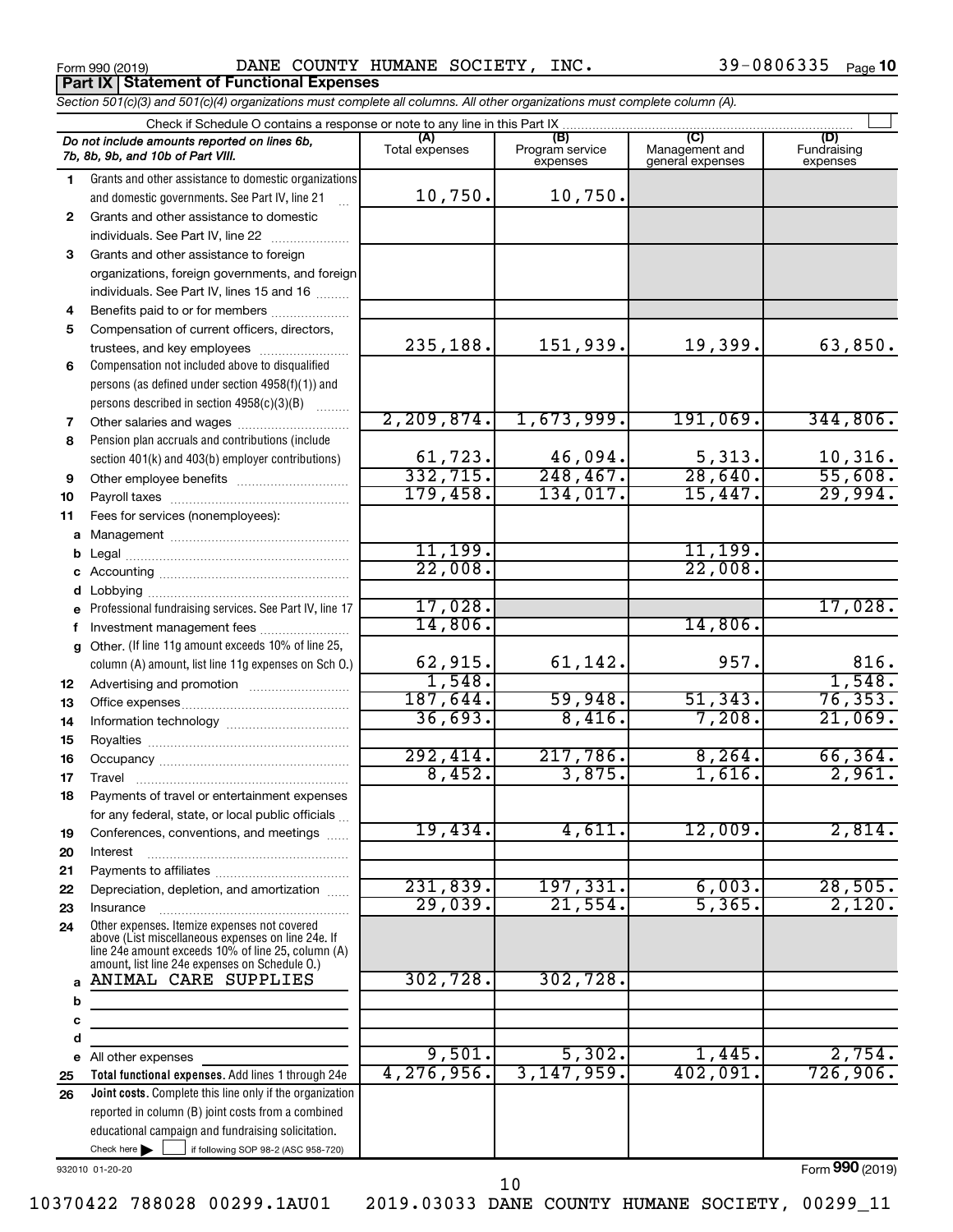39-0806335 Page 11

|                             |          |                                                                                                                                                            |                 |                 | (A)<br>Beginning of year |                | (B)<br>End of year          |
|-----------------------------|----------|------------------------------------------------------------------------------------------------------------------------------------------------------------|-----------------|-----------------|--------------------------|----------------|-----------------------------|
|                             | 1        |                                                                                                                                                            |                 |                 | 188.                     | $\blacksquare$ | 1,316,890.                  |
|                             | 2        |                                                                                                                                                            |                 |                 | 788,097.                 | $\mathbf{2}$   | 0.                          |
|                             | З        |                                                                                                                                                            |                 |                 | 7,000.                   | $\mathbf{3}$   | 74,470.                     |
|                             | 4        |                                                                                                                                                            |                 |                 | 127, 142.                | $\overline{4}$ | 79,414.                     |
|                             | 5        | Loans and other receivables from any current or former officer, director,                                                                                  |                 |                 |                          |                |                             |
|                             |          | trustee, key employee, creator or founder, substantial contributor, or 35%                                                                                 |                 |                 |                          |                |                             |
|                             |          | controlled entity or family member of any of these persons                                                                                                 |                 | 5               |                          |                |                             |
|                             | 6        | Loans and other receivables from other disqualified persons (as defined                                                                                    |                 |                 |                          |                |                             |
|                             |          | under section 4958(f)(1)), and persons described in section 4958(c)(3)(B)                                                                                  |                 | $\ldots$        |                          | 6              |                             |
|                             | 7        |                                                                                                                                                            |                 |                 |                          | $\overline{7}$ |                             |
| Assets                      | 8        |                                                                                                                                                            |                 |                 | 15, 156.                 | 8              | 24,015.                     |
|                             | 9        | Prepaid expenses and deferred charges                                                                                                                      |                 |                 | 56, 368.                 | 9              | 41,604.                     |
|                             |          | <b>10a</b> Land, buildings, and equipment: cost or other                                                                                                   |                 |                 |                          |                |                             |
|                             |          | basis. Complete Part VI of Schedule D    10a   8,628,638.                                                                                                  | 10 <sub>b</sub> | 3,598,778.      |                          |                |                             |
|                             |          | <b>b</b> Less: accumulated depreciation                                                                                                                    | 5,061,862.      | 10 <sub>c</sub> | 5,029,860.               |                |                             |
|                             | 11       |                                                                                                                                                            | 1,707,973.      | 11              | 2,101,839.               |                |                             |
|                             | 12       |                                                                                                                                                            |                 | 12              |                          |                |                             |
|                             | 13       |                                                                                                                                                            |                 | 13              |                          |                |                             |
|                             | 14       |                                                                                                                                                            |                 | 14              |                          |                |                             |
|                             | 15       |                                                                                                                                                            |                 | 15              |                          |                |                             |
|                             | 16       |                                                                                                                                                            |                 |                 | 7,763,786.<br>169,053.   | 16             | 8,668,092.                  |
|                             | 17       |                                                                                                                                                            |                 |                 |                          | 17             | 182,033.                    |
|                             | 18       |                                                                                                                                                            |                 |                 | 18                       |                |                             |
|                             | 19       |                                                                                                                                                            |                 | 19              |                          |                |                             |
|                             | 20       |                                                                                                                                                            |                 | 20              |                          |                |                             |
|                             | 21       | Escrow or custodial account liability. Complete Part IV of Schedule D                                                                                      |                 |                 | 21                       |                |                             |
| Liabilities                 | 22       | Loans and other payables to any current or former officer, director,                                                                                       |                 |                 |                          |                |                             |
|                             |          | trustee, key employee, creator or founder, substantial contributor, or 35%                                                                                 |                 |                 |                          |                |                             |
|                             |          | controlled entity or family member of any of these persons [                                                                                               |                 |                 |                          | 22<br>23       |                             |
|                             | 23       | Secured mortgages and notes payable to unrelated third parties                                                                                             |                 |                 |                          | 24             |                             |
|                             | 24<br>25 | Unsecured notes and loans payable to unrelated third parties                                                                                               |                 |                 |                          |                |                             |
|                             |          | Other liabilities (including federal income tax, payables to related third<br>parties, and other liabilities not included on lines 17-24). Complete Part X |                 |                 |                          |                |                             |
|                             |          | of Schedule D                                                                                                                                              |                 |                 |                          | 25             |                             |
|                             | 26       |                                                                                                                                                            |                 |                 | $169,053.$ 26            |                | 182,033.                    |
|                             |          | Organizations that follow FASB ASC 958, check here $\blacktriangleright \lfloor \underline{X} \rfloor$                                                     |                 |                 |                          |                |                             |
|                             |          | and complete lines 27, 28, 32, and 33.                                                                                                                     |                 |                 |                          |                |                             |
|                             | 27       |                                                                                                                                                            |                 |                 | 7,361,702.               | 27             | 8,033,263.                  |
|                             | 28       |                                                                                                                                                            |                 |                 | 233,031.                 | 28             | 452,796.                    |
|                             |          | Organizations that do not follow FASB ASC 958, check here $\blacktriangleright$                                                                            |                 |                 |                          |                |                             |
|                             |          | and complete lines 29 through 33.                                                                                                                          |                 |                 |                          |                |                             |
|                             | 29       |                                                                                                                                                            |                 |                 |                          | 29             |                             |
|                             | 30       | Paid-in or capital surplus, or land, building, or equipment fund                                                                                           |                 |                 |                          | 30             |                             |
|                             | 31       | Retained earnings, endowment, accumulated income, or other funds                                                                                           |                 |                 |                          | 31             |                             |
| Net Assets or Fund Balances | 32       |                                                                                                                                                            |                 |                 | 7,594,733.               | 32             | 8,486,059.                  |
|                             | 33       |                                                                                                                                                            |                 |                 | 7,763,786.               | 33             | 8,668,092.                  |
|                             |          |                                                                                                                                                            |                 |                 |                          |                | $T_{\text{arm}}$ 000 (2010) |

Form (2019) **990**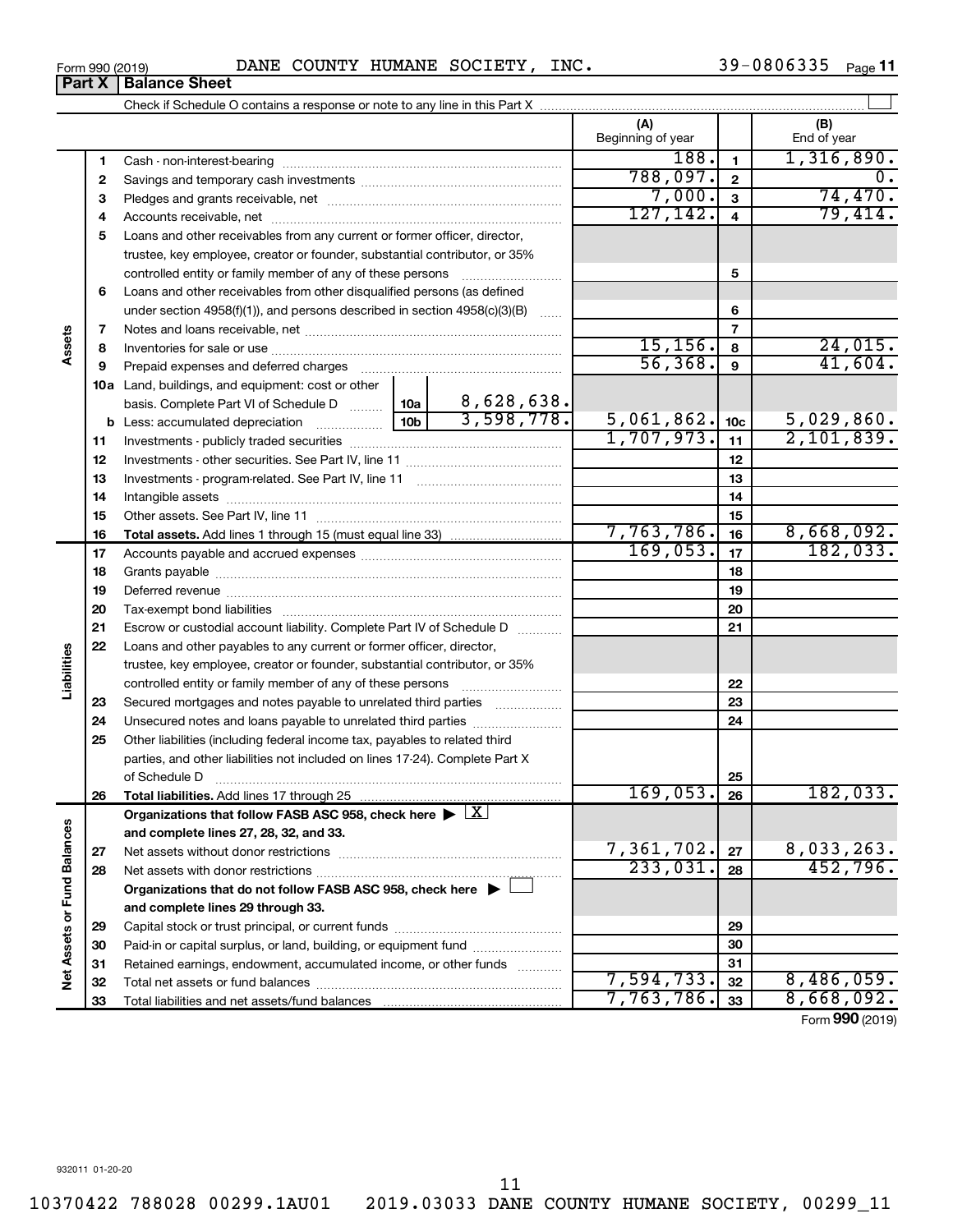|    | DANE COUNTY HUMANE SOCIETY, INC.<br>Form 990 (2019)                                                                                                                                                                            |                         | 39-0806335     |                     | Page 12          |
|----|--------------------------------------------------------------------------------------------------------------------------------------------------------------------------------------------------------------------------------|-------------------------|----------------|---------------------|------------------|
|    | <b>Part XI Reconciliation of Net Assets</b>                                                                                                                                                                                    |                         |                |                     |                  |
|    |                                                                                                                                                                                                                                |                         |                |                     |                  |
|    |                                                                                                                                                                                                                                |                         |                |                     |                  |
| 1  |                                                                                                                                                                                                                                | $\mathbf{1}$            | 4,986,601.     |                     |                  |
| 2  |                                                                                                                                                                                                                                | $\overline{2}$          | 4, 276, 956.   |                     |                  |
| 3  |                                                                                                                                                                                                                                | 3                       |                |                     | 709,645.         |
| 4  |                                                                                                                                                                                                                                | $\overline{\mathbf{4}}$ | 7,594,733.     |                     |                  |
| 5  | Net unrealized gains (losses) on investments [111] matter in the contract of the contract of the contract of the contract of the contract of the contract of the contract of the contract of the contract of the contract of t | 5                       |                |                     | 181,681.         |
| 6  |                                                                                                                                                                                                                                | 6                       |                |                     |                  |
| 7  | Investment expenses www.communication.com/www.communication.com/www.communication.com/www.com                                                                                                                                  | $\overline{7}$          |                |                     |                  |
| 8  |                                                                                                                                                                                                                                | 8                       |                |                     |                  |
| 9  | Other changes in net assets or fund balances (explain on Schedule O)                                                                                                                                                           | 9                       |                |                     | $\overline{0}$ . |
| 10 | Net assets or fund balances at end of year. Combine lines 3 through 9 (must equal Part X, line 32,                                                                                                                             |                         |                |                     |                  |
|    |                                                                                                                                                                                                                                | 10                      | 8,486,059.     |                     |                  |
|    | <b>Part XII</b> Financial Statements and Reporting                                                                                                                                                                             |                         |                |                     |                  |
|    |                                                                                                                                                                                                                                |                         |                |                     |                  |
| 1  | Accounting method used to prepare the Form 990: $\Box$ Cash $\Box X$ Accrual<br>Other<br>$\sim$                                                                                                                                |                         |                | Yes                 | No               |
|    | If the organization changed its method of accounting from a prior year or checked "Other," explain in Schedule O.                                                                                                              |                         |                |                     |                  |
|    |                                                                                                                                                                                                                                |                         | 2a             |                     | x                |
|    | If "Yes," check a box below to indicate whether the financial statements for the year were compiled or reviewed on a                                                                                                           |                         |                |                     |                  |
|    | separate basis, consolidated basis, or both:                                                                                                                                                                                   |                         |                |                     |                  |
|    | Both consolidated and separate basis<br>Separate basis<br><b>Consolidated basis</b>                                                                                                                                            |                         |                |                     |                  |
|    |                                                                                                                                                                                                                                |                         | 2 <sub>b</sub> | x                   |                  |
|    | If "Yes," check a box below to indicate whether the financial statements for the year were audited on a separate basis,                                                                                                        |                         |                |                     |                  |
|    | consolidated basis, or both:                                                                                                                                                                                                   |                         |                |                     |                  |
|    | $X$ Separate basis<br>Consolidated basis<br>Both consolidated and separate basis                                                                                                                                               |                         |                |                     |                  |
|    | c If "Yes" to line 2a or 2b, does the organization have a committee that assumes responsibility for oversight of the audit,                                                                                                    |                         |                |                     |                  |
|    |                                                                                                                                                                                                                                |                         | 2c             | х                   |                  |
|    | If the organization changed either its oversight process or selection process during the tax year, explain on Schedule O.                                                                                                      |                         |                |                     |                  |
|    | 3a As a result of a federal award, was the organization required to undergo an audit or audits as set forth in the Single Audit                                                                                                |                         |                |                     |                  |
|    | Act and OMB Circular A-133?                                                                                                                                                                                                    |                         | 3a             |                     | x                |
|    | <b>b</b> If "Yes," did the organization undergo the required audit or audits? If the organization did not undergo the required audit                                                                                           |                         |                |                     |                  |
|    |                                                                                                                                                                                                                                |                         | 3b             |                     |                  |
|    |                                                                                                                                                                                                                                |                         |                | $000 \text{ hours}$ |                  |

Form (2019) **990**

932012 01-20-20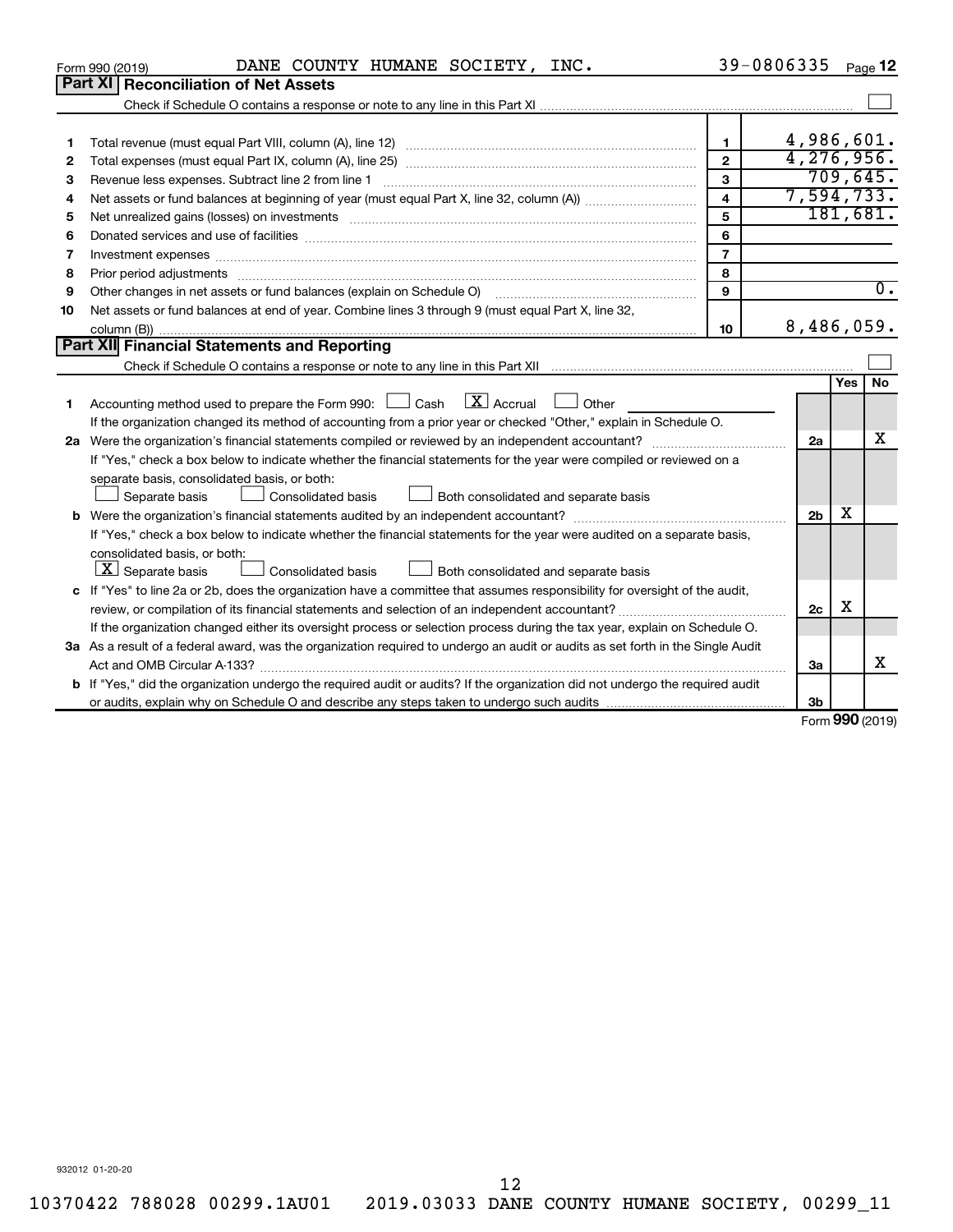| <b>SCHEDULE A</b> |  |
|-------------------|--|
|-------------------|--|

| (Form 990 or 990-EZ) |  |  |
|----------------------|--|--|
|                      |  |  |

# Form 990 or 990-EZ)<br>
Complete if the organization is a section 501(c)(3) organization or a section<br> **Public Charity Status and Public Support**

**4947(a)(1) nonexempt charitable trust. | Attach to Form 990 or Form 990-EZ.** 

| OMB No 1545-0047                    |
|-------------------------------------|
| 019                                 |
| <b>Open to Public</b><br>Inspection |

| Department of the Treasury<br>Attach to Form 990 or Form 990-EZ.<br>Internal Revenue Service<br>Go to www.irs.gov/Form990 for instructions and the latest information. |                     |                                                                                                                                                   |  |                                                                          |                                                                                                                                                                                                                     |     | <b>Open to Public</b><br>Inspection                            |                            |  |                                       |  |  |
|------------------------------------------------------------------------------------------------------------------------------------------------------------------------|---------------------|---------------------------------------------------------------------------------------------------------------------------------------------------|--|--------------------------------------------------------------------------|---------------------------------------------------------------------------------------------------------------------------------------------------------------------------------------------------------------------|-----|----------------------------------------------------------------|----------------------------|--|---------------------------------------|--|--|
|                                                                                                                                                                        |                     | Name of the organization                                                                                                                          |  |                                                                          |                                                                                                                                                                                                                     |     |                                                                |                            |  | <b>Employer identification number</b> |  |  |
|                                                                                                                                                                        |                     |                                                                                                                                                   |  |                                                                          | DANE COUNTY HUMANE SOCIETY, INC.                                                                                                                                                                                    |     |                                                                |                            |  | 39-0806335                            |  |  |
|                                                                                                                                                                        | Part I              |                                                                                                                                                   |  |                                                                          | Reason for Public Charity Status (All organizations must complete this part.) See instructions.                                                                                                                     |     |                                                                |                            |  |                                       |  |  |
|                                                                                                                                                                        |                     |                                                                                                                                                   |  |                                                                          | The organization is not a private foundation because it is: (For lines 1 through 12, check only one box.)                                                                                                           |     |                                                                |                            |  |                                       |  |  |
| 1                                                                                                                                                                      |                     |                                                                                                                                                   |  |                                                                          | A church, convention of churches, or association of churches described in section 170(b)(1)(A)(i).                                                                                                                  |     |                                                                |                            |  |                                       |  |  |
| 2                                                                                                                                                                      |                     |                                                                                                                                                   |  |                                                                          | A school described in section 170(b)(1)(A)(ii). (Attach Schedule E (Form 990 or 990-EZ).)                                                                                                                           |     |                                                                |                            |  |                                       |  |  |
| 3                                                                                                                                                                      |                     |                                                                                                                                                   |  |                                                                          | A hospital or a cooperative hospital service organization described in section 170(b)(1)(A)(iii).                                                                                                                   |     |                                                                |                            |  |                                       |  |  |
| 4                                                                                                                                                                      |                     |                                                                                                                                                   |  |                                                                          | A medical research organization operated in conjunction with a hospital described in section 170(b)(1)(A)(iii). Enter the hospital's name,                                                                          |     |                                                                |                            |  |                                       |  |  |
|                                                                                                                                                                        |                     | city, and state:                                                                                                                                  |  |                                                                          |                                                                                                                                                                                                                     |     |                                                                |                            |  |                                       |  |  |
| 5                                                                                                                                                                      |                     |                                                                                                                                                   |  |                                                                          | An organization operated for the benefit of a college or university owned or operated by a governmental unit described in                                                                                           |     |                                                                |                            |  |                                       |  |  |
|                                                                                                                                                                        |                     | section 170(b)(1)(A)(iv). (Complete Part II.)<br>A federal, state, or local government or governmental unit described in section 170(b)(1)(A)(v). |  |                                                                          |                                                                                                                                                                                                                     |     |                                                                |                            |  |                                       |  |  |
| 6                                                                                                                                                                      |                     |                                                                                                                                                   |  |                                                                          |                                                                                                                                                                                                                     |     |                                                                |                            |  |                                       |  |  |
| $\overline{7}$                                                                                                                                                         | $\lfloor x \rfloor$ |                                                                                                                                                   |  |                                                                          | An organization that normally receives a substantial part of its support from a governmental unit or from the general public described in                                                                           |     |                                                                |                            |  |                                       |  |  |
|                                                                                                                                                                        |                     |                                                                                                                                                   |  | section 170(b)(1)(A)(vi). (Complete Part II.)                            |                                                                                                                                                                                                                     |     |                                                                |                            |  |                                       |  |  |
| 8                                                                                                                                                                      |                     |                                                                                                                                                   |  |                                                                          | A community trust described in section 170(b)(1)(A)(vi). (Complete Part II.)                                                                                                                                        |     |                                                                |                            |  |                                       |  |  |
| 9                                                                                                                                                                      |                     |                                                                                                                                                   |  |                                                                          | An agricultural research organization described in section 170(b)(1)(A)(ix) operated in conjunction with a land-grant college                                                                                       |     |                                                                |                            |  |                                       |  |  |
|                                                                                                                                                                        |                     |                                                                                                                                                   |  |                                                                          | or university or a non-land-grant college of agriculture (see instructions). Enter the name, city, and state of the college or                                                                                      |     |                                                                |                            |  |                                       |  |  |
| 10                                                                                                                                                                     |                     | university:                                                                                                                                       |  |                                                                          | An organization that normally receives: (1) more than 33 1/3% of its support from contributions, membership fees, and gross receipts from                                                                           |     |                                                                |                            |  |                                       |  |  |
|                                                                                                                                                                        |                     |                                                                                                                                                   |  |                                                                          | activities related to its exempt functions - subject to certain exceptions, and (2) no more than 33 1/3% of its support from gross investment                                                                       |     |                                                                |                            |  |                                       |  |  |
|                                                                                                                                                                        |                     |                                                                                                                                                   |  |                                                                          | income and unrelated business taxable income (less section 511 tax) from businesses acquired by the organization after June 30, 1975.                                                                               |     |                                                                |                            |  |                                       |  |  |
|                                                                                                                                                                        |                     |                                                                                                                                                   |  | See section 509(a)(2). (Complete Part III.)                              |                                                                                                                                                                                                                     |     |                                                                |                            |  |                                       |  |  |
| 11                                                                                                                                                                     |                     |                                                                                                                                                   |  |                                                                          | An organization organized and operated exclusively to test for public safety. See section 509(a)(4).                                                                                                                |     |                                                                |                            |  |                                       |  |  |
| 12 <sub>2</sub>                                                                                                                                                        |                     |                                                                                                                                                   |  |                                                                          | An organization organized and operated exclusively for the benefit of, to perform the functions of, or to carry out the purposes of one or                                                                          |     |                                                                |                            |  |                                       |  |  |
|                                                                                                                                                                        |                     |                                                                                                                                                   |  |                                                                          | more publicly supported organizations described in section 509(a)(1) or section 509(a)(2). See section 509(a)(3). Check the box in                                                                                  |     |                                                                |                            |  |                                       |  |  |
|                                                                                                                                                                        |                     |                                                                                                                                                   |  |                                                                          | lines 12a through 12d that describes the type of supporting organization and complete lines 12e, 12f, and 12g.                                                                                                      |     |                                                                |                            |  |                                       |  |  |
| а                                                                                                                                                                      |                     |                                                                                                                                                   |  |                                                                          | Type I. A supporting organization operated, supervised, or controlled by its supported organization(s), typically by giving                                                                                         |     |                                                                |                            |  |                                       |  |  |
|                                                                                                                                                                        |                     |                                                                                                                                                   |  |                                                                          | the supported organization(s) the power to regularly appoint or elect a majority of the directors or trustees of the supporting                                                                                     |     |                                                                |                            |  |                                       |  |  |
|                                                                                                                                                                        |                     |                                                                                                                                                   |  | organization. You must complete Part IV, Sections A and B.               |                                                                                                                                                                                                                     |     |                                                                |                            |  |                                       |  |  |
| b                                                                                                                                                                      |                     |                                                                                                                                                   |  |                                                                          | Type II. A supporting organization supervised or controlled in connection with its supported organization(s), by having                                                                                             |     |                                                                |                            |  |                                       |  |  |
|                                                                                                                                                                        |                     |                                                                                                                                                   |  |                                                                          | control or management of the supporting organization vested in the same persons that control or manage the supported                                                                                                |     |                                                                |                            |  |                                       |  |  |
|                                                                                                                                                                        |                     |                                                                                                                                                   |  |                                                                          | organization(s). You must complete Part IV, Sections A and C.                                                                                                                                                       |     |                                                                |                            |  |                                       |  |  |
|                                                                                                                                                                        |                     |                                                                                                                                                   |  |                                                                          | Type III functionally integrated. A supporting organization operated in connection with, and functionally integrated with,                                                                                          |     |                                                                |                            |  |                                       |  |  |
|                                                                                                                                                                        |                     |                                                                                                                                                   |  |                                                                          | its supported organization(s) (see instructions). You must complete Part IV, Sections A, D, and E.                                                                                                                  |     |                                                                |                            |  |                                       |  |  |
| d                                                                                                                                                                      |                     |                                                                                                                                                   |  |                                                                          | Type III non-functionally integrated. A supporting organization operated in connection with its supported organization(s)                                                                                           |     |                                                                |                            |  |                                       |  |  |
|                                                                                                                                                                        |                     |                                                                                                                                                   |  |                                                                          | that is not functionally integrated. The organization generally must satisfy a distribution requirement and an attentiveness                                                                                        |     |                                                                |                            |  |                                       |  |  |
| е                                                                                                                                                                      |                     |                                                                                                                                                   |  |                                                                          | requirement (see instructions). You must complete Part IV, Sections A and D, and Part V.<br>Check this box if the organization received a written determination from the IRS that it is a Type I, Type II, Type III |     |                                                                |                            |  |                                       |  |  |
|                                                                                                                                                                        |                     |                                                                                                                                                   |  |                                                                          | functionally integrated, or Type III non-functionally integrated supporting organization.                                                                                                                           |     |                                                                |                            |  |                                       |  |  |
|                                                                                                                                                                        |                     |                                                                                                                                                   |  | f Enter the number of supported organizations                            |                                                                                                                                                                                                                     |     |                                                                |                            |  |                                       |  |  |
|                                                                                                                                                                        |                     |                                                                                                                                                   |  | g Provide the following information about the supported organization(s). |                                                                                                                                                                                                                     |     |                                                                |                            |  |                                       |  |  |
|                                                                                                                                                                        |                     | (i) Name of supported                                                                                                                             |  | (ii) EIN                                                                 | (iii) Type of organization                                                                                                                                                                                          |     | (iv) Is the organization listed<br>in your governing document? | (v) Amount of monetary     |  | (vi) Amount of other                  |  |  |
|                                                                                                                                                                        |                     | organization                                                                                                                                      |  |                                                                          | (described on lines 1-10<br>above (see instructions))                                                                                                                                                               | Yes | No                                                             | support (see instructions) |  | support (see instructions)            |  |  |
|                                                                                                                                                                        |                     |                                                                                                                                                   |  |                                                                          |                                                                                                                                                                                                                     |     |                                                                |                            |  |                                       |  |  |
|                                                                                                                                                                        |                     |                                                                                                                                                   |  |                                                                          |                                                                                                                                                                                                                     |     |                                                                |                            |  |                                       |  |  |
|                                                                                                                                                                        |                     |                                                                                                                                                   |  |                                                                          |                                                                                                                                                                                                                     |     |                                                                |                            |  |                                       |  |  |
|                                                                                                                                                                        |                     |                                                                                                                                                   |  |                                                                          |                                                                                                                                                                                                                     |     |                                                                |                            |  |                                       |  |  |
|                                                                                                                                                                        |                     |                                                                                                                                                   |  |                                                                          |                                                                                                                                                                                                                     |     |                                                                |                            |  |                                       |  |  |
|                                                                                                                                                                        |                     |                                                                                                                                                   |  |                                                                          |                                                                                                                                                                                                                     |     |                                                                |                            |  |                                       |  |  |
|                                                                                                                                                                        |                     |                                                                                                                                                   |  |                                                                          |                                                                                                                                                                                                                     |     |                                                                |                            |  |                                       |  |  |
|                                                                                                                                                                        |                     |                                                                                                                                                   |  |                                                                          |                                                                                                                                                                                                                     |     |                                                                |                            |  |                                       |  |  |
|                                                                                                                                                                        |                     |                                                                                                                                                   |  |                                                                          |                                                                                                                                                                                                                     |     |                                                                |                            |  |                                       |  |  |
|                                                                                                                                                                        |                     |                                                                                                                                                   |  |                                                                          |                                                                                                                                                                                                                     |     |                                                                |                            |  |                                       |  |  |
| Total                                                                                                                                                                  |                     |                                                                                                                                                   |  |                                                                          | LHA For Paperwork Reduction Act Notice, see the Instructions for Form 990 or 990-EZ. 932021 09-25-19 Schedule A (Form 990 or 990-EZ) 2019                                                                           |     |                                                                |                            |  |                                       |  |  |
|                                                                                                                                                                        |                     |                                                                                                                                                   |  |                                                                          |                                                                                                                                                                                                                     |     |                                                                |                            |  |                                       |  |  |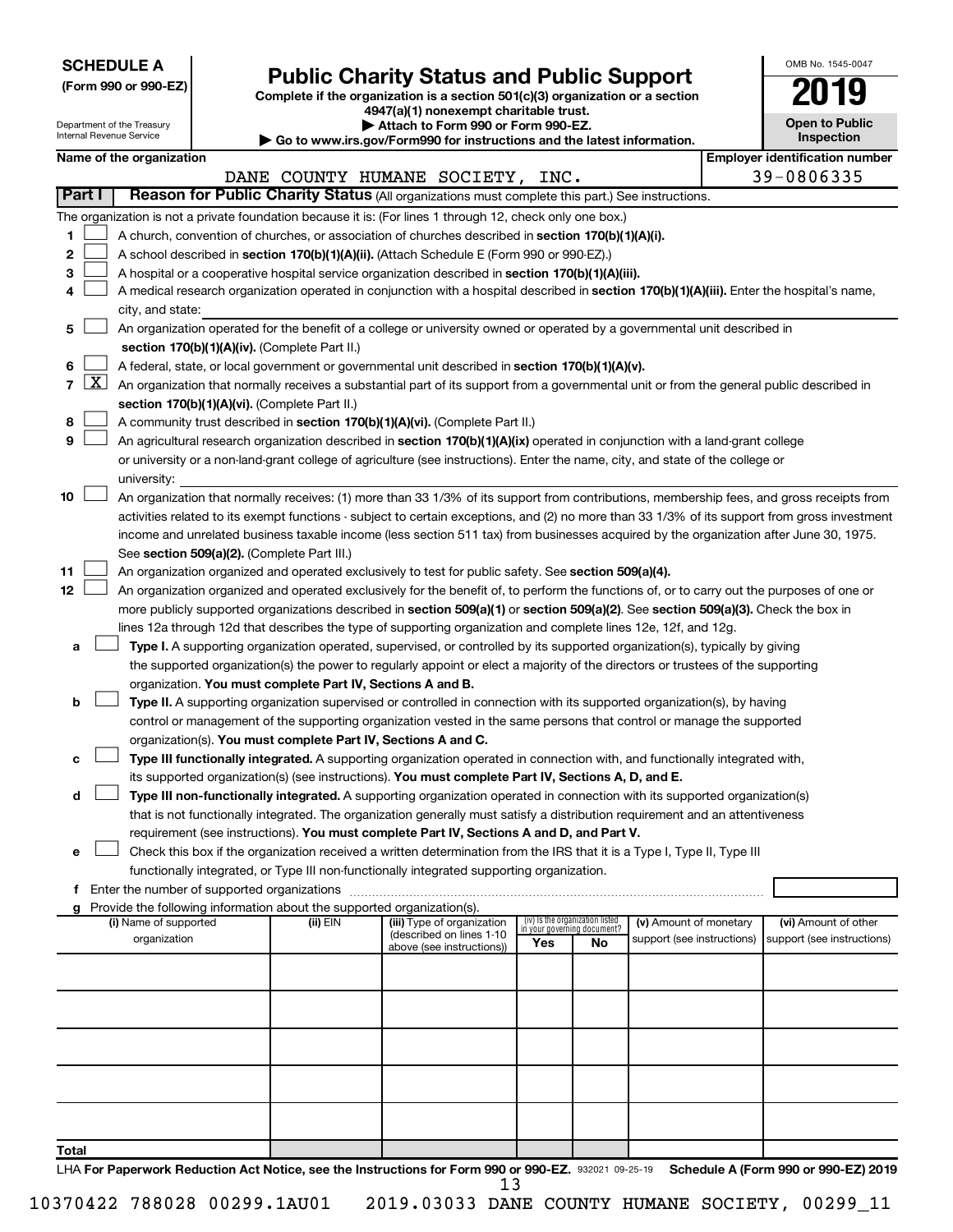## Schedule A (Form 990 or 990-EZ) 2019 DANE COUNTY HUMANE SOCIETY, INC.  $39-0806335$   $_{\rm Page}$

(Complete only if you checked the box on line 5, 7, or 8 of Part I or if the organization failed to qualify under Part III. If the organization **Part II Support Schedule for Organizations Described in Sections 170(b)(1)(A)(iv) and 170(b)(1)(A)(vi)**

fails to qualify under the tests listed below, please complete Part III.)

|    | <b>Section A. Public Support</b>                                                                                                                                                                                               |                      |                     |                        |                        |          |                                          |  |  |  |
|----|--------------------------------------------------------------------------------------------------------------------------------------------------------------------------------------------------------------------------------|----------------------|---------------------|------------------------|------------------------|----------|------------------------------------------|--|--|--|
|    | Calendar year (or fiscal year beginning in)                                                                                                                                                                                    | (a) 2015             | (b) 2016            | $(c)$ 2017             | $(d)$ 2018             | (e) 2019 | (f) Total                                |  |  |  |
|    | 1 Gifts, grants, contributions, and                                                                                                                                                                                            |                      |                     |                        |                        |          |                                          |  |  |  |
|    | membership fees received. (Do not                                                                                                                                                                                              |                      |                     |                        |                        |          |                                          |  |  |  |
|    | include any "unusual grants.")                                                                                                                                                                                                 | 2752425.             | 2778301.            | 2582459.               | 3521619.               |          | 3395302.15030106.                        |  |  |  |
|    | 2 Tax revenues levied for the organ-                                                                                                                                                                                           |                      |                     |                        |                        |          |                                          |  |  |  |
|    | ization's benefit and either paid to                                                                                                                                                                                           |                      |                     |                        |                        |          |                                          |  |  |  |
|    | or expended on its behalf                                                                                                                                                                                                      |                      |                     |                        |                        |          |                                          |  |  |  |
|    | 3 The value of services or facilities                                                                                                                                                                                          |                      |                     |                        |                        |          |                                          |  |  |  |
|    | furnished by a governmental unit to                                                                                                                                                                                            |                      |                     |                        |                        |          |                                          |  |  |  |
|    | the organization without charge                                                                                                                                                                                                |                      |                     |                        |                        |          |                                          |  |  |  |
|    | <b>Total.</b> Add lines 1 through 3                                                                                                                                                                                            | 2752425.             | 2778301.            | 2582459.               | 3521619.               |          | 3395302.15030106.                        |  |  |  |
| 5  | The portion of total contributions                                                                                                                                                                                             |                      |                     |                        |                        |          |                                          |  |  |  |
|    | by each person (other than a                                                                                                                                                                                                   |                      |                     |                        |                        |          |                                          |  |  |  |
|    | governmental unit or publicly                                                                                                                                                                                                  |                      |                     |                        |                        |          |                                          |  |  |  |
|    | supported organization) included                                                                                                                                                                                               |                      |                     |                        |                        |          |                                          |  |  |  |
|    | on line 1 that exceeds 2% of the                                                                                                                                                                                               |                      |                     |                        |                        |          |                                          |  |  |  |
|    | amount shown on line 11,                                                                                                                                                                                                       |                      |                     |                        |                        |          |                                          |  |  |  |
|    | column (f)                                                                                                                                                                                                                     |                      |                     |                        |                        |          | 1459957.<br>13570149.                    |  |  |  |
|    | 6 Public support. Subtract line 5 from line 4.                                                                                                                                                                                 |                      |                     |                        |                        |          |                                          |  |  |  |
|    | <b>Section B. Total Support</b>                                                                                                                                                                                                |                      |                     |                        |                        |          |                                          |  |  |  |
|    | Calendar year (or fiscal year beginning in)                                                                                                                                                                                    | (a) 2015<br>2752425. | (b) 2016<br>2778301 | $(c)$ 2017<br>2582459. | $(d)$ 2018<br>3521619. | (e) 2019 | (f) Total<br>3395302.15030106.           |  |  |  |
|    | <b>7</b> Amounts from line 4                                                                                                                                                                                                   |                      |                     |                        |                        |          |                                          |  |  |  |
| 8  | Gross income from interest,                                                                                                                                                                                                    |                      |                     |                        |                        |          |                                          |  |  |  |
|    | dividends, payments received on                                                                                                                                                                                                |                      |                     |                        |                        |          |                                          |  |  |  |
|    | securities loans, rents, royalties,<br>and income from similar sources                                                                                                                                                         | 14,708.              | 9,604.              | 19,684.                | 34,324.                | 53,317.  | 131,637.                                 |  |  |  |
| 9. | Net income from unrelated business                                                                                                                                                                                             |                      |                     |                        |                        |          |                                          |  |  |  |
|    | activities, whether or not the                                                                                                                                                                                                 |                      |                     |                        |                        |          |                                          |  |  |  |
|    | business is regularly carried on                                                                                                                                                                                               |                      |                     |                        |                        |          |                                          |  |  |  |
|    | 10 Other income. Do not include gain                                                                                                                                                                                           |                      |                     |                        |                        |          |                                          |  |  |  |
|    | or loss from the sale of capital                                                                                                                                                                                               |                      |                     |                        |                        |          |                                          |  |  |  |
|    | assets (Explain in Part VI.)                                                                                                                                                                                                   |                      |                     |                        |                        |          |                                          |  |  |  |
|    | 11 Total support, Add lines 7 through 10                                                                                                                                                                                       |                      |                     |                        |                        |          | 15161743.                                |  |  |  |
| 12 | Gross receipts from related activities, etc. (see instructions)                                                                                                                                                                |                      |                     |                        |                        | 12       | 6,895,938.                               |  |  |  |
|    | 13 First five years. If the Form 990 is for the organization's first, second, third, fourth, or fifth tax year as a section 501(c)(3)                                                                                          |                      |                     |                        |                        |          |                                          |  |  |  |
|    | organization, check this box and stop here                                                                                                                                                                                     |                      |                     |                        |                        |          |                                          |  |  |  |
|    | Section C. Computation of Public Support Percentage                                                                                                                                                                            |                      |                     |                        |                        |          |                                          |  |  |  |
|    |                                                                                                                                                                                                                                |                      |                     |                        |                        | 14       | 89.50<br>%                               |  |  |  |
|    |                                                                                                                                                                                                                                |                      |                     |                        |                        | 15       | 89.51<br>%                               |  |  |  |
|    | 16a 33 1/3% support test - 2019. If the organization did not check the box on line 13, and line 14 is 33 1/3% or more, check this box and                                                                                      |                      |                     |                        |                        |          |                                          |  |  |  |
|    | stop here. The organization qualifies as a publicly supported organization manufaction manufacture content and the support of the state of the state of the state of the state of the state of the state of the state of the s |                      |                     |                        |                        |          | $\blacktriangleright$ $\boxed{\text{X}}$ |  |  |  |
|    | b 33 1/3% support test - 2018. If the organization did not check a box on line 13 or 16a, and line 15 is 33 1/3% or more, check this box                                                                                       |                      |                     |                        |                        |          |                                          |  |  |  |
|    |                                                                                                                                                                                                                                |                      |                     |                        |                        |          |                                          |  |  |  |
|    | 17a 10% -facts-and-circumstances test - 2019. If the organization did not check a box on line 13, 16a, or 16b, and line 14 is 10% or more,                                                                                     |                      |                     |                        |                        |          |                                          |  |  |  |
|    | and if the organization meets the "facts-and-circumstances" test, check this box and stop here. Explain in Part VI how the organization                                                                                        |                      |                     |                        |                        |          |                                          |  |  |  |
|    |                                                                                                                                                                                                                                |                      |                     |                        |                        |          |                                          |  |  |  |
|    | b 10% -facts-and-circumstances test - 2018. If the organization did not check a box on line 13, 16a, 16b, or 17a, and line 15 is 10% or                                                                                        |                      |                     |                        |                        |          |                                          |  |  |  |
|    | more, and if the organization meets the "facts-and-circumstances" test, check this box and stop here. Explain in Part VI how the                                                                                               |                      |                     |                        |                        |          |                                          |  |  |  |
|    | organization meets the "facts-and-circumstances" test. The organization qualifies as a publicly supported organization                                                                                                         |                      |                     |                        |                        |          |                                          |  |  |  |
|    | 18 Private foundation. If the organization did not check a box on line 13, 16a, 16b, 17a, or 17b, check this box and see instructions.                                                                                         |                      |                     |                        |                        |          |                                          |  |  |  |
|    |                                                                                                                                                                                                                                |                      |                     |                        |                        |          | Schedule A (Form 990 or 990-EZ) 2019     |  |  |  |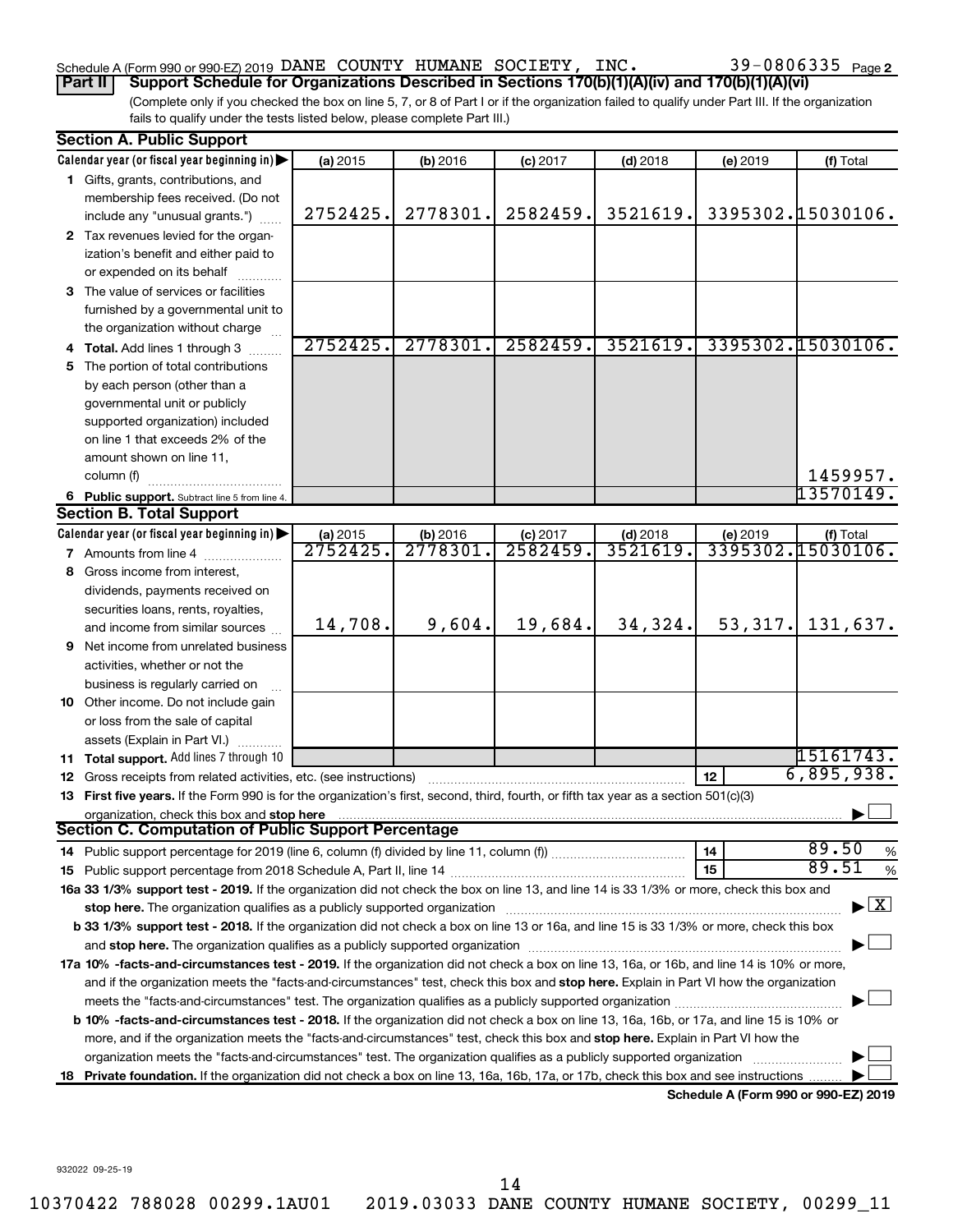#### Schedule A (Form 990 or 990-EZ) 2019 DANE COUNTY HUMANE SOCIETY, INC.  $39-0806335$   $_{\rm Page}$ **Part III Support Schedule for Organizations Described in Section 509(a)(2)**

(Complete only if you checked the box on line 10 of Part I or if the organization failed to qualify under Part II. If the organization fails to qualify under the tests listed below, please complete Part II.)

| <b>Section A. Public Support</b>                                                                                                                                                                                                        |          |          |            |            |          |                                      |
|-----------------------------------------------------------------------------------------------------------------------------------------------------------------------------------------------------------------------------------------|----------|----------|------------|------------|----------|--------------------------------------|
| Calendar year (or fiscal year beginning in)                                                                                                                                                                                             | (a) 2015 | (b) 2016 | $(c)$ 2017 | $(d)$ 2018 | (e) 2019 | (f) Total                            |
| 1 Gifts, grants, contributions, and                                                                                                                                                                                                     |          |          |            |            |          |                                      |
| membership fees received. (Do not                                                                                                                                                                                                       |          |          |            |            |          |                                      |
| include any "unusual grants.")                                                                                                                                                                                                          |          |          |            |            |          |                                      |
| <b>2</b> Gross receipts from admissions,<br>merchandise sold or services per-<br>formed, or facilities furnished in<br>any activity that is related to the<br>organization's tax-exempt purpose                                         |          |          |            |            |          |                                      |
| 3 Gross receipts from activities that                                                                                                                                                                                                   |          |          |            |            |          |                                      |
| are not an unrelated trade or bus-<br>iness under section 513                                                                                                                                                                           |          |          |            |            |          |                                      |
| 4 Tax revenues levied for the organ-                                                                                                                                                                                                    |          |          |            |            |          |                                      |
| ization's benefit and either paid to                                                                                                                                                                                                    |          |          |            |            |          |                                      |
| or expended on its behalf                                                                                                                                                                                                               |          |          |            |            |          |                                      |
| 5 The value of services or facilities                                                                                                                                                                                                   |          |          |            |            |          |                                      |
| furnished by a governmental unit to                                                                                                                                                                                                     |          |          |            |            |          |                                      |
| the organization without charge                                                                                                                                                                                                         |          |          |            |            |          |                                      |
| 6 Total. Add lines 1 through 5                                                                                                                                                                                                          |          |          |            |            |          |                                      |
| 7a Amounts included on lines 1, 2, and                                                                                                                                                                                                  |          |          |            |            |          |                                      |
| 3 received from disqualified persons                                                                                                                                                                                                    |          |          |            |            |          |                                      |
| <b>b</b> Amounts included on lines 2 and 3 received<br>from other than disqualified persons that<br>exceed the greater of \$5,000 or 1% of the<br>amount on line 13 for the year                                                        |          |          |            |            |          |                                      |
| c Add lines 7a and 7b                                                                                                                                                                                                                   |          |          |            |            |          |                                      |
| 8 Public support. (Subtract line 7c from line 6.)                                                                                                                                                                                       |          |          |            |            |          |                                      |
| <b>Section B. Total Support</b>                                                                                                                                                                                                         |          |          |            |            |          |                                      |
| Calendar year (or fiscal year beginning in)                                                                                                                                                                                             | (a) 2015 | (b) 2016 | $(c)$ 2017 | $(d)$ 2018 | (e) 2019 | (f) Total                            |
| 9 Amounts from line 6                                                                                                                                                                                                                   |          |          |            |            |          |                                      |
| <b>10a</b> Gross income from interest,<br>dividends, payments received on<br>securities loans, rents, royalties,<br>and income from similar sources                                                                                     |          |          |            |            |          |                                      |
| <b>b</b> Unrelated business taxable income<br>(less section 511 taxes) from businesses                                                                                                                                                  |          |          |            |            |          |                                      |
| acquired after June 30, 1975                                                                                                                                                                                                            |          |          |            |            |          |                                      |
| c Add lines 10a and 10b                                                                                                                                                                                                                 |          |          |            |            |          |                                      |
| <b>11</b> Net income from unrelated business<br>activities not included in line 10b.<br>whether or not the business is<br>regularly carried on                                                                                          |          |          |            |            |          |                                      |
| 12 Other income. Do not include gain<br>or loss from the sale of capital<br>assets (Explain in Part VI.)                                                                                                                                |          |          |            |            |          |                                      |
| <b>13</b> Total support. (Add lines 9, 10c, 11, and 12.)                                                                                                                                                                                |          |          |            |            |          |                                      |
| 14 First five years. If the Form 990 is for the organization's first, second, third, fourth, or fifth tax year as a section 501(c)(3) organization,                                                                                     |          |          |            |            |          |                                      |
| check this box and stop here <b>contained and the contained and stop here</b> check this box and stop here <b>contained and the contained and stop here</b> contained and stop here contained and and stop here contained and stop here |          |          |            |            |          |                                      |
| Section C. Computation of Public Support Percentage                                                                                                                                                                                     |          |          |            |            |          |                                      |
| 15 Public support percentage for 2019 (line 8, column (f), divided by line 13, column (f) <i></i>                                                                                                                                       |          |          |            |            | 15       | ℅                                    |
|                                                                                                                                                                                                                                         |          |          |            |            | 16       | %                                    |
| Section D. Computation of Investment Income Percentage                                                                                                                                                                                  |          |          |            |            |          |                                      |
|                                                                                                                                                                                                                                         |          |          |            |            | 17       | %                                    |
| 18 Investment income percentage from 2018 Schedule A, Part III, line 17                                                                                                                                                                 |          |          |            |            | 18       | %                                    |
| 19a 33 1/3% support tests - 2019. If the organization did not check the box on line 14, and line 15 is more than 33 1/3%, and line 17 is not                                                                                            |          |          |            |            |          |                                      |
| more than 33 1/3%, check this box and stop here. The organization qualifies as a publicly supported organization                                                                                                                        |          |          |            |            |          |                                      |
| b 33 1/3% support tests - 2018. If the organization did not check a box on line 14 or line 19a, and line 16 is more than 33 1/3%, and                                                                                                   |          |          |            |            |          |                                      |
| line 18 is not more than 33 1/3%, check this box and stop here. The organization qualifies as a publicly supported organization                                                                                                         |          |          |            |            |          |                                      |
|                                                                                                                                                                                                                                         |          |          |            |            |          |                                      |
| 932023 09-25-19                                                                                                                                                                                                                         |          |          | 15         |            |          | Schedule A (Form 990 or 990-EZ) 2019 |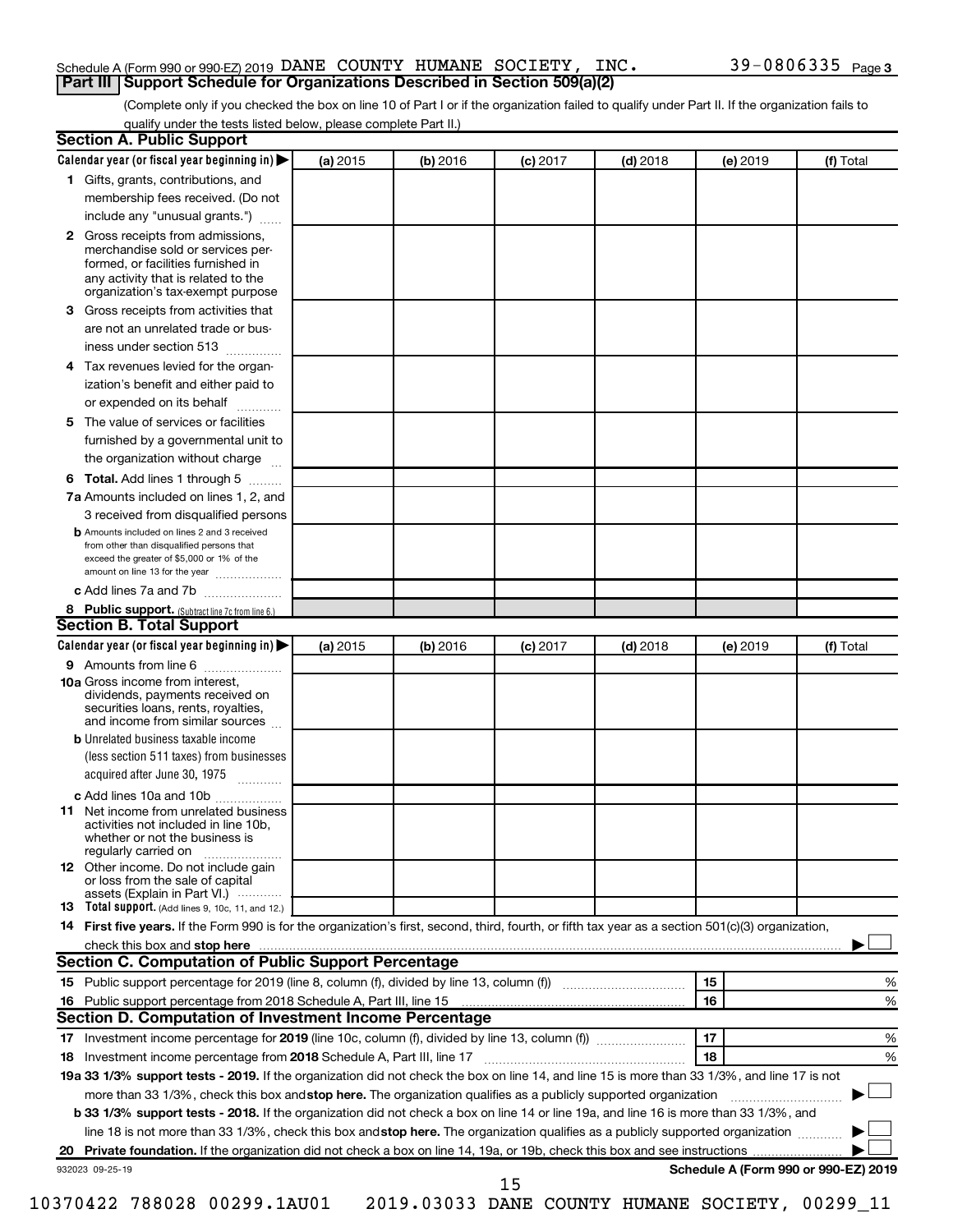**1**

**2**

**3a**

**3b**

**3c**

**4a**

**4b**

**4c**

**5a**

**5b 5c**

**6**

**7**

**8**

**9a**

**9b**

**9c**

**10a**

**10b**

**Yes No**

## **Part IV Supporting Organizations**

(Complete only if you checked a box in line 12 on Part I. If you checked 12a of Part I, complete Sections A and B. If you checked 12b of Part I, complete Sections A and C. If you checked 12c of Part I, complete Sections A, D, and E. If you checked 12d of Part I, complete Sections A and D, and complete Part V.)

#### **Section A. All Supporting Organizations**

- **1** Are all of the organization's supported organizations listed by name in the organization's governing documents? If "No," describe in Part VI how the supported organizations are designated. If designated by *class or purpose, describe the designation. If historic and continuing relationship, explain.*
- **2** Did the organization have any supported organization that does not have an IRS determination of status under section 509(a)(1) or (2)? If "Yes," explain in Part **VI** how the organization determined that the supported *organization was described in section 509(a)(1) or (2).*
- **3a** Did the organization have a supported organization described in section 501(c)(4), (5), or (6)? If "Yes," answer *(b) and (c) below.*
- **b** Did the organization confirm that each supported organization qualified under section 501(c)(4), (5), or (6) and satisfied the public support tests under section 509(a)(2)? If "Yes," describe in Part VI when and how the *organization made the determination.*
- **c** Did the organization ensure that all support to such organizations was used exclusively for section 170(c)(2)(B) purposes? If "Yes," explain in Part VI what controls the organization put in place to ensure such use.
- **4 a** *If* Was any supported organization not organized in the United States ("foreign supported organization")? *"Yes," and if you checked 12a or 12b in Part I, answer (b) and (c) below.*
- **b** Did the organization have ultimate control and discretion in deciding whether to make grants to the foreign supported organization? If "Yes," describe in Part VI how the organization had such control and discretion *despite being controlled or supervised by or in connection with its supported organizations.*
- **c** Did the organization support any foreign supported organization that does not have an IRS determination under sections 501(c)(3) and 509(a)(1) or (2)? If "Yes," explain in Part VI what controls the organization used *to ensure that all support to the foreign supported organization was used exclusively for section 170(c)(2)(B) purposes.*
- **5a** Did the organization add, substitute, or remove any supported organizations during the tax year? If "Yes," answer (b) and (c) below (if applicable). Also, provide detail in **Part VI,** including (i) the names and EIN *numbers of the supported organizations added, substituted, or removed; (ii) the reasons for each such action; (iii) the authority under the organization's organizing document authorizing such action; and (iv) how the action was accomplished (such as by amendment to the organizing document).*
- **b Type I or Type II only.** Was any added or substituted supported organization part of a class already designated in the organization's organizing document?
- **c Substitutions only.**  Was the substitution the result of an event beyond the organization's control?
- **6** Did the organization provide support (whether in the form of grants or the provision of services or facilities) to **Part VI.** support or benefit one or more of the filing organization's supported organizations? If "Yes," provide detail in anyone other than (i) its supported organizations, (ii) individuals that are part of the charitable class benefited by one or more of its supported organizations, or (iii) other supporting organizations that also
- **7** Did the organization provide a grant, loan, compensation, or other similar payment to a substantial contributor regard to a substantial contributor? If "Yes," complete Part I of Schedule L (Form 990 or 990-EZ). (as defined in section 4958(c)(3)(C)), a family member of a substantial contributor, or a 35% controlled entity with
- **8** Did the organization make a loan to a disqualified person (as defined in section 4958) not described in line 7? *If "Yes," complete Part I of Schedule L (Form 990 or 990-EZ).*
- **9 a** Was the organization controlled directly or indirectly at any time during the tax year by one or more in section 509(a)(1) or (2))? If "Yes," provide detail in **Part VI.** disqualified persons as defined in section 4946 (other than foundation managers and organizations described
- **b** Did one or more disqualified persons (as defined in line 9a) hold a controlling interest in any entity in which the supporting organization had an interest? If "Yes," provide detail in Part VI.
- **c** Did a disqualified person (as defined in line 9a) have an ownership interest in, or derive any personal benefit from, assets in which the supporting organization also had an interest? If "Yes," provide detail in Part VI.
- **10 a** Was the organization subject to the excess business holdings rules of section 4943 because of section supporting organizations)? If "Yes," answer 10b below. 4943(f) (regarding certain Type II supporting organizations, and all Type III non-functionally integrated
	- **b** Did the organization have any excess business holdings in the tax year? (Use Schedule C, Form 4720, to *determine whether the organization had excess business holdings.)*

932024 09-25-19

**Schedule A (Form 990 or 990-EZ) 2019**

10370422 788028 00299.1AU01 2019.03033 DANE COUNTY HUMANE SOCIETY, 00299\_11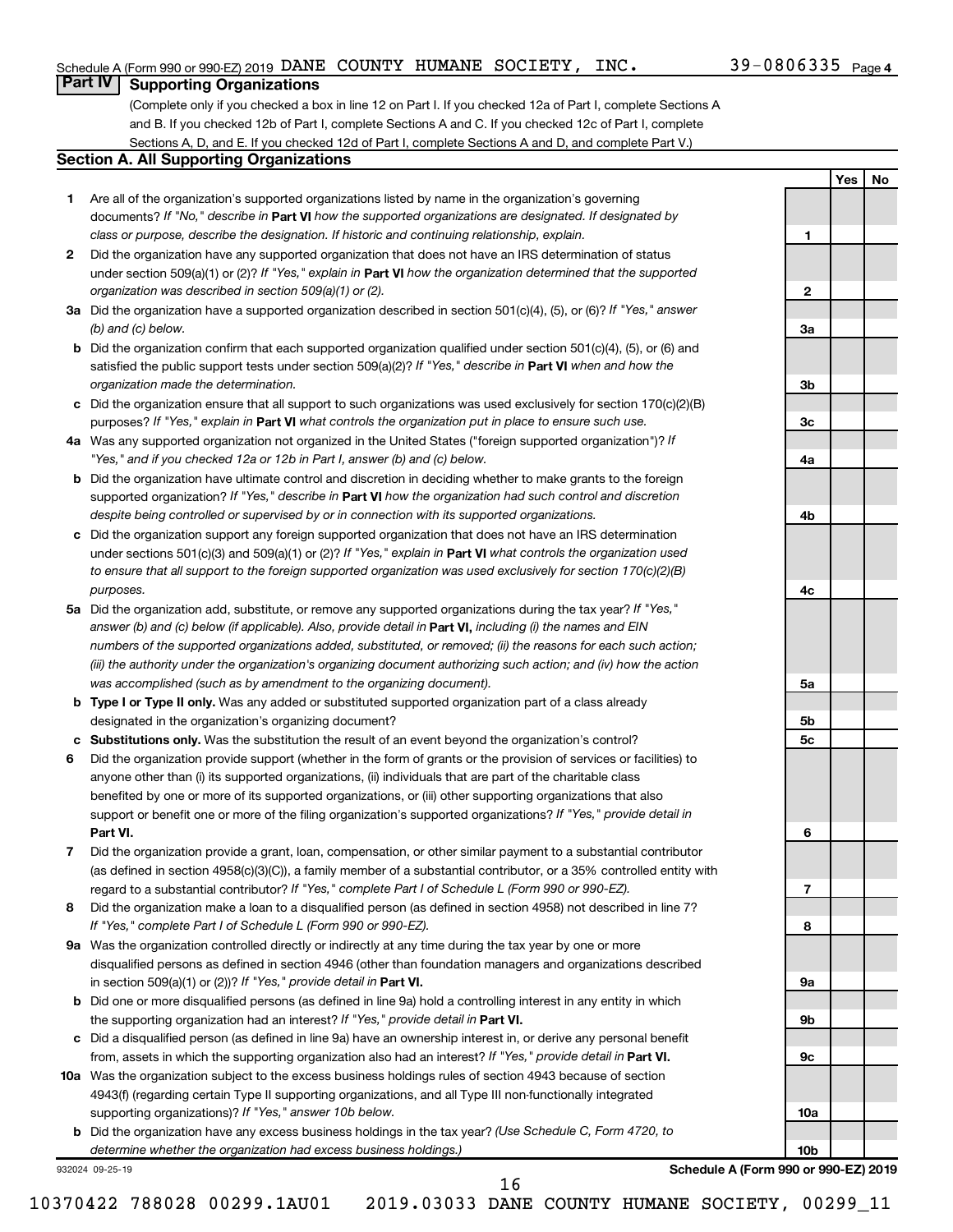#### Schedule A (Form 990 or 990-EZ) 2019 DANE COUNTY HUMANE SOCIETY, INC.  $39-0800335$  Page DANE COUNTY HUMANE SOCIETY, INC. 39-0806335

|             | Part IV<br><b>Supporting Organizations (continued)</b>                                                                          |                 |     |    |
|-------------|---------------------------------------------------------------------------------------------------------------------------------|-----------------|-----|----|
|             |                                                                                                                                 |                 | Yes | No |
| 11          | Has the organization accepted a gift or contribution from any of the following persons?                                         |                 |     |    |
|             | a A person who directly or indirectly controls, either alone or together with persons described in (b) and (c)                  |                 |     |    |
|             | below, the governing body of a supported organization?                                                                          | 11a             |     |    |
|             | <b>b</b> A family member of a person described in (a) above?                                                                    | 11 <sub>b</sub> |     |    |
|             | c A 35% controlled entity of a person described in (a) or (b) above? If "Yes" to a, b, or c, provide detail in Part VI.         | 11c             |     |    |
|             | <b>Section B. Type I Supporting Organizations</b>                                                                               |                 |     |    |
|             |                                                                                                                                 |                 | Yes | No |
|             |                                                                                                                                 |                 |     |    |
| 1           | Did the directors, trustees, or membership of one or more supported organizations have the power to                             |                 |     |    |
|             | regularly appoint or elect at least a majority of the organization's directors or trustees at all times during the              |                 |     |    |
|             | tax year? If "No," describe in Part VI how the supported organization(s) effectively operated, supervised, or                   |                 |     |    |
|             | controlled the organization's activities. If the organization had more than one supported organization,                         |                 |     |    |
|             | describe how the powers to appoint and/or remove directors or trustees were allocated among the supported                       |                 |     |    |
|             | organizations and what conditions or restrictions, if any, applied to such powers during the tax year.                          | 1               |     |    |
| 2           | Did the organization operate for the benefit of any supported organization other than the supported                             |                 |     |    |
|             | organization(s) that operated, supervised, or controlled the supporting organization? If "Yes," explain in                      |                 |     |    |
|             | Part VI how providing such benefit carried out the purposes of the supported organization(s) that operated,                     |                 |     |    |
|             | supervised, or controlled the supporting organization.                                                                          | $\mathbf{2}$    |     |    |
|             | <b>Section C. Type II Supporting Organizations</b>                                                                              |                 |     |    |
|             |                                                                                                                                 |                 | Yes | No |
| 1           | Were a majority of the organization's directors or trustees during the tax year also a majority of the directors                |                 |     |    |
|             | or trustees of each of the organization's supported organization(s)? If "No," describe in Part VI how control                   |                 |     |    |
|             | or management of the supporting organization was vested in the same persons that controlled or managed                          |                 |     |    |
|             | the supported organization(s).                                                                                                  | 1               |     |    |
|             | <b>Section D. All Type III Supporting Organizations</b>                                                                         |                 |     |    |
|             |                                                                                                                                 |                 | Yes | No |
| 1           | Did the organization provide to each of its supported organizations, by the last day of the fifth month of the                  |                 |     |    |
|             | organization's tax year, (i) a written notice describing the type and amount of support provided during the prior tax           |                 |     |    |
|             | year, (ii) a copy of the Form 990 that was most recently filed as of the date of notification, and (iii) copies of the          |                 |     |    |
|             |                                                                                                                                 | 1               |     |    |
|             | organization's governing documents in effect on the date of notification, to the extent not previously provided?                |                 |     |    |
| 2           | Were any of the organization's officers, directors, or trustees either (i) appointed or elected by the supported                |                 |     |    |
|             | organization(s) or (ii) serving on the governing body of a supported organization? If "No," explain in Part VI how              |                 |     |    |
|             | the organization maintained a close and continuous working relationship with the supported organization(s).                     | 2               |     |    |
| 3           | By reason of the relationship described in (2), did the organization's supported organizations have a                           |                 |     |    |
|             | significant voice in the organization's investment policies and in directing the use of the organization's                      |                 |     |    |
|             | income or assets at all times during the tax year? If "Yes," describe in Part VI the role the organization's                    |                 |     |    |
|             | supported organizations played in this regard.                                                                                  | з               |     |    |
|             | Section E. Type III Functionally Integrated Supporting Organizations                                                            |                 |     |    |
| 1           | Check the box next to the method that the organization used to satisfy the Integral Part Test during the yealsee instructions). |                 |     |    |
| a           | The organization satisfied the Activities Test. Complete line 2 below.                                                          |                 |     |    |
| $\mathbf b$ | The organization is the parent of each of its supported organizations. Complete line 3 below.                                   |                 |     |    |
| c           | The organization supported a governmental entity. Describe in Part VI how you supported a government entity (see instructions). |                 |     |    |
| 2           | Activities Test. Answer (a) and (b) below.                                                                                      |                 | Yes | No |
| а           | Did substantially all of the organization's activities during the tax year directly further the exempt purposes of              |                 |     |    |
|             | the supported organization(s) to which the organization was responsive? If "Yes," then in Part VI identify                      |                 |     |    |
|             | those supported organizations and explain how these activities directly furthered their exempt purposes,                        |                 |     |    |
|             | how the organization was responsive to those supported organizations, and how the organization determined                       |                 |     |    |
|             | that these activities constituted substantially all of its activities.                                                          | 2a              |     |    |
|             | <b>b</b> Did the activities described in (a) constitute activities that, but for the organization's involvement, one or more    |                 |     |    |
|             | of the organization's supported organization(s) would have been engaged in? If "Yes," explain in Part VI the                    |                 |     |    |
|             | reasons for the organization's position that its supported organization(s) would have engaged in these                          |                 |     |    |
|             | activities but for the organization's involvement.                                                                              | 2b              |     |    |
| з           | Parent of Supported Organizations. Answer (a) and (b) below.                                                                    |                 |     |    |
| а           | Did the organization have the power to regularly appoint or elect a majority of the officers, directors, or                     |                 |     |    |
|             |                                                                                                                                 | За              |     |    |
|             | trustees of each of the supported organizations? Provide details in Part VI.                                                    |                 |     |    |
|             | <b>b</b> Did the organization exercise a substantial degree of direction over the policies, programs, and activities of each    |                 |     |    |
|             | of its supported organizations? If "Yes," describe in Part VI the role played by the organization in this regard.               | 3b              |     |    |
|             | Schedule A (Form 990 or 990-EZ) 2019<br>932025 09-25-19<br>17                                                                   |                 |     |    |
|             |                                                                                                                                 |                 |     |    |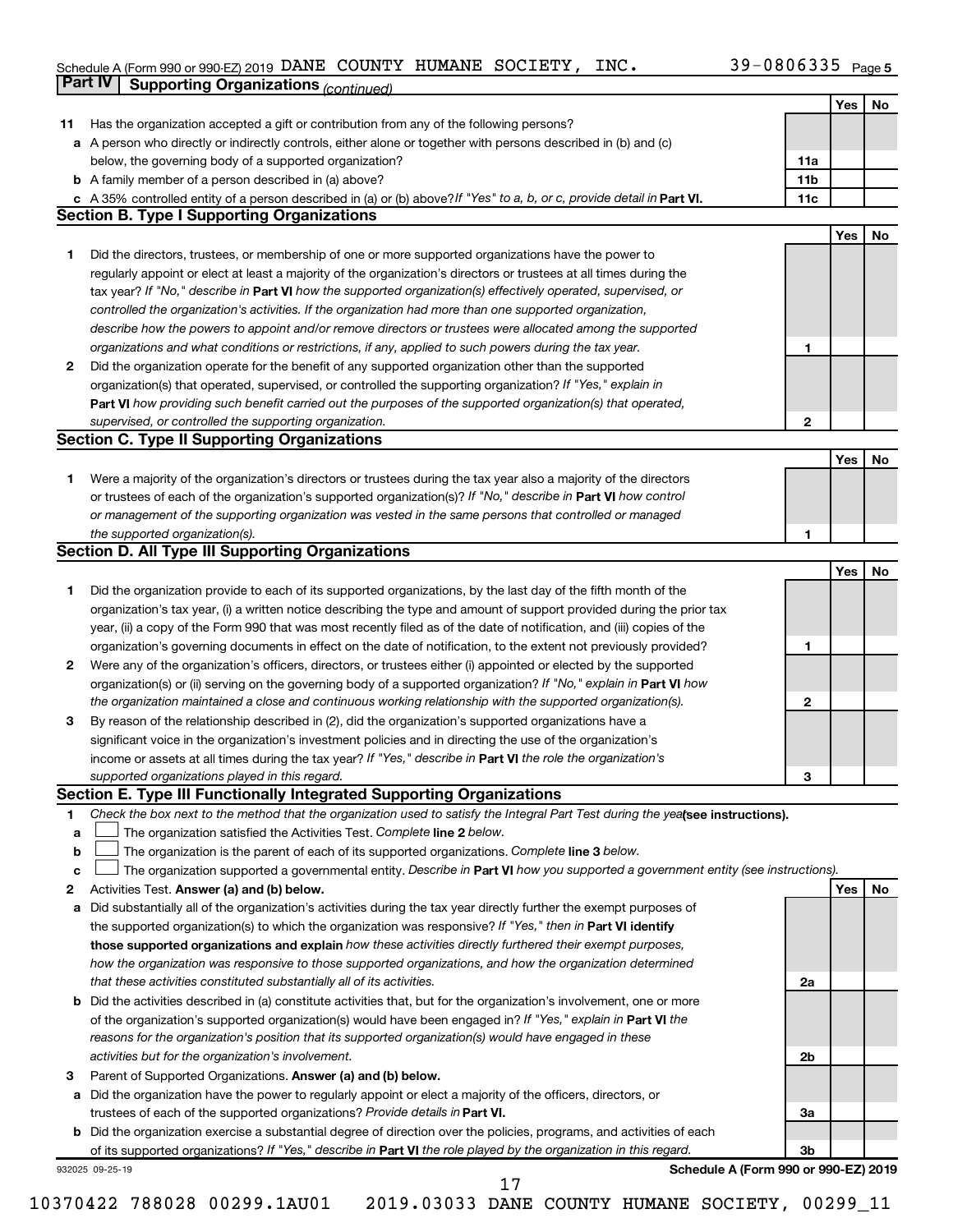#### Schedule A (Form 990 or 990-EZ) 2019 DANE COUNTY HUMANE SOCIETY, INC.  $39-0806335$   $_{\rm Page}$ **Part V Type III Non-Functionally Integrated 509(a)(3) Supporting Organizations**

1 **Letter See instructions.** All Check here if the organization satisfied the Integral Part Test as a qualifying trust on Nov. 20, 1970 (explain in Part VI). See instructions. All other Type III non-functionally integrated supporting organizations must complete Sections A through E.

|                | Section A - Adjusted Net Income                                              | (A) Prior Year | (B) Current Year<br>(optional) |                                |
|----------------|------------------------------------------------------------------------------|----------------|--------------------------------|--------------------------------|
| 1              | Net short-term capital gain                                                  | 1              |                                |                                |
| 2              | Recoveries of prior-year distributions                                       | $\mathbf{2}$   |                                |                                |
| 3              | Other gross income (see instructions)                                        | 3              |                                |                                |
| 4              | Add lines 1 through 3.                                                       | 4              |                                |                                |
| 5              | Depreciation and depletion                                                   | 5              |                                |                                |
| 6              | Portion of operating expenses paid or incurred for production or             |                |                                |                                |
|                | collection of gross income or for management, conservation, or               |                |                                |                                |
|                | maintenance of property held for production of income (see instructions)     | 6              |                                |                                |
| 7              | Other expenses (see instructions)                                            | $\overline{7}$ |                                |                                |
| 8              | Adjusted Net Income (subtract lines 5, 6, and 7 from line 4)                 | 8              |                                |                                |
|                | <b>Section B - Minimum Asset Amount</b>                                      |                | (A) Prior Year                 | (B) Current Year<br>(optional) |
| 1.             | Aggregate fair market value of all non-exempt-use assets (see                |                |                                |                                |
|                | instructions for short tax year or assets held for part of year):            |                |                                |                                |
|                | a Average monthly value of securities                                        | 1a             |                                |                                |
|                | <b>b</b> Average monthly cash balances                                       | 1 <sub>b</sub> |                                |                                |
|                | c Fair market value of other non-exempt-use assets                           | 1c             |                                |                                |
|                | d Total (add lines 1a, 1b, and 1c)                                           | 1 <sub>d</sub> |                                |                                |
|                | e Discount claimed for blockage or other                                     |                |                                |                                |
|                | factors (explain in detail in <b>Part VI</b> ):                              |                |                                |                                |
| 2              | Acquisition indebtedness applicable to non-exempt-use assets                 | $\mathbf{2}$   |                                |                                |
| 3              | Subtract line 2 from line 1d.                                                | 3              |                                |                                |
| 4              | Cash deemed held for exempt use. Enter 1-1/2% of line 3 (for greater amount, |                |                                |                                |
|                | see instructions).                                                           | 4              |                                |                                |
| 5              | Net value of non-exempt-use assets (subtract line 4 from line 3)             | 5              |                                |                                |
| 6              | Multiply line 5 by .035.                                                     | 6              |                                |                                |
| $\overline{7}$ | Recoveries of prior-year distributions                                       | 7              |                                |                                |
| 8              | Minimum Asset Amount (add line 7 to line 6)                                  | 8              |                                |                                |
|                | <b>Section C - Distributable Amount</b>                                      |                |                                | <b>Current Year</b>            |
| 1              | Adjusted net income for prior year (from Section A, line 8, Column A)        | 1              |                                |                                |
| $\mathbf{2}$   | Enter 85% of line 1.                                                         | $\overline{2}$ |                                |                                |
| 3              | Minimum asset amount for prior year (from Section B, line 8, Column A)       | 3              |                                |                                |
| 4              | Enter greater of line 2 or line 3.                                           | 4              |                                |                                |
| 5              | Income tax imposed in prior year                                             | 5              |                                |                                |
| 6              | Distributable Amount. Subtract line 5 from line 4, unless subject to         |                |                                |                                |
|                | emergency temporary reduction (see instructions).                            | 6              |                                |                                |
|                |                                                                              |                |                                |                                |

**7** Check here if the current year is the organization's first as a non-functionally integrated Type III supporting organization (see † instructions).

**Schedule A (Form 990 or 990-EZ) 2019**

932026 09-25-19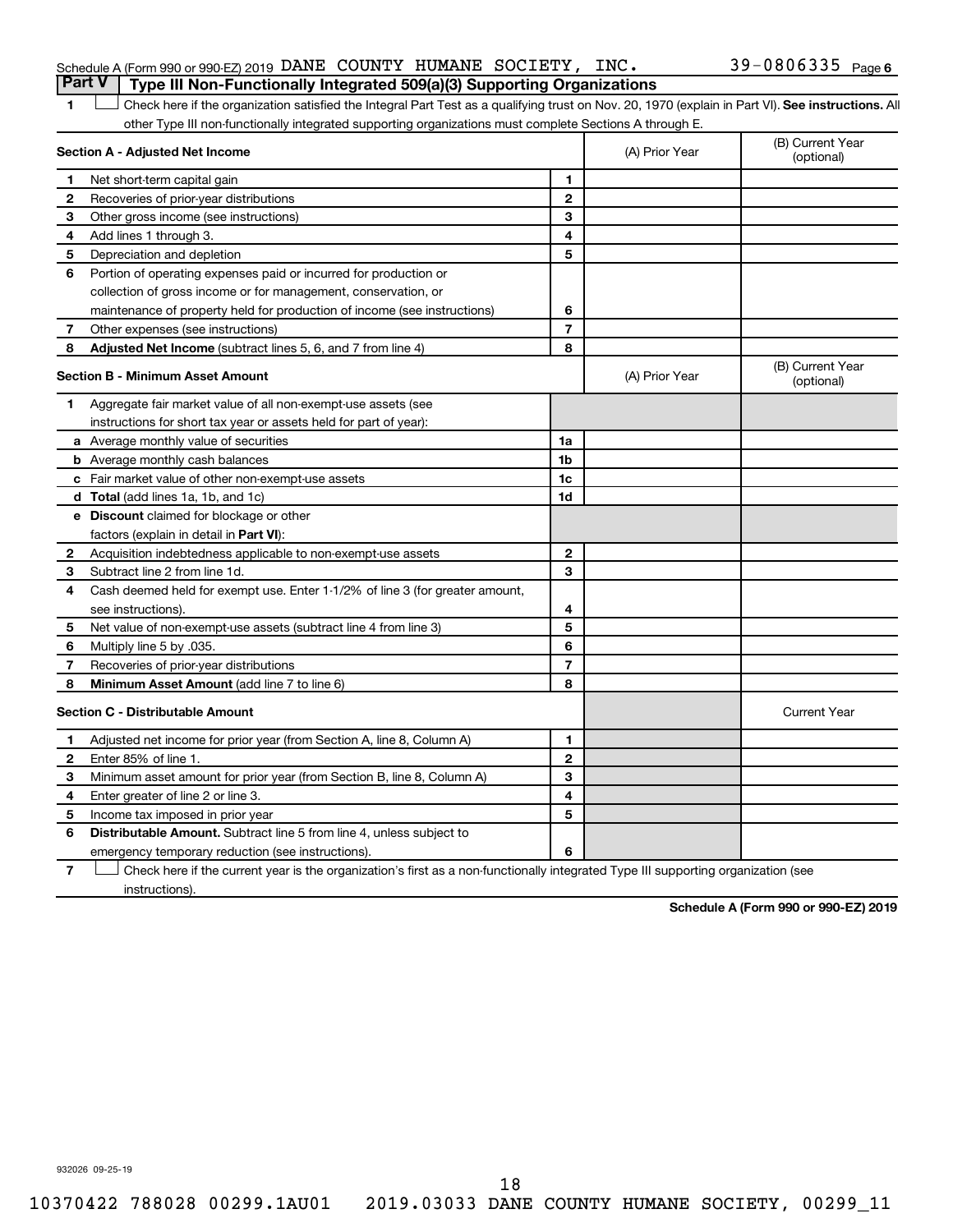#### Schedule A (Form 990 or 990-EZ) 2019 DANE COUNTY HUMANE SOCIETY, INC.  $39-0800335$  Page DANE COUNTY HUMANE SOCIETY, INC. 39-0806335

| <b>Part V</b><br>Type III Non-Functionally Integrated 509(a)(3) Supporting Organizations (continued) |                                                                                            |                                    |                                               |                                                         |  |  |  |  |
|------------------------------------------------------------------------------------------------------|--------------------------------------------------------------------------------------------|------------------------------------|-----------------------------------------------|---------------------------------------------------------|--|--|--|--|
| <b>Current Year</b><br><b>Section D - Distributions</b>                                              |                                                                                            |                                    |                                               |                                                         |  |  |  |  |
| 1                                                                                                    | Amounts paid to supported organizations to accomplish exempt purposes                      |                                    |                                               |                                                         |  |  |  |  |
| $\mathbf{2}$                                                                                         | Amounts paid to perform activity that directly furthers exempt purposes of supported       |                                    |                                               |                                                         |  |  |  |  |
|                                                                                                      | organizations, in excess of income from activity                                           |                                    |                                               |                                                         |  |  |  |  |
| 3                                                                                                    | Administrative expenses paid to accomplish exempt purposes of supported organizations      |                                    |                                               |                                                         |  |  |  |  |
| 4                                                                                                    | Amounts paid to acquire exempt-use assets                                                  |                                    |                                               |                                                         |  |  |  |  |
| 5                                                                                                    | Qualified set-aside amounts (prior IRS approval required)                                  |                                    |                                               |                                                         |  |  |  |  |
| 6                                                                                                    | Other distributions (describe in <b>Part VI</b> ). See instructions.                       |                                    |                                               |                                                         |  |  |  |  |
| 7                                                                                                    | Total annual distributions. Add lines 1 through 6.                                         |                                    |                                               |                                                         |  |  |  |  |
| 8                                                                                                    | Distributions to attentive supported organizations to which the organization is responsive |                                    |                                               |                                                         |  |  |  |  |
|                                                                                                      | (provide details in Part VI). See instructions.                                            |                                    |                                               |                                                         |  |  |  |  |
| 9                                                                                                    | Distributable amount for 2019 from Section C, line 6                                       |                                    |                                               |                                                         |  |  |  |  |
| 10                                                                                                   | Line 8 amount divided by line 9 amount                                                     |                                    |                                               |                                                         |  |  |  |  |
|                                                                                                      | <b>Section E - Distribution Allocations (see instructions)</b>                             | (i)<br><b>Excess Distributions</b> | (ii)<br><b>Underdistributions</b><br>Pre-2019 | (iii)<br><b>Distributable</b><br><b>Amount for 2019</b> |  |  |  |  |
|                                                                                                      |                                                                                            |                                    |                                               |                                                         |  |  |  |  |
| 1                                                                                                    | Distributable amount for 2019 from Section C, line 6                                       |                                    |                                               |                                                         |  |  |  |  |
| 2                                                                                                    | Underdistributions, if any, for years prior to 2019 (reason-                               |                                    |                                               |                                                         |  |  |  |  |
|                                                                                                      | able cause required-explain in Part VI). See instructions.                                 |                                    |                                               |                                                         |  |  |  |  |
| 3                                                                                                    | Excess distributions carryover, if any, to 2019                                            |                                    |                                               |                                                         |  |  |  |  |
|                                                                                                      | a From 2014                                                                                |                                    |                                               |                                                         |  |  |  |  |
|                                                                                                      | <b>b</b> From 2015                                                                         |                                    |                                               |                                                         |  |  |  |  |
|                                                                                                      | c From 2016                                                                                |                                    |                                               |                                                         |  |  |  |  |
|                                                                                                      | d From 2017                                                                                |                                    |                                               |                                                         |  |  |  |  |
|                                                                                                      | e From 2018                                                                                |                                    |                                               |                                                         |  |  |  |  |
|                                                                                                      | f Total of lines 3a through e                                                              |                                    |                                               |                                                         |  |  |  |  |
|                                                                                                      | <b>g</b> Applied to underdistributions of prior years                                      |                                    |                                               |                                                         |  |  |  |  |
|                                                                                                      | <b>h</b> Applied to 2019 distributable amount                                              |                                    |                                               |                                                         |  |  |  |  |
| Ť.                                                                                                   | Carryover from 2014 not applied (see instructions)                                         |                                    |                                               |                                                         |  |  |  |  |
|                                                                                                      | Remainder. Subtract lines 3g, 3h, and 3i from 3f.                                          |                                    |                                               |                                                         |  |  |  |  |
| 4                                                                                                    | Distributions for 2019 from Section D,                                                     |                                    |                                               |                                                         |  |  |  |  |
|                                                                                                      | line $7:$                                                                                  |                                    |                                               |                                                         |  |  |  |  |
|                                                                                                      | a Applied to underdistributions of prior years                                             |                                    |                                               |                                                         |  |  |  |  |
|                                                                                                      | <b>b</b> Applied to 2019 distributable amount                                              |                                    |                                               |                                                         |  |  |  |  |
| c                                                                                                    | Remainder. Subtract lines 4a and 4b from 4.                                                |                                    |                                               |                                                         |  |  |  |  |
| 5                                                                                                    | Remaining underdistributions for years prior to 2019, if                                   |                                    |                                               |                                                         |  |  |  |  |
|                                                                                                      | any. Subtract lines 3g and 4a from line 2. For result greater                              |                                    |                                               |                                                         |  |  |  |  |
|                                                                                                      | than zero, explain in Part VI. See instructions.                                           |                                    |                                               |                                                         |  |  |  |  |
| 6                                                                                                    | Remaining underdistributions for 2019. Subtract lines 3h                                   |                                    |                                               |                                                         |  |  |  |  |
|                                                                                                      | and 4b from line 1. For result greater than zero, explain in                               |                                    |                                               |                                                         |  |  |  |  |
|                                                                                                      | <b>Part VI.</b> See instructions.                                                          |                                    |                                               |                                                         |  |  |  |  |
| $\overline{7}$                                                                                       | Excess distributions carryover to 2020. Add lines 3j                                       |                                    |                                               |                                                         |  |  |  |  |
|                                                                                                      | and 4c.                                                                                    |                                    |                                               |                                                         |  |  |  |  |
| 8                                                                                                    | Breakdown of line 7:                                                                       |                                    |                                               |                                                         |  |  |  |  |
|                                                                                                      | a Excess from 2015                                                                         |                                    |                                               |                                                         |  |  |  |  |
|                                                                                                      | <b>b</b> Excess from 2016                                                                  |                                    |                                               |                                                         |  |  |  |  |
|                                                                                                      | c Excess from 2017                                                                         |                                    |                                               |                                                         |  |  |  |  |
|                                                                                                      | d Excess from 2018                                                                         |                                    |                                               |                                                         |  |  |  |  |
|                                                                                                      | e Excess from 2019                                                                         |                                    |                                               |                                                         |  |  |  |  |

**Schedule A (Form 990 or 990-EZ) 2019**

932027 09-25-19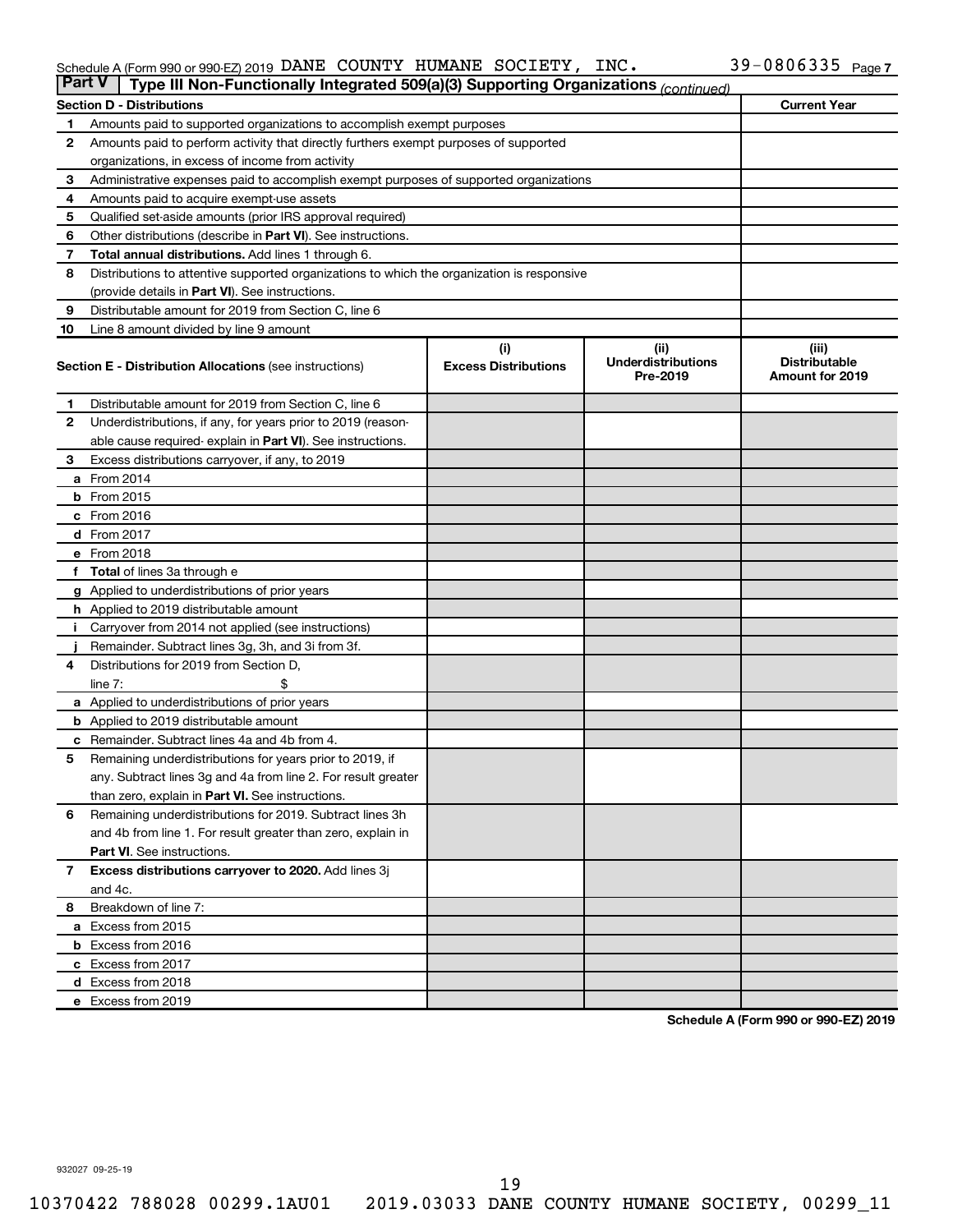| Supplemental Information. Provide the explanations required by Part II, line 10; Part II, line 17a or 17b; Part III, line 12;<br>Part IV, Section A, lines 1, 2, 3b, 3c, 4b, 4c, 5a, 6, 9a, 9b, 9c, 11a, 11b, and 11c; Part IV, Section B, lines 1 and 2; Part IV, Section C,<br>line 1; Part IV, Section D, lines 2 and 3; Part IV, Section E, lines 1c, 2a, 2b,<br>Section D, lines 5, 6, and 8; and Part V, Section E, lines 2, 5, and 6. Also complete this part for any additional information.<br>(See instructions.)<br>Schedule A (Form 990 or 990-EZ) 2019<br>932028 09-25-19<br>20<br>10370422 788028 00299.1AU01<br>2019.03033 DANE COUNTY HUMANE SOCIETY, 00299_11 | <b>Part VI</b> | Schedule A (Form 990 or 990-EZ) 2019 DANE COUNTY HUMANE SOCIETY, INC. |  |  |  | 39-0806335 Page 8 |
|--------------------------------------------------------------------------------------------------------------------------------------------------------------------------------------------------------------------------------------------------------------------------------------------------------------------------------------------------------------------------------------------------------------------------------------------------------------------------------------------------------------------------------------------------------------------------------------------------------------------------------------------------------------------------------|----------------|-----------------------------------------------------------------------|--|--|--|-------------------|
|                                                                                                                                                                                                                                                                                                                                                                                                                                                                                                                                                                                                                                                                                |                |                                                                       |  |  |  |                   |
|                                                                                                                                                                                                                                                                                                                                                                                                                                                                                                                                                                                                                                                                                |                |                                                                       |  |  |  |                   |
|                                                                                                                                                                                                                                                                                                                                                                                                                                                                                                                                                                                                                                                                                |                |                                                                       |  |  |  |                   |
|                                                                                                                                                                                                                                                                                                                                                                                                                                                                                                                                                                                                                                                                                |                |                                                                       |  |  |  |                   |
|                                                                                                                                                                                                                                                                                                                                                                                                                                                                                                                                                                                                                                                                                |                |                                                                       |  |  |  |                   |
|                                                                                                                                                                                                                                                                                                                                                                                                                                                                                                                                                                                                                                                                                |                |                                                                       |  |  |  |                   |
|                                                                                                                                                                                                                                                                                                                                                                                                                                                                                                                                                                                                                                                                                |                |                                                                       |  |  |  |                   |
|                                                                                                                                                                                                                                                                                                                                                                                                                                                                                                                                                                                                                                                                                |                |                                                                       |  |  |  |                   |
|                                                                                                                                                                                                                                                                                                                                                                                                                                                                                                                                                                                                                                                                                |                |                                                                       |  |  |  |                   |
|                                                                                                                                                                                                                                                                                                                                                                                                                                                                                                                                                                                                                                                                                |                |                                                                       |  |  |  |                   |
|                                                                                                                                                                                                                                                                                                                                                                                                                                                                                                                                                                                                                                                                                |                |                                                                       |  |  |  |                   |
|                                                                                                                                                                                                                                                                                                                                                                                                                                                                                                                                                                                                                                                                                |                |                                                                       |  |  |  |                   |
|                                                                                                                                                                                                                                                                                                                                                                                                                                                                                                                                                                                                                                                                                |                |                                                                       |  |  |  |                   |
|                                                                                                                                                                                                                                                                                                                                                                                                                                                                                                                                                                                                                                                                                |                |                                                                       |  |  |  |                   |
|                                                                                                                                                                                                                                                                                                                                                                                                                                                                                                                                                                                                                                                                                |                |                                                                       |  |  |  |                   |
|                                                                                                                                                                                                                                                                                                                                                                                                                                                                                                                                                                                                                                                                                |                |                                                                       |  |  |  |                   |
|                                                                                                                                                                                                                                                                                                                                                                                                                                                                                                                                                                                                                                                                                |                |                                                                       |  |  |  |                   |
|                                                                                                                                                                                                                                                                                                                                                                                                                                                                                                                                                                                                                                                                                |                |                                                                       |  |  |  |                   |
|                                                                                                                                                                                                                                                                                                                                                                                                                                                                                                                                                                                                                                                                                |                |                                                                       |  |  |  |                   |
|                                                                                                                                                                                                                                                                                                                                                                                                                                                                                                                                                                                                                                                                                |                |                                                                       |  |  |  |                   |
|                                                                                                                                                                                                                                                                                                                                                                                                                                                                                                                                                                                                                                                                                |                |                                                                       |  |  |  |                   |
|                                                                                                                                                                                                                                                                                                                                                                                                                                                                                                                                                                                                                                                                                |                |                                                                       |  |  |  |                   |
|                                                                                                                                                                                                                                                                                                                                                                                                                                                                                                                                                                                                                                                                                |                |                                                                       |  |  |  |                   |
|                                                                                                                                                                                                                                                                                                                                                                                                                                                                                                                                                                                                                                                                                |                |                                                                       |  |  |  |                   |
|                                                                                                                                                                                                                                                                                                                                                                                                                                                                                                                                                                                                                                                                                |                |                                                                       |  |  |  |                   |
|                                                                                                                                                                                                                                                                                                                                                                                                                                                                                                                                                                                                                                                                                |                |                                                                       |  |  |  |                   |
|                                                                                                                                                                                                                                                                                                                                                                                                                                                                                                                                                                                                                                                                                |                |                                                                       |  |  |  |                   |
|                                                                                                                                                                                                                                                                                                                                                                                                                                                                                                                                                                                                                                                                                |                |                                                                       |  |  |  |                   |
|                                                                                                                                                                                                                                                                                                                                                                                                                                                                                                                                                                                                                                                                                |                |                                                                       |  |  |  |                   |
|                                                                                                                                                                                                                                                                                                                                                                                                                                                                                                                                                                                                                                                                                |                |                                                                       |  |  |  |                   |
|                                                                                                                                                                                                                                                                                                                                                                                                                                                                                                                                                                                                                                                                                |                |                                                                       |  |  |  |                   |
|                                                                                                                                                                                                                                                                                                                                                                                                                                                                                                                                                                                                                                                                                |                |                                                                       |  |  |  |                   |
|                                                                                                                                                                                                                                                                                                                                                                                                                                                                                                                                                                                                                                                                                |                |                                                                       |  |  |  |                   |
|                                                                                                                                                                                                                                                                                                                                                                                                                                                                                                                                                                                                                                                                                |                |                                                                       |  |  |  |                   |
|                                                                                                                                                                                                                                                                                                                                                                                                                                                                                                                                                                                                                                                                                |                |                                                                       |  |  |  |                   |
|                                                                                                                                                                                                                                                                                                                                                                                                                                                                                                                                                                                                                                                                                |                |                                                                       |  |  |  |                   |
|                                                                                                                                                                                                                                                                                                                                                                                                                                                                                                                                                                                                                                                                                |                |                                                                       |  |  |  |                   |
|                                                                                                                                                                                                                                                                                                                                                                                                                                                                                                                                                                                                                                                                                |                |                                                                       |  |  |  |                   |
|                                                                                                                                                                                                                                                                                                                                                                                                                                                                                                                                                                                                                                                                                |                |                                                                       |  |  |  |                   |
|                                                                                                                                                                                                                                                                                                                                                                                                                                                                                                                                                                                                                                                                                |                |                                                                       |  |  |  |                   |
|                                                                                                                                                                                                                                                                                                                                                                                                                                                                                                                                                                                                                                                                                |                |                                                                       |  |  |  |                   |
|                                                                                                                                                                                                                                                                                                                                                                                                                                                                                                                                                                                                                                                                                |                |                                                                       |  |  |  |                   |
|                                                                                                                                                                                                                                                                                                                                                                                                                                                                                                                                                                                                                                                                                |                |                                                                       |  |  |  |                   |
|                                                                                                                                                                                                                                                                                                                                                                                                                                                                                                                                                                                                                                                                                |                |                                                                       |  |  |  |                   |
|                                                                                                                                                                                                                                                                                                                                                                                                                                                                                                                                                                                                                                                                                |                |                                                                       |  |  |  |                   |
|                                                                                                                                                                                                                                                                                                                                                                                                                                                                                                                                                                                                                                                                                |                |                                                                       |  |  |  |                   |
|                                                                                                                                                                                                                                                                                                                                                                                                                                                                                                                                                                                                                                                                                |                |                                                                       |  |  |  |                   |
|                                                                                                                                                                                                                                                                                                                                                                                                                                                                                                                                                                                                                                                                                |                |                                                                       |  |  |  |                   |
|                                                                                                                                                                                                                                                                                                                                                                                                                                                                                                                                                                                                                                                                                |                |                                                                       |  |  |  |                   |
|                                                                                                                                                                                                                                                                                                                                                                                                                                                                                                                                                                                                                                                                                |                |                                                                       |  |  |  |                   |
|                                                                                                                                                                                                                                                                                                                                                                                                                                                                                                                                                                                                                                                                                |                |                                                                       |  |  |  |                   |
|                                                                                                                                                                                                                                                                                                                                                                                                                                                                                                                                                                                                                                                                                |                |                                                                       |  |  |  |                   |
|                                                                                                                                                                                                                                                                                                                                                                                                                                                                                                                                                                                                                                                                                |                |                                                                       |  |  |  |                   |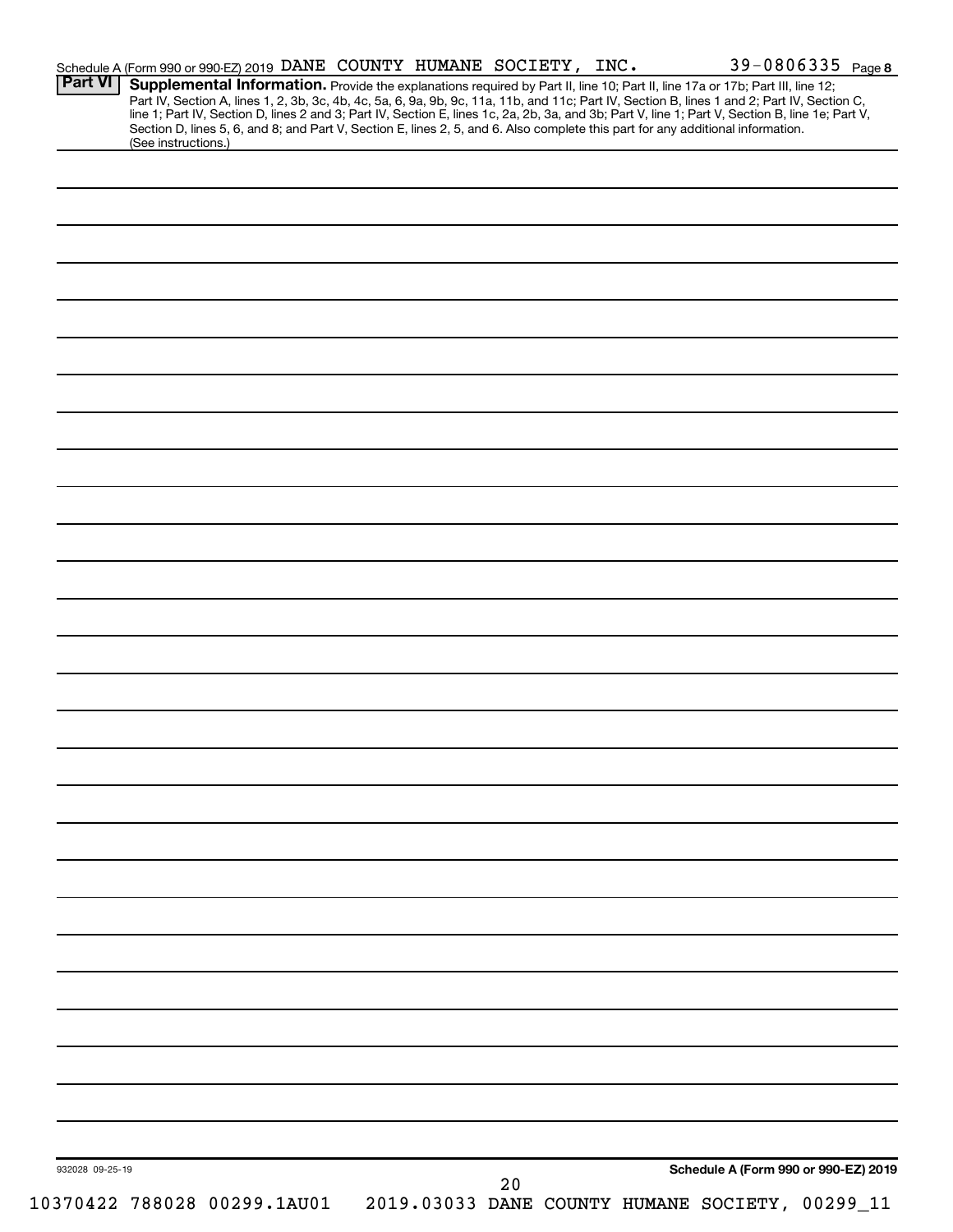**(Form 990, 990-EZ,**

Department of the Treasury Internal Revenue Service

Name of the organization

# **Schedule B Schedule of Contributors**

**or 990-PF) | Attach to Form 990, Form 990-EZ, or Form 990-PF. | Go to www.irs.gov/Form990 for the latest information.** OMB No. 1545-0047

**2019**

**Employer identification number**

|                                | COUNTY HUMANE SOCIETY,<br>DANE<br>INC.                                                                                                                                                                                                                                                                                                                                                                                                                                                                    | 39-0806335 |
|--------------------------------|-----------------------------------------------------------------------------------------------------------------------------------------------------------------------------------------------------------------------------------------------------------------------------------------------------------------------------------------------------------------------------------------------------------------------------------------------------------------------------------------------------------|------------|
| Organization type (check one): |                                                                                                                                                                                                                                                                                                                                                                                                                                                                                                           |            |
| Filers of:                     | Section:                                                                                                                                                                                                                                                                                                                                                                                                                                                                                                  |            |
| Form 990 or 990-EZ             | $\boxed{\textbf{X}}$ 501(c)( 3) (enter number) organization                                                                                                                                                                                                                                                                                                                                                                                                                                               |            |
|                                | 4947(a)(1) nonexempt charitable trust not treated as a private foundation                                                                                                                                                                                                                                                                                                                                                                                                                                 |            |
|                                | 527 political organization                                                                                                                                                                                                                                                                                                                                                                                                                                                                                |            |
| Form 990-PF                    | 501(c)(3) exempt private foundation                                                                                                                                                                                                                                                                                                                                                                                                                                                                       |            |
|                                | 4947(a)(1) nonexempt charitable trust treated as a private foundation                                                                                                                                                                                                                                                                                                                                                                                                                                     |            |
|                                | 501(c)(3) taxable private foundation                                                                                                                                                                                                                                                                                                                                                                                                                                                                      |            |
|                                | Check if your organization is covered by the General Rule or a Special Rule.                                                                                                                                                                                                                                                                                                                                                                                                                              |            |
|                                | Note: Only a section 501(c)(7), (8), or (10) organization can check boxes for both the General Rule and a Special Rule. See instructions.                                                                                                                                                                                                                                                                                                                                                                 |            |
| <b>General Rule</b>            |                                                                                                                                                                                                                                                                                                                                                                                                                                                                                                           |            |
|                                | For an organization filing Form 990, 990-EZ, or 990-PF that received, during the year, contributions totaling \$5,000 or more (in money or<br>property) from any one contributor. Complete Parts I and II. See instructions for determining a contributor's total contributions.                                                                                                                                                                                                                          |            |
| <b>Special Rules</b>           |                                                                                                                                                                                                                                                                                                                                                                                                                                                                                                           |            |
| $\lfloor x \rfloor$            | For an organization described in section 501(c)(3) filing Form 990 or 990-EZ that met the 33 1/3% support test of the regulations under<br>sections 509(a)(1) and 170(b)(1)(A)(vi), that checked Schedule A (Form 990 or 990-EZ), Part II, line 13, 16a, or 16b, and that received from<br>any one contributor, during the year, total contributions of the greater of (1) \$5,000; or (2) 2% of the amount on (i) Form 990, Part VIII, line 1h;<br>or (ii) Form 990-EZ, line 1. Complete Parts I and II. |            |
|                                | For an organization described in section 501(c)(7), (8), or (10) filing Form 990 or 990-EZ that received from any one contributor, during the<br>year, total contributions of more than \$1,000 exclusively for religious, charitable, scientific, literary, or educational purposes, or for the                                                                                                                                                                                                          |            |

purpose. Don't complete any of the parts unless the General Rule applies to this organization because it received nonexclusively year, contributions exclusively for religious, charitable, etc., purposes, but no such contributions totaled more than \$1,000. If this box is checked, enter here the total contributions that were received during the year for an exclusively religious, charitable, etc., For an organization described in section 501(c)(7), (8), or (10) filing Form 990 or 990-EZ that received from any one contributor, during the religious, charitable, etc., contributions totaling \$5,000 or more during the year  $\ldots$  $\ldots$  $\ldots$  $\ldots$  $\ldots$  $\ldots$  $\Box$ 

**Caution:**  An organization that isn't covered by the General Rule and/or the Special Rules doesn't file Schedule B (Form 990, 990-EZ, or 990-PF),  **must** but it answer "No" on Part IV, line 2, of its Form 990; or check the box on line H of its Form 990-EZ or on its Form 990-PF, Part I, line 2, to certify that it doesn't meet the filing requirements of Schedule B (Form 990, 990-EZ, or 990-PF).

**For Paperwork Reduction Act Notice, see the instructions for Form 990, 990-EZ, or 990-PF. Schedule B (Form 990, 990-EZ, or 990-PF) (2019)** LHA

prevention of cruelty to children or animals. Complete Parts I, II, and III.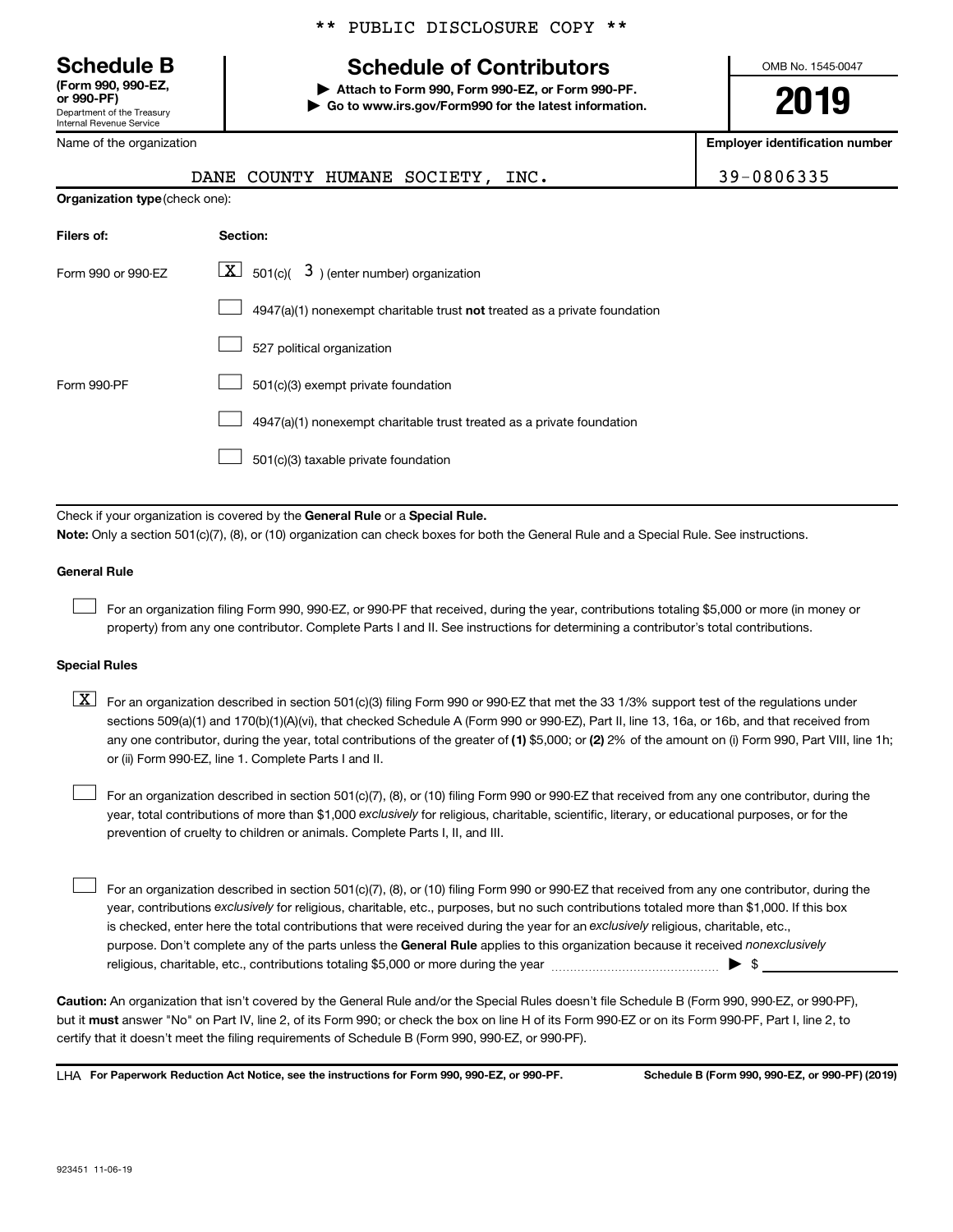| Schedule B (Form 990, 990-EZ, or 990-PF) (2019)<br>. , , , , , , , , , | Page |
|------------------------------------------------------------------------|------|
|------------------------------------------------------------------------|------|

Name of organization

**Employer identification number**

# DANE COUNTY HUMANE SOCIETY, INC. 39-0806335

**Part I** Contributors (see instructions). Use duplicate copies of Part I if additional space is needed.

| (a)<br>No.           | (b)<br>Name, address, and ZIP + 4 | (c)<br><b>Total contributions</b> | (d)<br>Type of contribution                                                                                                                                  |
|----------------------|-----------------------------------|-----------------------------------|--------------------------------------------------------------------------------------------------------------------------------------------------------------|
| 1<br>(a)             | (b)                               | 75,000.<br>\$<br>(c)              | x<br>Person<br>Payroll<br>Noncash<br>(Complete Part II for<br>noncash contributions.)<br>(d)                                                                 |
| No.                  | Name, address, and ZIP + 4        | <b>Total contributions</b>        | Type of contribution                                                                                                                                         |
| 2                    |                                   | 100,000.<br>\$                    | x<br>Person<br>Payroll<br>$\overline{\textbf{X}}$<br>Noncash<br>(Complete Part II for<br>noncash contributions.)                                             |
| (a)<br>No.           | (b)<br>Name, address, and ZIP + 4 | (c)<br><b>Total contributions</b> | (d)<br>Type of contribution                                                                                                                                  |
| 3                    |                                   | 130,000.<br>\$                    | x<br>Person<br>Payroll<br>$\overline{\mathbf{X}}$<br>Noncash<br>(Complete Part II for<br>noncash contributions.)                                             |
| (a)<br>No.           | (b)<br>Name, address, and ZIP + 4 | (c)<br><b>Total contributions</b> | (d)<br>Type of contribution                                                                                                                                  |
| 4                    |                                   | 178,657.<br>\$                    | x<br>Person<br>Payroll<br><b>Noncash</b><br>(Complete Part II for<br>noncash contributions.)                                                                 |
| (a)<br>No.           | (b)<br>Name, address, and ZIP + 4 | (c)<br><b>Total contributions</b> | (d)<br>Type of contribution                                                                                                                                  |
| 5                    |                                   | 100, 500.<br>$\,$                 | $\overline{\text{X}}$<br>Person<br>Payroll<br>Noncash<br>(Complete Part II for<br>noncash contributions.)                                                    |
| (a)<br>No.           | (b)<br>Name, address, and ZIP + 4 | (c)<br><b>Total contributions</b> | (d)<br>Type of contribution                                                                                                                                  |
| 6<br>923452 11-06-19 |                                   | 72,173.<br>\$                     | $\overline{\text{X}}$<br>Person<br>Payroll<br>Noncash<br>(Complete Part II for<br>noncash contributions.)<br>Schedule B (Form 990, 990-EZ, or 990-PF) (2019) |
|                      | 22                                |                                   |                                                                                                                                                              |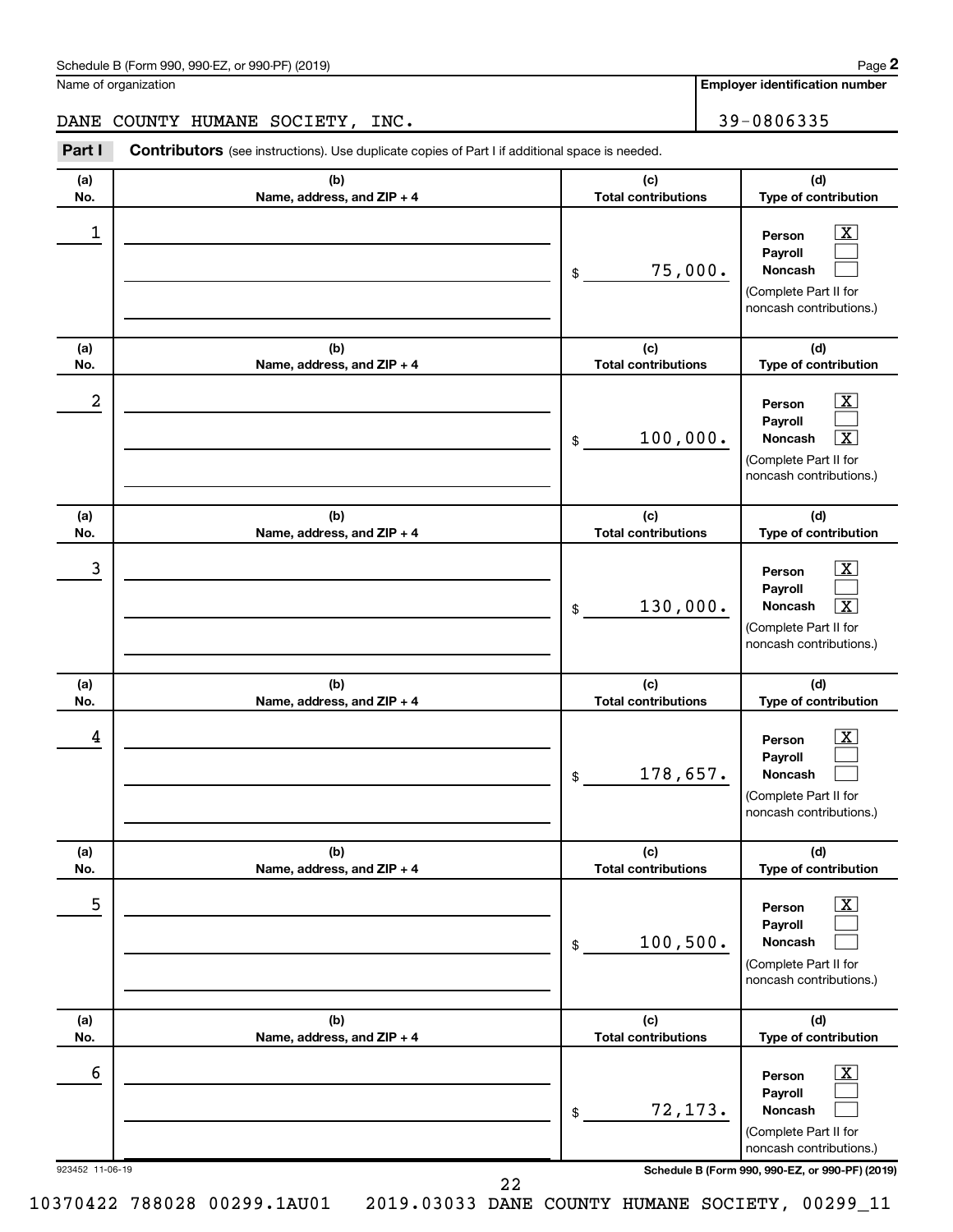| Schedule B (Form 990, 990-EZ, or 990-PF) (2019)<br>$\sqrt{2}$ and $\sqrt{2}$ and $\sqrt{2}$ and $\sqrt{2}$ and $\sqrt{2}$ and $\sqrt{2}$ and $\sqrt{2}$ and $\sqrt{2}$ and $\sqrt{2}$ and $\sqrt{2}$ and $\sqrt{2}$ and $\sqrt{2}$ and $\sqrt{2}$ and $\sqrt{2}$ and $\sqrt{2}$ and $\sqrt{2}$ and $\sqrt{2}$ and $\sqrt{2}$ and $\sqrt{2$ | Page |
|--------------------------------------------------------------------------------------------------------------------------------------------------------------------------------------------------------------------------------------------------------------------------------------------------------------------------------------------|------|
|--------------------------------------------------------------------------------------------------------------------------------------------------------------------------------------------------------------------------------------------------------------------------------------------------------------------------------------------|------|

Name of organization

**Employer identification number**

DANE COUNTY HUMANE SOCIETY, INC. 39-0806335

**Part I** Contributors (see instructions). Use duplicate copies of Part I if additional space is needed.

| (a)             | (b)                                 | (c)                               | (d)                                                                                                                                 |
|-----------------|-------------------------------------|-----------------------------------|-------------------------------------------------------------------------------------------------------------------------------------|
| No.             | Name, address, and ZIP + 4          | <b>Total contributions</b>        | Type of contribution                                                                                                                |
| 7               |                                     | 486,608.<br>\$                    | $\overline{\textbf{X}}$<br>Person<br>Payroll<br>Noncash<br>(Complete Part II for<br>noncash contributions.)                         |
| (a)<br>No.      | (b)<br>Name, address, and ZIP + 4   | (c)<br><b>Total contributions</b> | (d)<br>Type of contribution                                                                                                         |
|                 |                                     | \$                                | Person<br>Payroll<br><b>Noncash</b><br>(Complete Part II for<br>noncash contributions.)                                             |
| (a)<br>No.      | (b)<br>Name, address, and ZIP + 4   | (c)<br><b>Total contributions</b> | (d)<br>Type of contribution                                                                                                         |
|                 |                                     | \$                                | Person<br>Payroll<br><b>Noncash</b><br>(Complete Part II for<br>noncash contributions.)                                             |
| (a)<br>No.      | (b)<br>Name, address, and ZIP + 4   | (c)<br><b>Total contributions</b> | (d)<br>Type of contribution                                                                                                         |
|                 |                                     | \$                                | Person<br>Payroll<br><b>Noncash</b><br>(Complete Part II for<br>noncash contributions.)                                             |
| (a)<br>No.      | (b)<br>Name, address, and $ZIP + 4$ | (c)<br>Total contributions        | (d)<br>Type of contribution                                                                                                         |
|                 |                                     | \$                                | Person<br>Payroll<br>Noncash<br>(Complete Part II for<br>noncash contributions.)                                                    |
| (a)<br>No.      | (b)<br>Name, address, and ZIP + 4   | (c)<br><b>Total contributions</b> | (d)<br>Type of contribution                                                                                                         |
| 923452 11-06-19 |                                     | \$                                | Person<br>Payroll<br>Noncash<br>(Complete Part II for<br>noncash contributions.)<br>Schedule B (Form 990, 990-EZ, or 990-PF) (2019) |
|                 | 23                                  |                                   |                                                                                                                                     |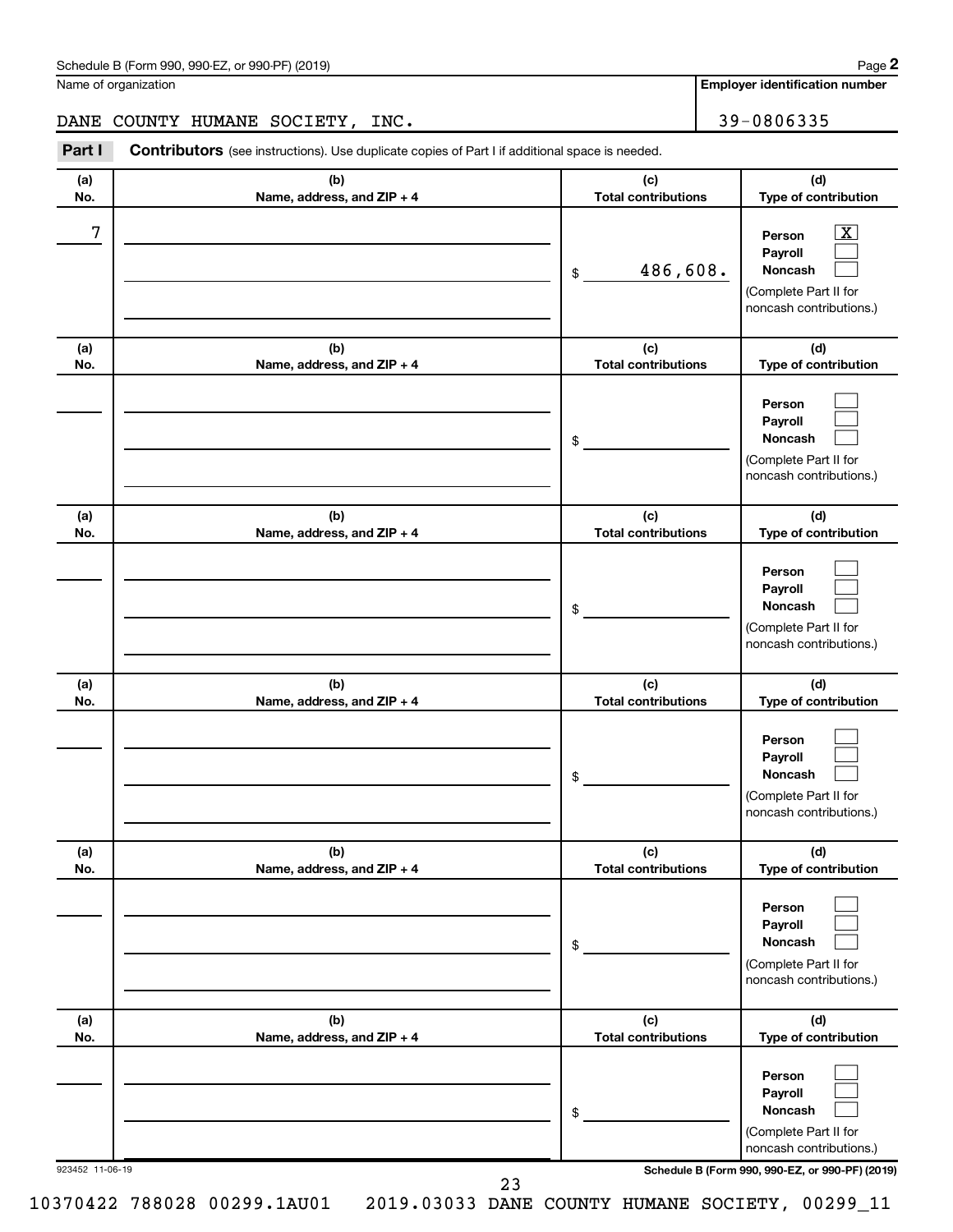| Part II                      | Noncash Property (see instructions). Use duplicate copies of Part II if additional space is needed. |                                                 |                      |
|------------------------------|-----------------------------------------------------------------------------------------------------|-------------------------------------------------|----------------------|
| (a)<br>No.<br>from<br>Part I | (b)<br>Description of noncash property given                                                        | (c)<br>FMV (or estimate)<br>(See instructions.) | (d)<br>Date received |
|                              | <b>DONATED</b><br><b>STOCK</b>                                                                      |                                                 |                      |
| $\boldsymbol{2}$             |                                                                                                     | 100,000.<br>$\$$                                | 05/23/19             |
| (a)<br>No.<br>from<br>Part I | (b)<br>Description of noncash property given                                                        | (c)<br>FMV (or estimate)<br>(See instructions.) | (d)<br>Date received |
| 3                            | PET FOOD                                                                                            |                                                 |                      |
|                              |                                                                                                     | 40,000.<br>\$                                   | 12/31/19             |
| (a)<br>No.<br>from<br>Part I | (b)<br>Description of noncash property given                                                        | (c)<br>FMV (or estimate)<br>(See instructions.) | (d)<br>Date received |
|                              |                                                                                                     |                                                 |                      |
|                              |                                                                                                     | \$                                              |                      |
| (a)<br>No.<br>from<br>Part I | (b)<br>Description of noncash property given                                                        | (c)<br>FMV (or estimate)<br>(See instructions.) | (d)<br>Date received |
|                              |                                                                                                     |                                                 |                      |
|                              |                                                                                                     | \$                                              |                      |
| (a)<br>No.<br>from<br>Part I | (b)<br>Description of noncash property given                                                        | (c)<br>FMV (or estimate)<br>(See instructions.) | (d)<br>Date received |
|                              |                                                                                                     |                                                 |                      |
| (a)                          |                                                                                                     | \$                                              |                      |
| No.<br>from<br>Part I        | (b)<br>Description of noncash property given                                                        | (c)<br>FMV (or estimate)<br>(See instructions.) | (d)<br>Date received |
|                              |                                                                                                     |                                                 |                      |
|                              |                                                                                                     | \$                                              |                      |

Name of organization

DANE COUNTY HUMANE SOCIETY, INC. 39-0806335

**3**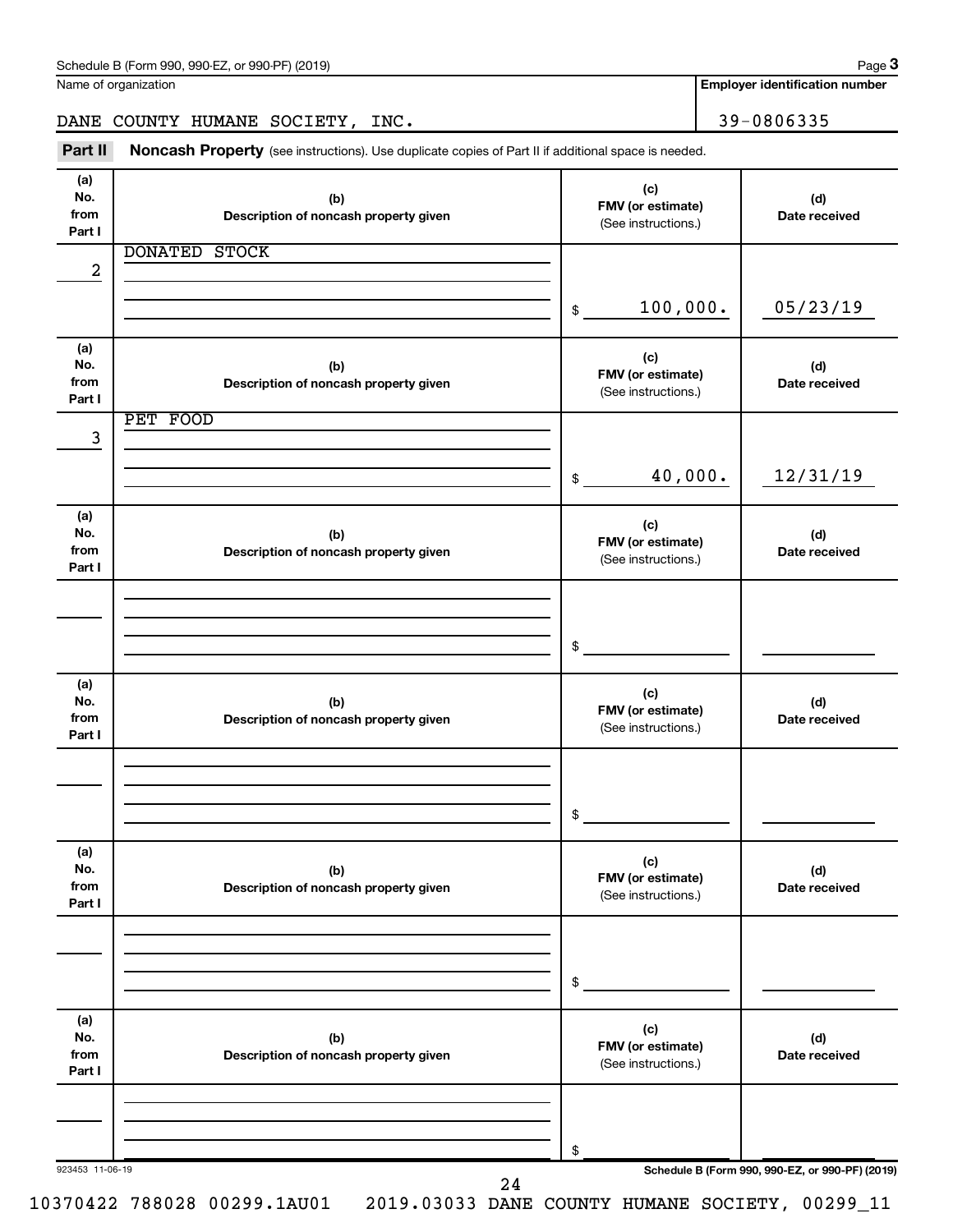| Name of organization       |                                                                                                                                                                                                                                                                                                                                           |                      | <b>Employer identification number</b>                                                                                                                          |  |  |  |
|----------------------------|-------------------------------------------------------------------------------------------------------------------------------------------------------------------------------------------------------------------------------------------------------------------------------------------------------------------------------------------|----------------------|----------------------------------------------------------------------------------------------------------------------------------------------------------------|--|--|--|
|                            | DANE COUNTY HUMANE SOCIETY, INC.                                                                                                                                                                                                                                                                                                          |                      | 39-0806335                                                                                                                                                     |  |  |  |
| Part III                   | from any one contributor. Complete columns (a) through (e) and the following line entry. For organizations<br>completing Part III, enter the total of exclusively religious, charitable, etc., contributions of \$1,000 or less for the year. (Enter this info. once.)<br>Use duplicate copies of Part III if additional space is needed. |                      | Exclusively religious, charitable, etc., contributions to organizations described in section 501(c)(7), (8), or (10) that total more than \$1,000 for the year |  |  |  |
| (a) No.<br>`from           | (b) Purpose of gift                                                                                                                                                                                                                                                                                                                       | (c) Use of gift      | (d) Description of how gift is held                                                                                                                            |  |  |  |
| Part I                     |                                                                                                                                                                                                                                                                                                                                           |                      |                                                                                                                                                                |  |  |  |
|                            |                                                                                                                                                                                                                                                                                                                                           | (e) Transfer of gift |                                                                                                                                                                |  |  |  |
|                            | Transferee's name, address, and ZIP + 4                                                                                                                                                                                                                                                                                                   |                      | Relationship of transferor to transferee                                                                                                                       |  |  |  |
| (a) No.<br>`from<br>Part I | (b) Purpose of gift                                                                                                                                                                                                                                                                                                                       | (c) Use of gift      | (d) Description of how gift is held                                                                                                                            |  |  |  |
|                            |                                                                                                                                                                                                                                                                                                                                           |                      |                                                                                                                                                                |  |  |  |
|                            |                                                                                                                                                                                                                                                                                                                                           | (e) Transfer of gift |                                                                                                                                                                |  |  |  |
|                            | Transferee's name, address, and ZIP + 4                                                                                                                                                                                                                                                                                                   |                      | Relationship of transferor to transferee                                                                                                                       |  |  |  |
|                            |                                                                                                                                                                                                                                                                                                                                           |                      |                                                                                                                                                                |  |  |  |
| (a) No.<br>from<br>Part I  | (b) Purpose of gift                                                                                                                                                                                                                                                                                                                       | (c) Use of gift      | (d) Description of how gift is held                                                                                                                            |  |  |  |
|                            |                                                                                                                                                                                                                                                                                                                                           |                      |                                                                                                                                                                |  |  |  |
|                            | (e) Transfer of gift                                                                                                                                                                                                                                                                                                                      |                      |                                                                                                                                                                |  |  |  |
|                            | Transferee's name, address, and ZIP + 4                                                                                                                                                                                                                                                                                                   |                      | Relationship of transferor to transferee                                                                                                                       |  |  |  |
|                            |                                                                                                                                                                                                                                                                                                                                           |                      |                                                                                                                                                                |  |  |  |
| (a) No.<br>from<br>Part I  | (b) Purpose of gift                                                                                                                                                                                                                                                                                                                       | (c) Use of gift      | (d) Description of how gift is held                                                                                                                            |  |  |  |
|                            | (e) Transfer of gift                                                                                                                                                                                                                                                                                                                      |                      |                                                                                                                                                                |  |  |  |
|                            | Transferee's name, address, and ZIP + 4                                                                                                                                                                                                                                                                                                   |                      | Relationship of transferor to transferee                                                                                                                       |  |  |  |
|                            |                                                                                                                                                                                                                                                                                                                                           |                      |                                                                                                                                                                |  |  |  |
| 923454 11-06-19            |                                                                                                                                                                                                                                                                                                                                           | 25                   | Schedule B (Form 990, 990-EZ, or 990-PF) (2019)                                                                                                                |  |  |  |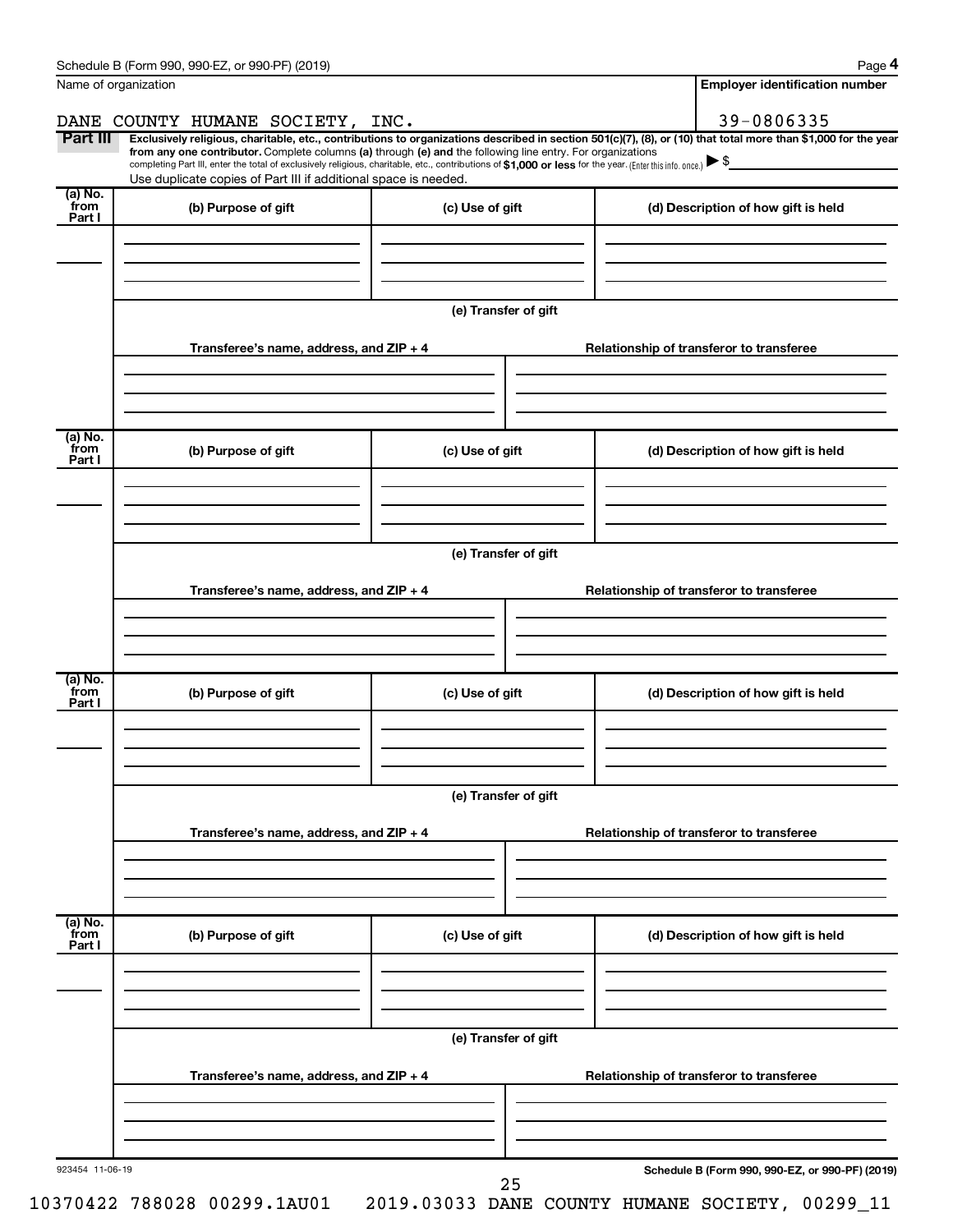| <b>SCHEDULE D</b> |  |
|-------------------|--|
|-------------------|--|

Department of the Treasury Internal Revenue Service

| (Form 990) |
|------------|
|            |

# **SCHEDULE D Supplemental Financial Statements**<br> **Form 990 2019**<br> **Part IV** line 6.7.8.9.10, 11a, 11b, 11d, 11d, 11d, 11d, 11d, 12a, 0r, 12b

**(Form 990) | Complete if the organization answered "Yes" on Form 990, Part IV, line 6, 7, 8, 9, 10, 11a, 11b, 11c, 11d, 11e, 11f, 12a, or 12b.**

**| Attach to Form 990. |Go to www.irs.gov/Form990 for instructions and the latest information.**



Name of the organization<br> **Employer identification number**<br> **Employer identification number**<br> **Employer identification number**<br> **Employer identification number**<br> **Employer identification number** DANE COUNTY HUMANE SOCIETY, INC.

| Part I  | Organizations Maintaining Donor Advised Funds or Other Similar Funds or Accounts. Complete if the<br>organization answered "Yes" on Form 990, Part IV, line 6.                                                                 |                         |                                                    |
|---------|--------------------------------------------------------------------------------------------------------------------------------------------------------------------------------------------------------------------------------|-------------------------|----------------------------------------------------|
|         |                                                                                                                                                                                                                                | (a) Donor advised funds | (b) Funds and other accounts                       |
| 1       |                                                                                                                                                                                                                                |                         |                                                    |
| 2       | Aggregate value of contributions to (during year)                                                                                                                                                                              |                         |                                                    |
| 3       | Aggregate value of grants from (during year)                                                                                                                                                                                   |                         |                                                    |
| 4       |                                                                                                                                                                                                                                |                         |                                                    |
| 5       | Did the organization inform all donors and donor advisors in writing that the assets held in donor advised funds                                                                                                               |                         |                                                    |
|         |                                                                                                                                                                                                                                |                         | Yes<br>No                                          |
| 6       | Did the organization inform all grantees, donors, and donor advisors in writing that grant funds can be used only                                                                                                              |                         |                                                    |
|         | for charitable purposes and not for the benefit of the donor or donor advisor, or for any other purpose conferring                                                                                                             |                         |                                                    |
|         |                                                                                                                                                                                                                                |                         | Yes<br>No                                          |
| Part II | Conservation Easements. Complete if the organization answered "Yes" on Form 990, Part IV, line 7.                                                                                                                              |                         |                                                    |
| 1.      | Purpose(s) of conservation easements held by the organization (check all that apply).                                                                                                                                          |                         |                                                    |
|         | Preservation of land for public use (for example, recreation or education)                                                                                                                                                     |                         | Preservation of a historically important land area |
|         | Protection of natural habitat                                                                                                                                                                                                  |                         | Preservation of a certified historic structure     |
|         |                                                                                                                                                                                                                                |                         |                                                    |
|         | Preservation of open space                                                                                                                                                                                                     |                         |                                                    |
| 2       | Complete lines 2a through 2d if the organization held a qualified conservation contribution in the form of a conservation easement on the last                                                                                 |                         | Held at the End of the Tax Year                    |
|         | day of the tax year.                                                                                                                                                                                                           |                         |                                                    |
|         |                                                                                                                                                                                                                                |                         | 2a                                                 |
| b       | Total acreage restricted by conservation easements [11] [12] matter and acreage restricted by conservation easements [12] matter and acreage restricted by conservation easements [12] matter and acreage restricted by conser |                         | 2b                                                 |
|         |                                                                                                                                                                                                                                |                         | 2c                                                 |
|         | d Number of conservation easements included in (c) acquired after 7/25/06, and not on a historic structure                                                                                                                     |                         |                                                    |
|         | listed in the National Register [1111] listed in the National Register [111] listed in the National Register [11] listed in the National Register [11] listed in the National Register [11] listed in the National Register [1 |                         | 2d                                                 |
| 3       | Number of conservation easements modified, transferred, released, extinguished, or terminated by the organization during the tax                                                                                               |                         |                                                    |
|         | $year \blacktriangleright$                                                                                                                                                                                                     |                         |                                                    |
| 4       | Number of states where property subject to conservation easement is located $\blacktriangleright$                                                                                                                              |                         |                                                    |
| 5       | Does the organization have a written policy regarding the periodic monitoring, inspection, handling of                                                                                                                         |                         |                                                    |
|         | violations, and enforcement of the conservation easements it holds?                                                                                                                                                            |                         | Yes<br><b>No</b>                                   |
| 6       | Staff and volunteer hours devoted to monitoring, inspecting, handling of violations, and enforcing conservation easements during the year                                                                                      |                         |                                                    |
|         |                                                                                                                                                                                                                                |                         |                                                    |
| 7       | Amount of expenses incurred in monitoring, inspecting, handling of violations, and enforcing conservation easements during the year                                                                                            |                         |                                                    |
|         | $\blacktriangleright$ \$                                                                                                                                                                                                       |                         |                                                    |
| 8       | Does each conservation easement reported on line 2(d) above satisfy the requirements of section 170(h)(4)(B)(i)                                                                                                                |                         |                                                    |
|         |                                                                                                                                                                                                                                |                         | Yes<br>No                                          |
| 9       | In Part XIII, describe how the organization reports conservation easements in its revenue and expense statement and                                                                                                            |                         |                                                    |
|         | balance sheet, and include, if applicable, the text of the footnote to the organization's financial statements that describes the                                                                                              |                         |                                                    |
|         | organization's accounting for conservation easements.                                                                                                                                                                          |                         |                                                    |
|         | Organizations Maintaining Collections of Art, Historical Treasures, or Other Similar Assets.<br>Part III                                                                                                                       |                         |                                                    |
|         | Complete if the organization answered "Yes" on Form 990, Part IV, line 8.                                                                                                                                                      |                         |                                                    |
|         | 1a If the organization elected, as permitted under FASB ASC 958, not to report in its revenue statement and balance sheet works                                                                                                |                         |                                                    |
|         | of art, historical treasures, or other similar assets held for public exhibition, education, or research in furtherance of public                                                                                              |                         |                                                    |
|         | service, provide in Part XIII the text of the footnote to its financial statements that describes these items.                                                                                                                 |                         |                                                    |
|         | <b>b</b> If the organization elected, as permitted under FASB ASC 958, to report in its revenue statement and balance sheet works of                                                                                           |                         |                                                    |
|         | art, historical treasures, or other similar assets held for public exhibition, education, or research in furtherance of public service,                                                                                        |                         |                                                    |
|         | provide the following amounts relating to these items:                                                                                                                                                                         |                         |                                                    |
|         |                                                                                                                                                                                                                                |                         |                                                    |
|         | (ii) Assets included in Form 990, Part X                                                                                                                                                                                       |                         | $\blacktriangleright$ \$                           |
| 2       | If the organization received or held works of art, historical treasures, or other similar assets for financial gain, provide                                                                                                   |                         |                                                    |
|         | the following amounts required to be reported under FASB ASC 958 relating to these items:                                                                                                                                      |                         |                                                    |
|         |                                                                                                                                                                                                                                |                         | -\$                                                |
|         |                                                                                                                                                                                                                                |                         | $\blacktriangleright$ s                            |
|         | LHA For Paperwork Reduction Act Notice, see the Instructions for Form 990.                                                                                                                                                     |                         | Schedule D (Form 990) 2019                         |
|         | 932051 10-02-19                                                                                                                                                                                                                |                         |                                                    |
|         |                                                                                                                                                                                                                                | つよ                      |                                                    |

26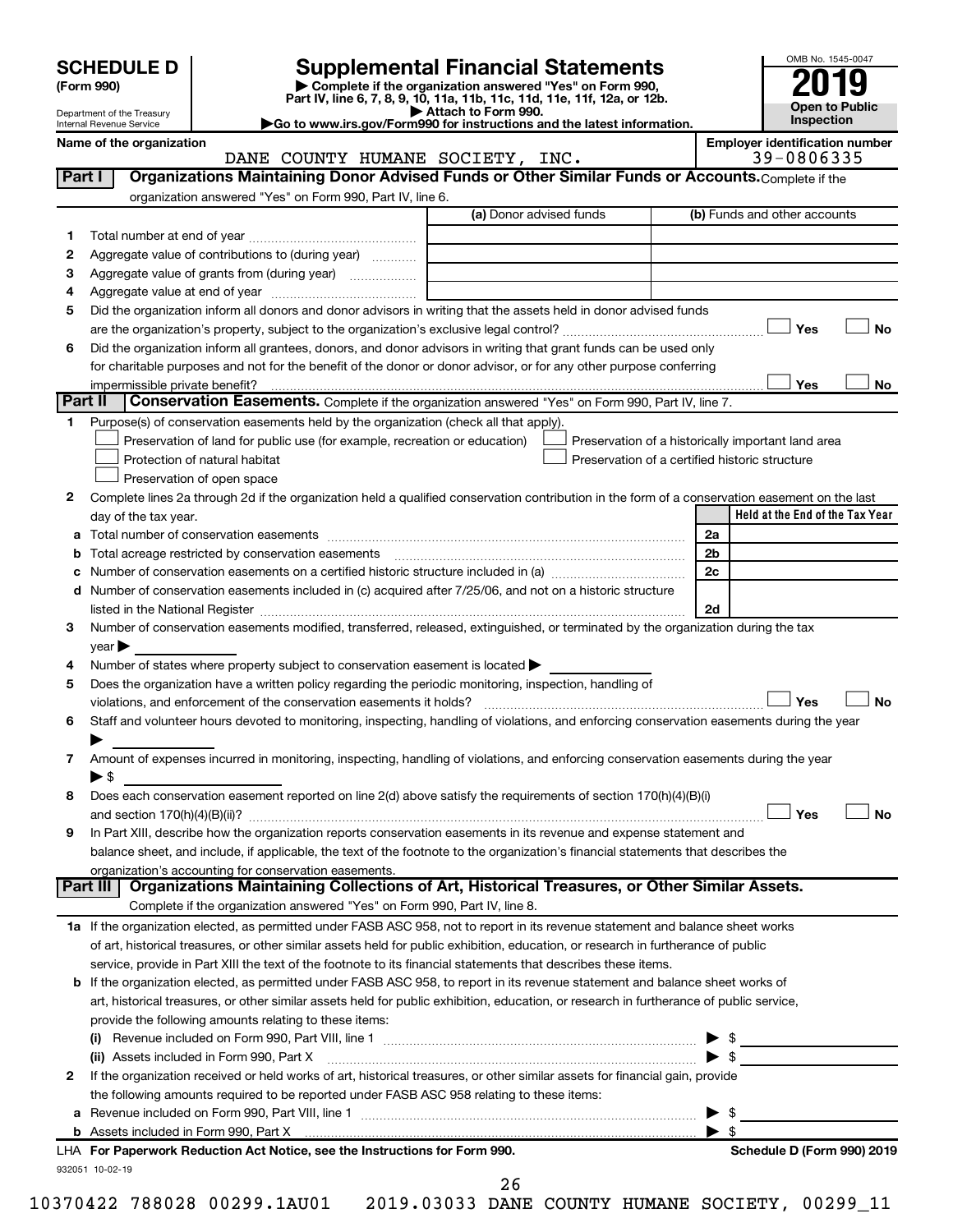|               | Schedule D (Form 990) 2019                                                                                                                                                                                                     | DANE COUNTY HUMANE SOCIETY, INC. |   |                |                                                                                                                                                                                                                               |                 | 39-0806335 Page 2                          |                |          |    |
|---------------|--------------------------------------------------------------------------------------------------------------------------------------------------------------------------------------------------------------------------------|----------------------------------|---|----------------|-------------------------------------------------------------------------------------------------------------------------------------------------------------------------------------------------------------------------------|-----------------|--------------------------------------------|----------------|----------|----|
|               | Organizations Maintaining Collections of Art, Historical Treasures, or Other Similar Assets (continued)<br>Part III                                                                                                            |                                  |   |                |                                                                                                                                                                                                                               |                 |                                            |                |          |    |
| 3             | Using the organization's acquisition, accession, and other records, check any of the following that make significant use of its                                                                                                |                                  |   |                |                                                                                                                                                                                                                               |                 |                                            |                |          |    |
|               | collection items (check all that apply):                                                                                                                                                                                       |                                  |   |                |                                                                                                                                                                                                                               |                 |                                            |                |          |    |
| a             | Public exhibition                                                                                                                                                                                                              |                                  |   |                | Loan or exchange program                                                                                                                                                                                                      |                 |                                            |                |          |    |
| b             | Scholarly research                                                                                                                                                                                                             | e                                |   |                | Other and the contract of the contract of the contract of the contract of the contract of the contract of the contract of the contract of the contract of the contract of the contract of the contract of the contract of the |                 |                                            |                |          |    |
| с             | Preservation for future generations                                                                                                                                                                                            |                                  |   |                |                                                                                                                                                                                                                               |                 |                                            |                |          |    |
| 4             | Provide a description of the organization's collections and explain how they further the organization's exempt purpose in Part XIII.                                                                                           |                                  |   |                |                                                                                                                                                                                                                               |                 |                                            |                |          |    |
| 5             | During the year, did the organization solicit or receive donations of art, historical treasures, or other similar assets                                                                                                       |                                  |   |                |                                                                                                                                                                                                                               |                 |                                            |                |          |    |
|               |                                                                                                                                                                                                                                |                                  |   |                |                                                                                                                                                                                                                               |                 |                                            | Yes            |          | No |
|               | Part IV<br><b>Escrow and Custodial Arrangements.</b> Complete if the organization answered "Yes" on Form 990, Part IV, line 9, or<br>reported an amount on Form 990, Part X, line 21.                                          |                                  |   |                |                                                                                                                                                                                                                               |                 |                                            |                |          |    |
|               | 1a Is the organization an agent, trustee, custodian or other intermediary for contributions or other assets not included                                                                                                       |                                  |   |                |                                                                                                                                                                                                                               |                 |                                            |                |          |    |
|               |                                                                                                                                                                                                                                |                                  |   |                |                                                                                                                                                                                                                               |                 |                                            | Yes            |          | No |
|               | b If "Yes," explain the arrangement in Part XIII and complete the following table:                                                                                                                                             |                                  |   |                |                                                                                                                                                                                                                               |                 |                                            |                |          |    |
|               |                                                                                                                                                                                                                                |                                  |   |                |                                                                                                                                                                                                                               |                 |                                            | Amount         |          |    |
| с             | Beginning balance manufactured and contact the contract of contact the contact of contact the contact of contact the contact of contact of contact of contact of contact of contact of contact of contact of contact of contac |                                  |   |                |                                                                                                                                                                                                                               | 1c              |                                            |                |          |    |
|               |                                                                                                                                                                                                                                |                                  |   |                |                                                                                                                                                                                                                               | 1d              |                                            |                |          |    |
| е             | Distributions during the year manufactured and an account of the year manufactured and the year manufactured and the year manufactured and the year manufactured and the year manufactured and the year manufactured and the y |                                  |   |                |                                                                                                                                                                                                                               | 1e              |                                            |                |          |    |
| f.            |                                                                                                                                                                                                                                |                                  |   |                |                                                                                                                                                                                                                               | 1f              |                                            |                |          |    |
|               | 2a Did the organization include an amount on Form 990, Part X, line 21, for escrow or custodial account liability?                                                                                                             |                                  |   |                |                                                                                                                                                                                                                               |                 |                                            | Yes            |          | No |
|               | b If "Yes," explain the arrangement in Part XIII. Check here if the explanation has been provided on Part XIII                                                                                                                 |                                  |   |                |                                                                                                                                                                                                                               |                 |                                            |                |          |    |
| <b>Part V</b> | <b>Endowment Funds.</b> Complete if the organization answered "Yes" on Form 990, Part IV, line 10.                                                                                                                             |                                  |   |                |                                                                                                                                                                                                                               |                 |                                            |                |          |    |
|               |                                                                                                                                                                                                                                | (a) Current year                 |   | (b) Prior year | (c) Two years back                                                                                                                                                                                                            |                 | (d) Three years back   (e) Four years back |                |          |    |
| 1a            | Beginning of year balance                                                                                                                                                                                                      |                                  |   |                |                                                                                                                                                                                                                               |                 |                                            |                |          |    |
| b             |                                                                                                                                                                                                                                |                                  |   |                |                                                                                                                                                                                                                               |                 |                                            |                |          |    |
| с             | Net investment earnings, gains, and losses                                                                                                                                                                                     |                                  |   |                |                                                                                                                                                                                                                               |                 |                                            |                |          |    |
| d             | Grants or scholarships                                                                                                                                                                                                         |                                  |   |                |                                                                                                                                                                                                                               |                 |                                            |                |          |    |
|               | e Other expenditures for facilities                                                                                                                                                                                            |                                  |   |                |                                                                                                                                                                                                                               |                 |                                            |                |          |    |
|               | and programs                                                                                                                                                                                                                   |                                  |   |                |                                                                                                                                                                                                                               |                 |                                            |                |          |    |
|               |                                                                                                                                                                                                                                |                                  |   |                |                                                                                                                                                                                                                               |                 |                                            |                |          |    |
| g             |                                                                                                                                                                                                                                |                                  |   |                |                                                                                                                                                                                                                               |                 |                                            |                |          |    |
| 2             | Provide the estimated percentage of the current year end balance (line 1g, column (a)) held as:                                                                                                                                |                                  |   |                |                                                                                                                                                                                                                               |                 |                                            |                |          |    |
| а             | Board designated or quasi-endowment                                                                                                                                                                                            |                                  | % |                |                                                                                                                                                                                                                               |                 |                                            |                |          |    |
| b             | Permanent endowment<br>Term endowment $\blacktriangleright$                                                                                                                                                                    | %<br>%                           |   |                |                                                                                                                                                                                                                               |                 |                                            |                |          |    |
| с             | The percentages on lines 2a, 2b, and 2c should equal 100%.                                                                                                                                                                     |                                  |   |                |                                                                                                                                                                                                                               |                 |                                            |                |          |    |
|               | 3a Are there endowment funds not in the possession of the organization that are held and administered for the organization                                                                                                     |                                  |   |                |                                                                                                                                                                                                                               |                 |                                            |                |          |    |
|               | by:                                                                                                                                                                                                                            |                                  |   |                |                                                                                                                                                                                                                               |                 |                                            |                | Yes      | No |
|               | (i)                                                                                                                                                                                                                            |                                  |   |                |                                                                                                                                                                                                                               |                 |                                            | 3a(i)          |          |    |
|               |                                                                                                                                                                                                                                |                                  |   |                |                                                                                                                                                                                                                               |                 |                                            | 3a(ii)         |          |    |
|               |                                                                                                                                                                                                                                |                                  |   |                |                                                                                                                                                                                                                               |                 |                                            | 3b             |          |    |
| 4             | Describe in Part XIII the intended uses of the organization's endowment funds.                                                                                                                                                 |                                  |   |                |                                                                                                                                                                                                                               |                 |                                            |                |          |    |
|               | Part VI   Land, Buildings, and Equipment.                                                                                                                                                                                      |                                  |   |                |                                                                                                                                                                                                                               |                 |                                            |                |          |    |
|               | Complete if the organization answered "Yes" on Form 990, Part IV, line 11a. See Form 990, Part X, line 10.                                                                                                                     |                                  |   |                |                                                                                                                                                                                                                               |                 |                                            |                |          |    |
|               | Description of property                                                                                                                                                                                                        | (a) Cost or other                |   |                | (b) Cost or other                                                                                                                                                                                                             | (c) Accumulated |                                            | (d) Book value |          |    |
|               |                                                                                                                                                                                                                                | basis (investment)               |   |                | basis (other)                                                                                                                                                                                                                 | depreciation    |                                            |                |          |    |
|               |                                                                                                                                                                                                                                |                                  |   |                | 1, 240, 097.                                                                                                                                                                                                                  |                 |                                            | 1,240,097.     |          |    |
| b             |                                                                                                                                                                                                                                |                                  |   |                | 6,040,462.                                                                                                                                                                                                                    | 2,589,246.      |                                            | 3,451,216.     |          |    |
| c             | Leasehold improvements                                                                                                                                                                                                         |                                  |   |                | 37,400.                                                                                                                                                                                                                       | 29,882.         |                                            |                | 7,518.   |    |
| d             |                                                                                                                                                                                                                                |                                  |   |                | 958,077.                                                                                                                                                                                                                      | 788,108.        |                                            |                | 169,969. |    |
|               |                                                                                                                                                                                                                                |                                  |   |                | 352,602.                                                                                                                                                                                                                      | 191,542.        |                                            |                | 161,060. |    |
|               | Total. Add lines 1a through 1e. (Column (d) must equal Form 990, Part X, column (B), line 10c.)                                                                                                                                |                                  |   |                |                                                                                                                                                                                                                               |                 |                                            | 5,029,860.     |          |    |

**Schedule D (Form 990) 2019**

932052 10-02-19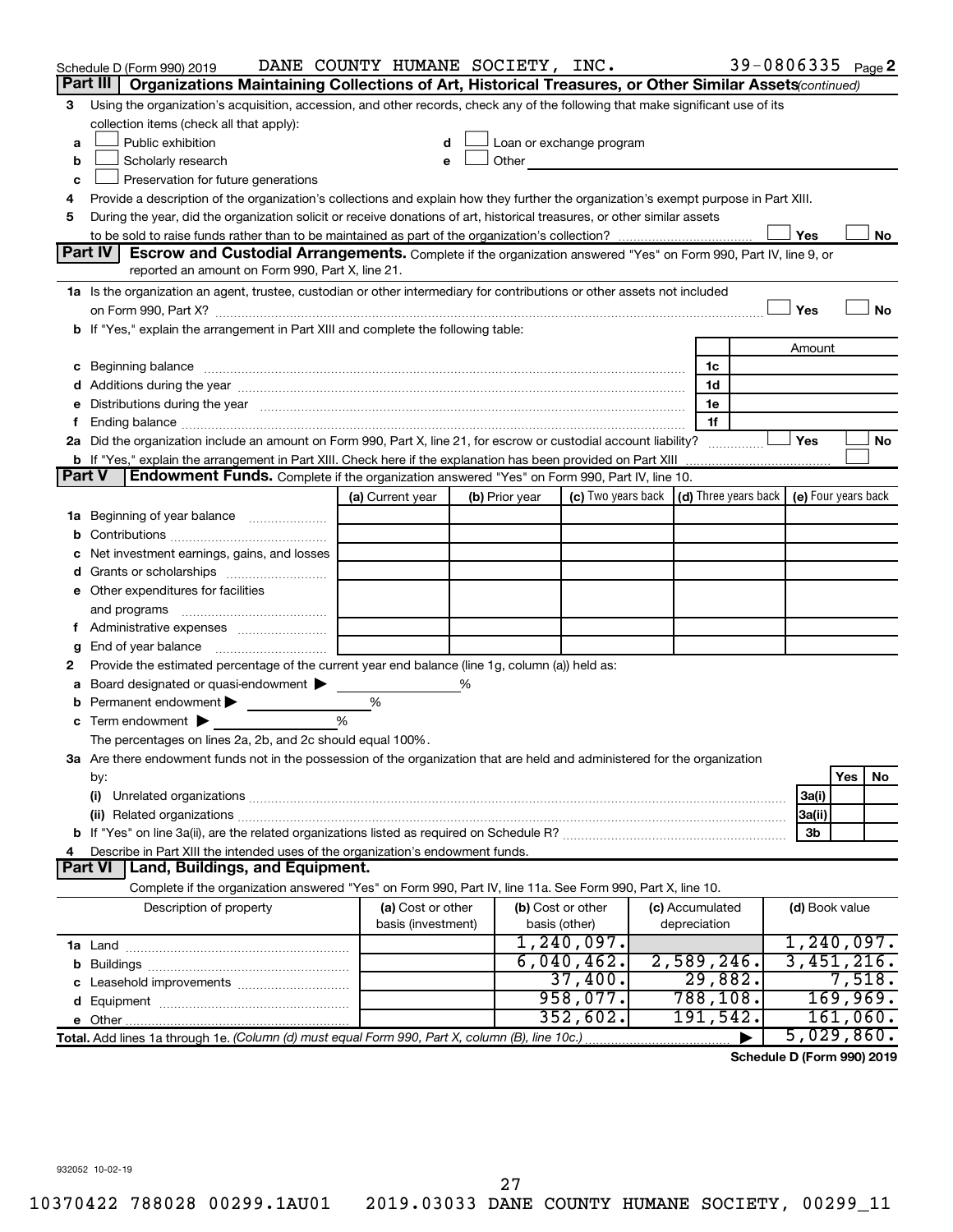|                           | Part VII Investments - Other Securities.                                                                                                             |                 |                                                           |                |
|---------------------------|------------------------------------------------------------------------------------------------------------------------------------------------------|-----------------|-----------------------------------------------------------|----------------|
|                           | Complete if the organization answered "Yes" on Form 990, Part IV, line 11b. See Form 990, Part X, line 12.                                           |                 |                                                           |                |
|                           | (a) Description of security or category (including name of security)                                                                                 | (b) Book value  | (c) Method of valuation: Cost or end-of-year market value |                |
| (1) Financial derivatives |                                                                                                                                                      |                 |                                                           |                |
|                           |                                                                                                                                                      |                 |                                                           |                |
| (3) Other                 |                                                                                                                                                      |                 |                                                           |                |
| (A)<br>(B)                |                                                                                                                                                      |                 |                                                           |                |
| (C)                       |                                                                                                                                                      |                 |                                                           |                |
| (D)                       |                                                                                                                                                      |                 |                                                           |                |
| (E)                       |                                                                                                                                                      |                 |                                                           |                |
| (F)                       |                                                                                                                                                      |                 |                                                           |                |
| (G)                       |                                                                                                                                                      |                 |                                                           |                |
| (H)                       |                                                                                                                                                      |                 |                                                           |                |
|                           | <b>Total.</b> (Col. (b) must equal Form 990, Part X, col. (B) line 12.)                                                                              |                 |                                                           |                |
|                           | Part VIII Investments - Program Related.                                                                                                             |                 |                                                           |                |
|                           | Complete if the organization answered "Yes" on Form 990, Part IV, line 11c. See Form 990, Part X, line 13.                                           |                 |                                                           |                |
|                           | (a) Description of investment                                                                                                                        | (b) Book value  | (c) Method of valuation: Cost or end-of-year market value |                |
| (1)                       |                                                                                                                                                      |                 |                                                           |                |
| (2)                       |                                                                                                                                                      |                 |                                                           |                |
| (3)                       |                                                                                                                                                      |                 |                                                           |                |
| (4)                       |                                                                                                                                                      |                 |                                                           |                |
| (5)                       |                                                                                                                                                      |                 |                                                           |                |
| (6)                       |                                                                                                                                                      |                 |                                                           |                |
| (7)<br>(8)                |                                                                                                                                                      |                 |                                                           |                |
| (9)                       |                                                                                                                                                      |                 |                                                           |                |
|                           | <b>Total.</b> (Col. (b) must equal Form 990, Part X, col. (B) line 13.)                                                                              |                 |                                                           |                |
| Part IX                   | <b>Other Assets.</b>                                                                                                                                 |                 |                                                           |                |
|                           | Complete if the organization answered "Yes" on Form 990, Part IV, line 11d. See Form 990, Part X, line 15.                                           |                 |                                                           |                |
|                           |                                                                                                                                                      | (a) Description |                                                           | (b) Book value |
| (1)                       |                                                                                                                                                      |                 |                                                           |                |
| (2)                       |                                                                                                                                                      |                 |                                                           |                |
| (3)                       |                                                                                                                                                      |                 |                                                           |                |
| (4)                       |                                                                                                                                                      |                 |                                                           |                |
| (5)                       |                                                                                                                                                      |                 |                                                           |                |
| (6)                       |                                                                                                                                                      |                 |                                                           |                |
| (7)                       |                                                                                                                                                      |                 |                                                           |                |
| (8)                       |                                                                                                                                                      |                 |                                                           |                |
| (9)                       | Total. (Column (b) must equal Form 990, Part X, col. (B) line 15.)                                                                                   |                 |                                                           |                |
| Part X                    | <b>Other Liabilities.</b>                                                                                                                            |                 |                                                           |                |
|                           | Complete if the organization answered "Yes" on Form 990, Part IV, line 11e or 11f. See Form 990, Part X, line 25.                                    |                 |                                                           |                |
| 1.                        | (a) Description of liability                                                                                                                         |                 |                                                           | (b) Book value |
| (1)                       | Federal income taxes                                                                                                                                 |                 |                                                           |                |
| (2)                       |                                                                                                                                                      |                 |                                                           |                |
| (3)                       |                                                                                                                                                      |                 |                                                           |                |
| (4)                       |                                                                                                                                                      |                 |                                                           |                |
| (5)                       |                                                                                                                                                      |                 |                                                           |                |
| (6)                       |                                                                                                                                                      |                 |                                                           |                |
| (7)                       |                                                                                                                                                      |                 |                                                           |                |
| (8)                       |                                                                                                                                                      |                 |                                                           |                |
| (9)                       |                                                                                                                                                      |                 |                                                           |                |
|                           |                                                                                                                                                      |                 |                                                           |                |
|                           | 2. Liability for uncertain tax positions. In Part XIII, provide the text of the footnote to the organization's financial statements that reports the |                 |                                                           |                |

organization's liability for uncertain tax positions under FASB ASC 740. Check here if the text of the footnote has been provided in Part XIII...

932053 10-02-19

# Schedule D (Form 990) 2019 **DANE COUNTY HUMANE SOCIETY,INC.** 39-0806335 <sub>Page</sub> 3

**Schedule D (Form 990) 2019**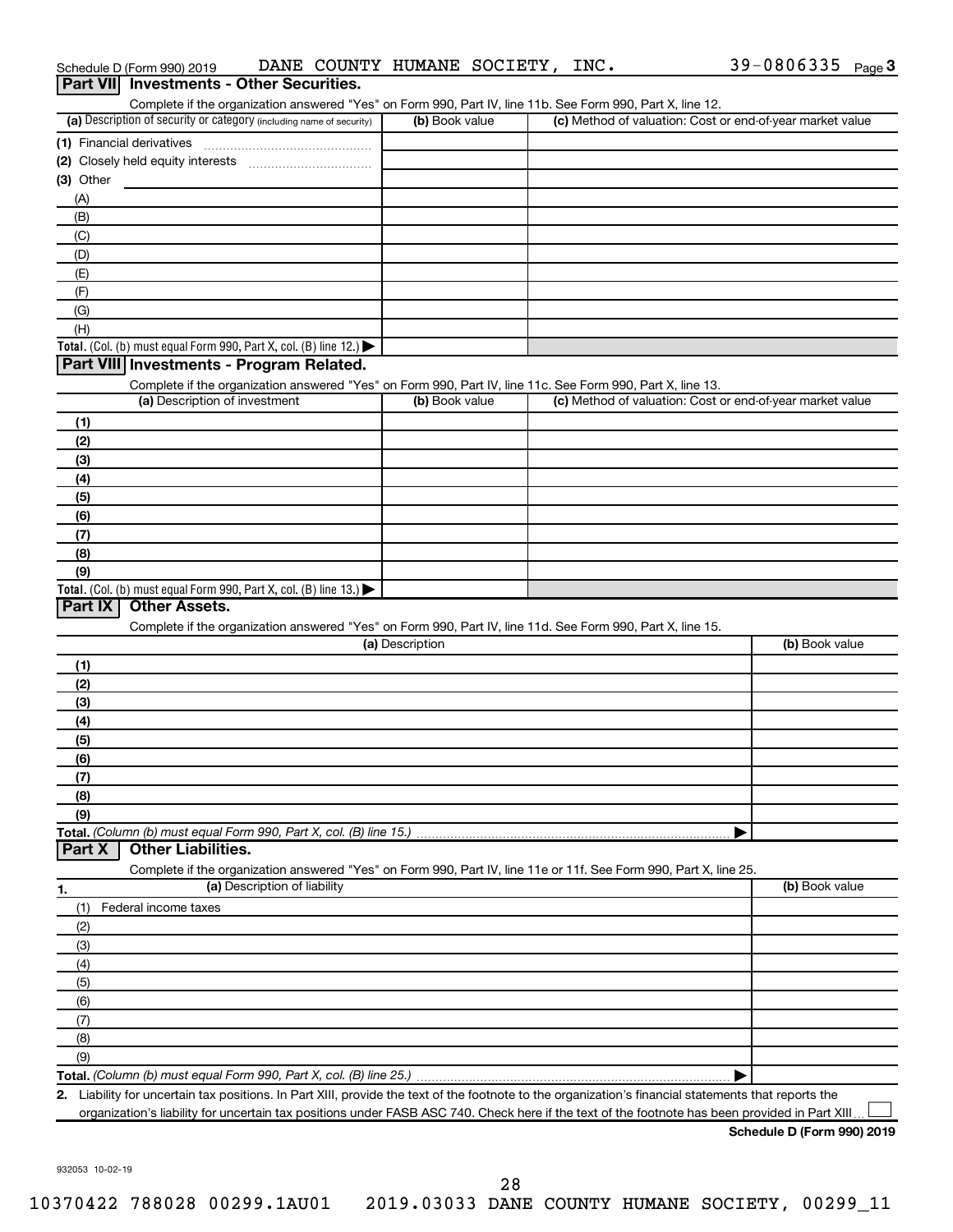|    | DANE COUNTY HUMANE SOCIETY, INC.<br>Schedule D (Form 990) 2019                                                                                                 |                |             |                | 39-0806335 Page 4 |  |
|----|----------------------------------------------------------------------------------------------------------------------------------------------------------------|----------------|-------------|----------------|-------------------|--|
|    | Reconciliation of Revenue per Audited Financial Statements With Revenue per Return.<br><b>Part XI</b>                                                          |                |             |                |                   |  |
|    | Complete if the organization answered "Yes" on Form 990, Part IV, line 12a.                                                                                    |                |             |                |                   |  |
| 1  | Total revenue, gains, and other support per audited financial statements [[[[[[[[[[[[[[[[[[[[[[[[[]]]]]]]]]]]                                                  |                |             | $\blacksquare$ | 5, 247, 231.      |  |
| 2  | Amounts included on line 1 but not on Form 990, Part VIII, line 12:                                                                                            |                |             |                |                   |  |
| a  | Net unrealized gains (losses) on investments [111] [12] matter and the unrealized gains (losses) on investments                                                | 2a             | 181,681.    |                |                   |  |
| b  |                                                                                                                                                                | 2 <sub>b</sub> | 32,796.     |                |                   |  |
| с  |                                                                                                                                                                | 2 <sub>c</sub> |             |                |                   |  |
| d  |                                                                                                                                                                | 2d             |             |                |                   |  |
| е  | Add lines 2a through 2d                                                                                                                                        |                |             | 2e             | 214,477.          |  |
| 3  |                                                                                                                                                                |                |             | 3              | 5,032,754.        |  |
| 4  | Amounts included on Form 990, Part VIII, line 12, but not on line 1:                                                                                           |                |             |                |                   |  |
| a  |                                                                                                                                                                | 4a             |             |                |                   |  |
| b  |                                                                                                                                                                | 4 <sub>h</sub> | $-46, 153.$ |                |                   |  |
| C. | Add lines 4a and 4b                                                                                                                                            |                |             | 4c             | $-46, 153.$       |  |
|    |                                                                                                                                                                |                |             | 5              | 4,986,601.        |  |
|    |                                                                                                                                                                |                |             |                |                   |  |
|    | Part XII   Reconciliation of Expenses per Audited Financial Statements With Expenses per Return.                                                               |                |             |                |                   |  |
|    | Complete if the organization answered "Yes" on Form 990, Part IV, line 12a.                                                                                    |                |             |                |                   |  |
| 1  |                                                                                                                                                                |                |             | $\blacksquare$ | 4, 355, 905.      |  |
| 2  | Amounts included on line 1 but not on Form 990, Part IX, line 25:                                                                                              |                |             |                |                   |  |
| a  |                                                                                                                                                                | 2a             | 32,796.     |                |                   |  |
| b  |                                                                                                                                                                | 2 <sub>b</sub> |             |                |                   |  |
|    |                                                                                                                                                                | 2 <sub>c</sub> |             |                |                   |  |
| d  |                                                                                                                                                                | 2d             | 60,959.     |                |                   |  |
| e  | Add lines 2a through 2d                                                                                                                                        |                |             | 2e             | 93,755.           |  |
| 3  |                                                                                                                                                                |                |             | $\mathbf{a}$   | 4, 262, 150.      |  |
| 4  | Amounts included on Form 990, Part IX, line 25, but not on line 1:                                                                                             |                |             |                |                   |  |
| a  | Investment expenses not included on Form 990, Part VIII, line 7b [100] [100] [100] [100] [100] [100] [100] [10                                                 | 4a             | 14,806.     |                |                   |  |
| b  |                                                                                                                                                                | 4 <sub>h</sub> |             |                |                   |  |
| c. | Add lines 4a and 4b                                                                                                                                            |                |             | 4c             | 14,806.           |  |
| 5  | Total expenses. Add lines 3 and 4c. (This must equal Form 990, Part I, line 18.) <i>manumeronominal</i> manumeronominal<br>Part XIII Supplemental Information. |                |             | 5              | 4,276,956.        |  |

Provide the descriptions required for Part II, lines 3, 5, and 9; Part III, lines 1a and 4; Part IV, lines 1b and 2b; Part V, line 4; Part X, line 2; Part XI, lines 2d and 4b; and Part XII, lines 2d and 4b. Also complete this part to provide any additional information.

| PART XI, LINE 4B - OTHER ADJUSTMENTS:                    |                                 |
|----------------------------------------------------------|---------------------------------|
| DIRECT EXPENSES REPORTED ON FORM 990, PART VIII, LINE 8B | $-60,959.$                      |
| INVESTMENT FEES REPORTED ON FORM 990, PART IX, LINE 11F  | 14,806.                         |
| TOTAL TO SCHEDULE D, PART XI, LINE 4B                    | $-46, 153.$                     |
| PART XII, LINE 2D - OTHER ADJUSTMENTS:                   |                                 |
| DIRECT EXPENSES REPORTED ON FORM 990, PART VIII, LINE 8B | 60,959.                         |
|                                                          |                                 |
|                                                          |                                 |
|                                                          |                                 |
|                                                          | <b>O-L-J-L-BIE---- 00010040</b> |

932054 10-02-19

10370422 788028 00299.1AU01 2019.03033 DANE COUNTY HUMANE SOCIETY, 00299\_11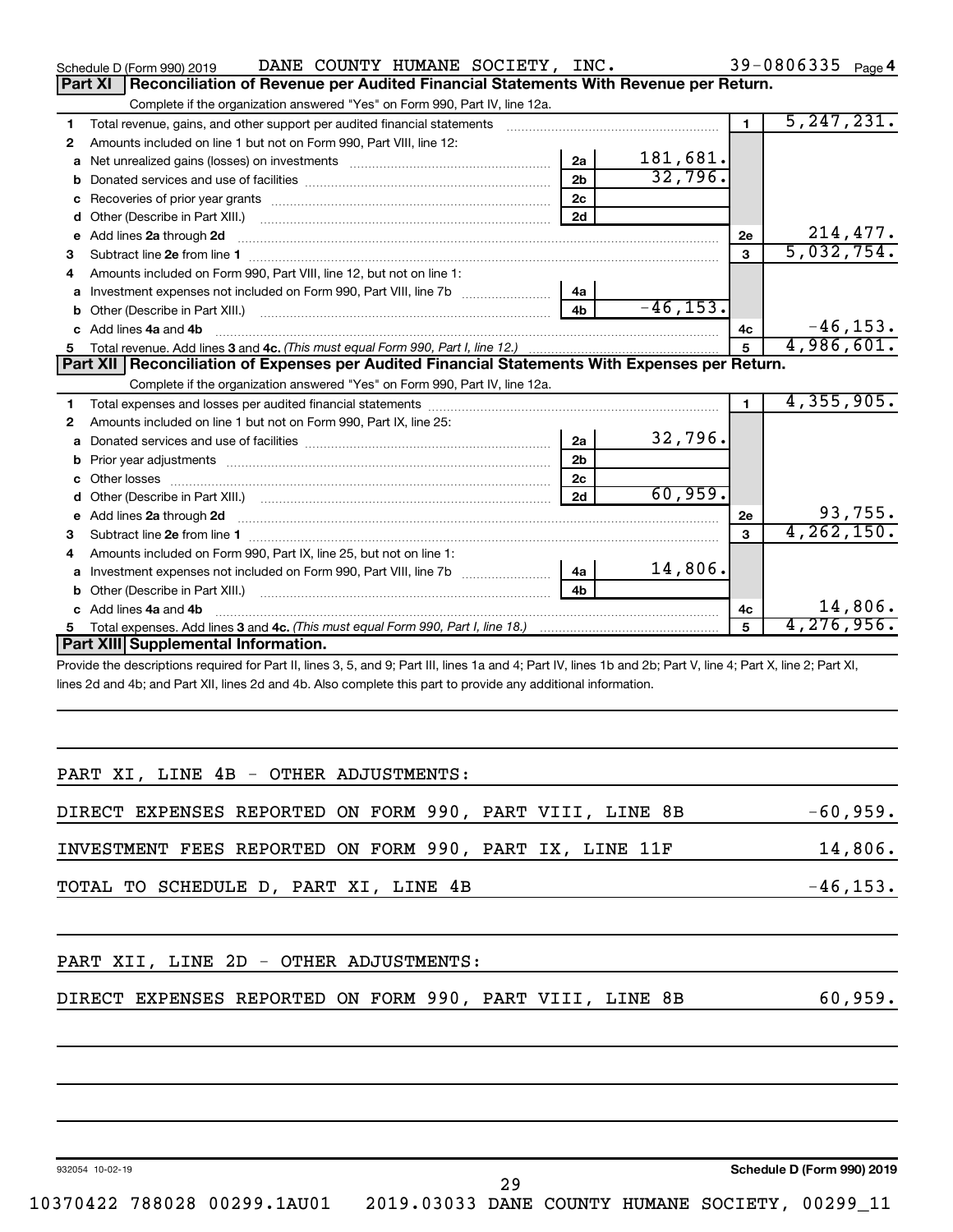| <b>Supplemental Information Regarding Fundraising or Gaming Activities</b><br><b>SCHEDULE G</b>                         |                                                                                                                                                                     |                                                                                                                                                                                                                                                                                                                                                                                                                                                                                                                                               |     |                                                                            |                                                                                                   |  |                                                                            | OMB No. 1545-0047                                       |
|-------------------------------------------------------------------------------------------------------------------------|---------------------------------------------------------------------------------------------------------------------------------------------------------------------|-----------------------------------------------------------------------------------------------------------------------------------------------------------------------------------------------------------------------------------------------------------------------------------------------------------------------------------------------------------------------------------------------------------------------------------------------------------------------------------------------------------------------------------------------|-----|----------------------------------------------------------------------------|---------------------------------------------------------------------------------------------------|--|----------------------------------------------------------------------------|---------------------------------------------------------|
| (Form 990 or 990-EZ)                                                                                                    | Complete if the organization answered "Yes" on Form 990, Part IV, line 17, 18, or 19, or if the<br>organization entered more than \$15,000 on Form 990-EZ, line 6a. |                                                                                                                                                                                                                                                                                                                                                                                                                                                                                                                                               |     |                                                                            |                                                                                                   |  |                                                                            |                                                         |
| Department of the Treasury<br>Internal Revenue Service                                                                  |                                                                                                                                                                     | Attach to Form 990 or Form 990-EZ.<br>$\triangleright$ Go to www.irs.gov/Form990 for instructions and the latest information.                                                                                                                                                                                                                                                                                                                                                                                                                 |     |                                                                            |                                                                                                   |  |                                                                            | <b>Open to Public</b><br>Inspection                     |
| Name of the organization                                                                                                |                                                                                                                                                                     |                                                                                                                                                                                                                                                                                                                                                                                                                                                                                                                                               |     |                                                                            |                                                                                                   |  | 39-0806335                                                                 | <b>Employer identification number</b>                   |
| Part I                                                                                                                  |                                                                                                                                                                     | DANE COUNTY HUMANE SOCIETY, INC.<br>Fundraising Activities. Complete if the organization answered "Yes" on Form 990, Part IV, line 17. Form 990-EZ filers are not                                                                                                                                                                                                                                                                                                                                                                             |     |                                                                            |                                                                                                   |  |                                                                            |                                                         |
|                                                                                                                         | required to complete this part.                                                                                                                                     |                                                                                                                                                                                                                                                                                                                                                                                                                                                                                                                                               |     |                                                                            |                                                                                                   |  |                                                                            |                                                         |
| $X$ Mail solicitations<br>a<br> X <br>b<br>$X$ Phone solicitations<br>C<br>$\underline{X}$ In-person solicitations<br>d | Internet and email solicitations                                                                                                                                    | 1 Indicate whether the organization raised funds through any of the following activities. Check all that apply.<br>$g\mid X$ Special fundraising events<br>2 a Did the organization have a written or oral agreement with any individual (including officers, directors, trustees, or<br>key employees listed in Form 990, Part VII) or entity in connection with professional fundraising services?<br>b If "Yes," list the 10 highest paid individuals or entities (fundraisers) pursuant to agreements under which the fundraiser is to be |     |                                                                            | $e$ $\boxed{\text{X}}$ Solicitation of non-government grants<br>Solicitation of government grants |  | Yes                                                                        | $\boxed{\text{X}}$ No                                   |
| compensated at least \$5,000 by the organization.                                                                       |                                                                                                                                                                     |                                                                                                                                                                                                                                                                                                                                                                                                                                                                                                                                               |     |                                                                            |                                                                                                   |  |                                                                            |                                                         |
| (i) Name and address of individual<br>or entity (fundraiser)                                                            |                                                                                                                                                                     | (ii) Activity                                                                                                                                                                                                                                                                                                                                                                                                                                                                                                                                 |     | (iii) Did<br>fundraiser<br>have custody<br>or control of<br>contributions? | (iv) Gross receipts<br>from activity                                                              |  | (v) Amount paid<br>to (or retained by)<br>fundraiser<br>listed in col. (i) | (vi) Amount paid<br>to (or retained by)<br>organization |
| MCDONALD SCHAEFER - 2810                                                                                                |                                                                                                                                                                     | FEASIBILITY STUDY FOR A                                                                                                                                                                                                                                                                                                                                                                                                                                                                                                                       | Yes | No                                                                         |                                                                                                   |  |                                                                            |                                                         |
| CROSSROADS DRIVE, STE 4000,                                                                                             |                                                                                                                                                                     | CAPITAL CAMPAIGN                                                                                                                                                                                                                                                                                                                                                                                                                                                                                                                              |     | x                                                                          | 0                                                                                                 |  | 15,028                                                                     | 0.                                                      |
| MCDONALD SCHAEFER - 2810<br>CROSSROADS DRIVE, STE 4000,                                                                 |                                                                                                                                                                     | DEVELOPMENT DEPARTMENT<br>CONSULTING                                                                                                                                                                                                                                                                                                                                                                                                                                                                                                          |     | х                                                                          | 0                                                                                                 |  | 2,000.                                                                     | 0.                                                      |
|                                                                                                                         |                                                                                                                                                                     |                                                                                                                                                                                                                                                                                                                                                                                                                                                                                                                                               |     |                                                                            |                                                                                                   |  |                                                                            |                                                         |
|                                                                                                                         |                                                                                                                                                                     |                                                                                                                                                                                                                                                                                                                                                                                                                                                                                                                                               |     |                                                                            |                                                                                                   |  |                                                                            |                                                         |
| Total<br>or licensing.<br>WI                                                                                            |                                                                                                                                                                     | 3 List all states in which the organization is registered or licensed to solicit contributions or has been notified it is exempt from registration                                                                                                                                                                                                                                                                                                                                                                                            |     |                                                                            |                                                                                                   |  | 17,028.                                                                    |                                                         |
| 932081 09-11-19                                                                                                         |                                                                                                                                                                     | LHA For Paperwork Reduction Act Notice, see the Instructions for Form 990 or 990-EZ.<br>SEE PART IV FOR CONTINUATIONS                                                                                                                                                                                                                                                                                                                                                                                                                         |     |                                                                            |                                                                                                   |  |                                                                            | Schedule G (Form 990 or 990-EZ) 2019                    |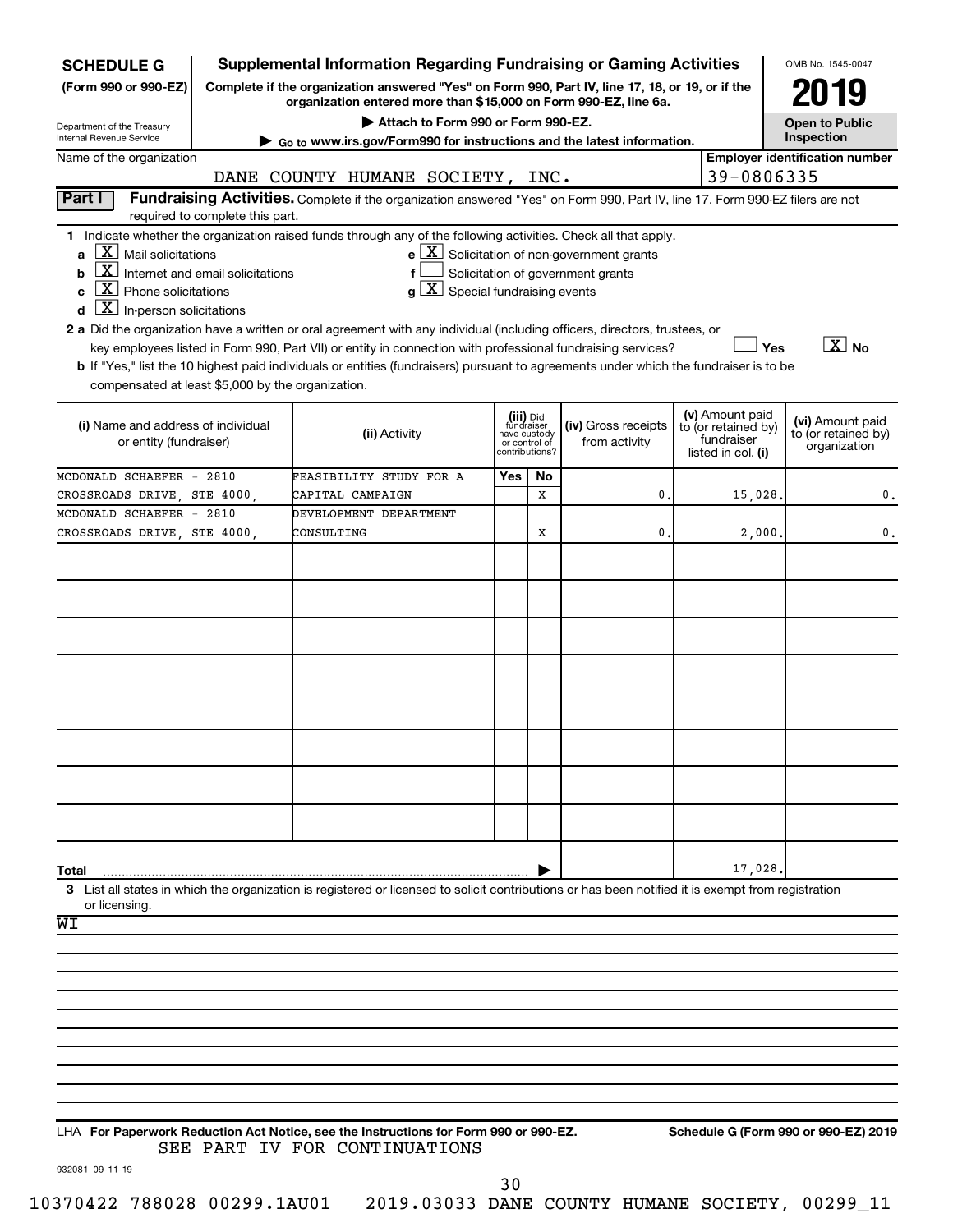39-0806335 Page 2 Schedule G (Form 990 or 990-EZ) 2019 Page DANE COUNTY HUMANE SOCIETY, INC. 39-0806335 Part II | Fundraising Events. Complete if the organization answered "Yes" on Form 990, Part IV, line 18, or reported more than \$15,000

of fundraising event contributions and gross income on Form 990-EZ, lines 1 and 6b. List events with gross receipts greater than \$5,000. **(a)** Event  $#1$  **(b)** Event  $#2$ (c) Other events **(d)**  Total events (add col. (a) through TOTO'S GALA BARK & WINE 1 col. **(c)**) (event type) (event type) (total number) Revenue 152,707. 107,191. 29,867. 289,765. **1** Gross receipts ~~~~~~~~~~~~~~ 142,867. 105,816. 29,867. 278,550. **2** Less: Contributions ~~~~~~~~~~~  $9,840.$  1,375. 11,215. **3** Gross income (line 1 minus line 2) . . . . . . . . . . . . **4** Cash prizes ~~~~~~~~~~~~~~~ **5** Noncash prizes ~~~~~~~~~~~~~ Direct Expenses Direct Expenses  $225.$  2,794. 2.4794. **6** Rent/facility costs ~~~~~~~~~~~~ 25,851. 4,051. 540. 30,442. **7** Food and beverages **with the Strateger 7 8** Entertainment ~~~~~~~~~~~~~~ 15,448. 10,182. 1,868. 27,498. **9** Other direct expenses  $\ldots$  **............................** 60,959. **10** Direct expense summary. Add lines 4 through 9 in column (d)  $~\bullet~$ -49,744. **11** Net income summary. Subtract line 10 from line 3, column (d) | Part III Gaming. Complete if the organization answered "Yes" on Form 990, Part IV, line 19, or reported more than \$15,000 on Form 990-EZ, line 6a. (b) Pull tabs/instant (d) Total gaming (add Revenue **(a)** Bingo **a b**ingo/progressive bingo **(c)** Other gaming bingo/progressive bingo col. (a) through col. (c)) Gross revenue **1 2** Cash prizes ~~~~~~~~~~~~~~~ Direct Expenses Direct Expenses **3** Noncash prizes ~~~~~~~~~~~~~ **4** Rent/facility costs ~~~~~~~~~~~~ **5** Other direct expenses  $|\Box$  Yes  $\qquad \%$   $|\Box$  Yes  $\qquad \%$   $|\Box$ **Yes Yes Yes** % % %  $|\Box$  No  $|\Box$  No  $|\Box$ **6** Volunteer labor ~~~~~~~~~~~~~ **No No No 7** Direct expense summary. Add lines 2 through 5 in column (d) ~~~~~~~~~~~~~~~~~~~~~~~~ | Net gaming income summary. Subtract line 7 from line 1, column (d) **8** | **9** Enter the state(s) in which the organization conducts gaming activities:  $|$  Yes **Yes No a** Is the organization licensed to conduct gaming activities in each of these states? ~~~~~~~~~~~~~~~~~~~~ **b** If "No," explain: **10 a** Were any of the organization's gaming licenses revoked, suspended, or terminated during the tax year? ~~~~~~~~~ † † **Yes No b** If "Yes," explain: **Schedule G (Form 990 or 990-EZ) 2019** 932082 09-11-19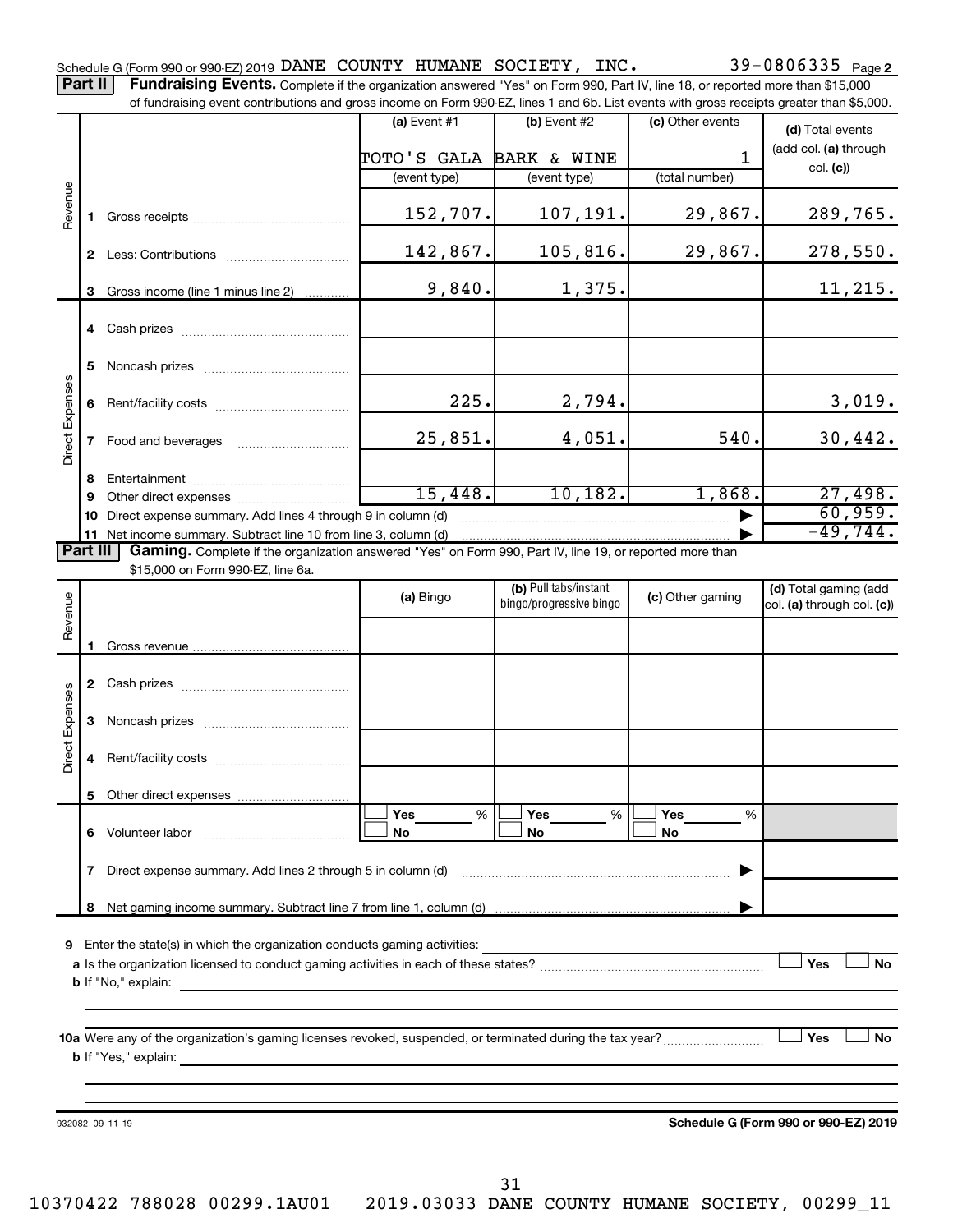| Schedule G (Form 990 or 990-EZ) 2019 DANE COUNTY HUMANE SOCIETY, INC.                                                                                                                                                                                                                                                                                             | 39-0806335<br>Page 3                 |
|-------------------------------------------------------------------------------------------------------------------------------------------------------------------------------------------------------------------------------------------------------------------------------------------------------------------------------------------------------------------|--------------------------------------|
|                                                                                                                                                                                                                                                                                                                                                                   | Yes<br>No                            |
| 12 Is the organization a grantor, beneficiary or trustee of a trust, or a member of a partnership or other entity formed                                                                                                                                                                                                                                          |                                      |
|                                                                                                                                                                                                                                                                                                                                                                   | Yes<br>No                            |
| 13 Indicate the percentage of gaming activity conducted in:                                                                                                                                                                                                                                                                                                       |                                      |
|                                                                                                                                                                                                                                                                                                                                                                   | <b>13a</b><br>℅                      |
| <b>b</b> An outside facility <b>with the contract of the contract of the contract of the contract of the contract of the contract of the contract of the contract of the contract of the contract of the contract of the contract of </b><br>14 Enter the name and address of the person who prepares the organization's gaming/special events books and records: | %<br>13 <sub>b</sub>                 |
|                                                                                                                                                                                                                                                                                                                                                                   |                                      |
| Name $\blacktriangleright$<br><u> 1989 - Johann Barn, fransk politik amerikansk politik (d. 1989)</u>                                                                                                                                                                                                                                                             |                                      |
| Address $\blacktriangleright$<br>and the control of the control of the control of the control of the control of the control of the control of the                                                                                                                                                                                                                 |                                      |
| 15a Does the organization have a contract with a third party from whom the organization receives gaming revenue?                                                                                                                                                                                                                                                  | Yes<br>No                            |
|                                                                                                                                                                                                                                                                                                                                                                   |                                      |
| of gaming revenue retained by the third party $\triangleright$ \$                                                                                                                                                                                                                                                                                                 |                                      |
| c If "Yes," enter name and address of the third party:                                                                                                                                                                                                                                                                                                            |                                      |
| Name > 2008 - 2008 - 2009 - 2009 - 2009 - 2009 - 2009 - 2009 - 2009 - 2009 - 2009 - 2009 - 2009 - 2009 - 2009 - 2009 - 2009 - 2009 - 2009 - 2009 - 2009 - 2009 - 2009 - 2009 - 2009 - 2009 - 2009 - 2009 - 2009 - 2009 - 2009                                                                                                                                     |                                      |
| Address $\blacktriangleright$                                                                                                                                                                                                                                                                                                                                     |                                      |
| <b>16</b> Gaming manager information:                                                                                                                                                                                                                                                                                                                             |                                      |
|                                                                                                                                                                                                                                                                                                                                                                   |                                      |
| Name $\blacktriangleright$<br><u> 1989 - John Stein, Amerikaansk politiker (* 1918)</u>                                                                                                                                                                                                                                                                           |                                      |
| Gaming manager compensation > \$                                                                                                                                                                                                                                                                                                                                  |                                      |
| Description of services provided > The Communication of Services and Theorem Communication of Services provided                                                                                                                                                                                                                                                   |                                      |
|                                                                                                                                                                                                                                                                                                                                                                   |                                      |
|                                                                                                                                                                                                                                                                                                                                                                   |                                      |
| Director/officer<br>Employee<br>Independent contractor                                                                                                                                                                                                                                                                                                            |                                      |
|                                                                                                                                                                                                                                                                                                                                                                   |                                      |
| 17 Mandatory distributions:                                                                                                                                                                                                                                                                                                                                       |                                      |
| a Is the organization required under state law to make charitable distributions from the gaming proceeds to                                                                                                                                                                                                                                                       |                                      |
|                                                                                                                                                                                                                                                                                                                                                                   |                                      |
| <b>b</b> Enter the amount of distributions required under state law to be distributed to other exempt organizations or spent in the                                                                                                                                                                                                                               |                                      |
| organization's own exempt activities during the tax year $\triangleright$ \$                                                                                                                                                                                                                                                                                      |                                      |
| Supplemental Information. Provide the explanations required by Part I, line 2b, columns (iii) and (v); and Part III, lines 9, 9b, 10b,<br> Part IV <br>15b, 15c, 16, and 17b, as applicable. Also provide any additional information. See instructions.                                                                                                           |                                      |
|                                                                                                                                                                                                                                                                                                                                                                   |                                      |
| SCHEDULE G, PART I, LINE 2B, LIST OF TEN HIGHEST PAID FUNDRAISERS:                                                                                                                                                                                                                                                                                                |                                      |
|                                                                                                                                                                                                                                                                                                                                                                   |                                      |
|                                                                                                                                                                                                                                                                                                                                                                   |                                      |
| NAME OF FUNDRAISER: MCDONALD SCHAEFER<br>( I )                                                                                                                                                                                                                                                                                                                    |                                      |
| ADDRESS OF FUNDRAISER:<br>( I )                                                                                                                                                                                                                                                                                                                                   |                                      |
| CROSSROADS DRIVE, STE 4000, MADISON, WI<br>53718<br>2810                                                                                                                                                                                                                                                                                                          |                                      |
|                                                                                                                                                                                                                                                                                                                                                                   |                                      |
|                                                                                                                                                                                                                                                                                                                                                                   |                                      |
| NAME OF FUNDRAISER: MCDONALD SCHAEFER<br>( I )                                                                                                                                                                                                                                                                                                                    |                                      |
| ADDRESS OF FUNDRAISER:<br>( I )                                                                                                                                                                                                                                                                                                                                   |                                      |
| CROSSROADS DRIVE, STE 4000, MADISON, WI<br>53718<br>2810                                                                                                                                                                                                                                                                                                          |                                      |
| 932083 09-11-19                                                                                                                                                                                                                                                                                                                                                   | Schedule G (Form 990 or 990-EZ) 2019 |
| 32                                                                                                                                                                                                                                                                                                                                                                |                                      |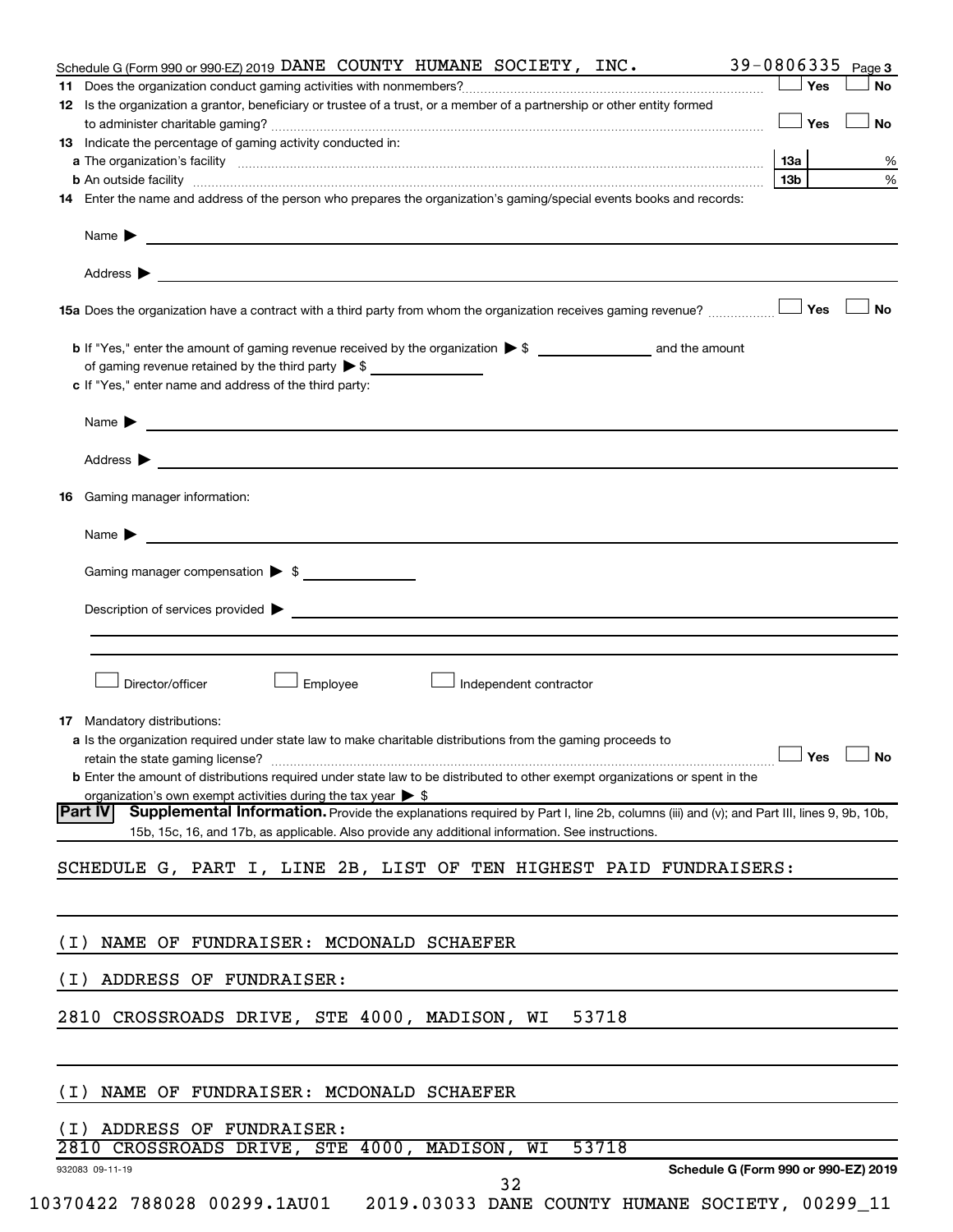|                 | Schedule G (Form 990 or 990-EZ) DANE COUNT<br><b>Part IV   Supplemental Information</b> (continued) | DANE COUNTY HUMANE SOCIETY, INC. |    |  |                                 | 39-0806335 Page 4 |  |
|-----------------|-----------------------------------------------------------------------------------------------------|----------------------------------|----|--|---------------------------------|-------------------|--|
|                 |                                                                                                     |                                  |    |  |                                 |                   |  |
|                 |                                                                                                     |                                  |    |  |                                 |                   |  |
|                 |                                                                                                     |                                  |    |  |                                 |                   |  |
|                 |                                                                                                     |                                  |    |  |                                 |                   |  |
|                 |                                                                                                     |                                  |    |  |                                 |                   |  |
|                 |                                                                                                     |                                  |    |  |                                 |                   |  |
|                 |                                                                                                     |                                  |    |  |                                 |                   |  |
|                 |                                                                                                     |                                  |    |  |                                 |                   |  |
|                 |                                                                                                     |                                  |    |  |                                 |                   |  |
|                 |                                                                                                     |                                  |    |  |                                 |                   |  |
|                 |                                                                                                     |                                  |    |  |                                 |                   |  |
|                 |                                                                                                     |                                  |    |  |                                 |                   |  |
|                 |                                                                                                     |                                  |    |  |                                 |                   |  |
|                 |                                                                                                     |                                  |    |  |                                 |                   |  |
|                 |                                                                                                     |                                  |    |  |                                 |                   |  |
|                 |                                                                                                     |                                  |    |  |                                 |                   |  |
|                 |                                                                                                     |                                  |    |  |                                 |                   |  |
|                 |                                                                                                     |                                  |    |  |                                 |                   |  |
|                 |                                                                                                     |                                  |    |  |                                 |                   |  |
|                 |                                                                                                     |                                  |    |  |                                 |                   |  |
|                 |                                                                                                     |                                  |    |  |                                 |                   |  |
|                 |                                                                                                     |                                  |    |  |                                 |                   |  |
|                 |                                                                                                     |                                  |    |  |                                 |                   |  |
|                 |                                                                                                     |                                  |    |  |                                 |                   |  |
|                 |                                                                                                     |                                  |    |  |                                 |                   |  |
|                 |                                                                                                     |                                  |    |  |                                 |                   |  |
|                 |                                                                                                     |                                  |    |  |                                 |                   |  |
|                 |                                                                                                     |                                  |    |  |                                 |                   |  |
|                 |                                                                                                     |                                  |    |  |                                 |                   |  |
|                 |                                                                                                     |                                  |    |  |                                 |                   |  |
|                 |                                                                                                     |                                  |    |  |                                 |                   |  |
|                 |                                                                                                     |                                  |    |  |                                 |                   |  |
|                 |                                                                                                     |                                  |    |  |                                 |                   |  |
|                 |                                                                                                     |                                  |    |  |                                 |                   |  |
|                 |                                                                                                     |                                  |    |  |                                 |                   |  |
|                 |                                                                                                     |                                  |    |  |                                 |                   |  |
|                 |                                                                                                     |                                  |    |  |                                 |                   |  |
|                 |                                                                                                     |                                  |    |  |                                 |                   |  |
|                 |                                                                                                     |                                  |    |  |                                 |                   |  |
|                 |                                                                                                     |                                  |    |  |                                 |                   |  |
|                 |                                                                                                     |                                  |    |  |                                 |                   |  |
|                 |                                                                                                     |                                  |    |  |                                 |                   |  |
|                 |                                                                                                     |                                  |    |  |                                 |                   |  |
| 932084 04-01-19 |                                                                                                     |                                  |    |  | Schedule G (Form 990 or 990-EZ) |                   |  |
|                 |                                                                                                     |                                  | 33 |  |                                 |                   |  |
|                 | 10370422 788028 00299.1AU01  2019.03033 DANE COUNTY HUMANE SOCIETY, 00299_11                        |                                  |    |  |                                 |                   |  |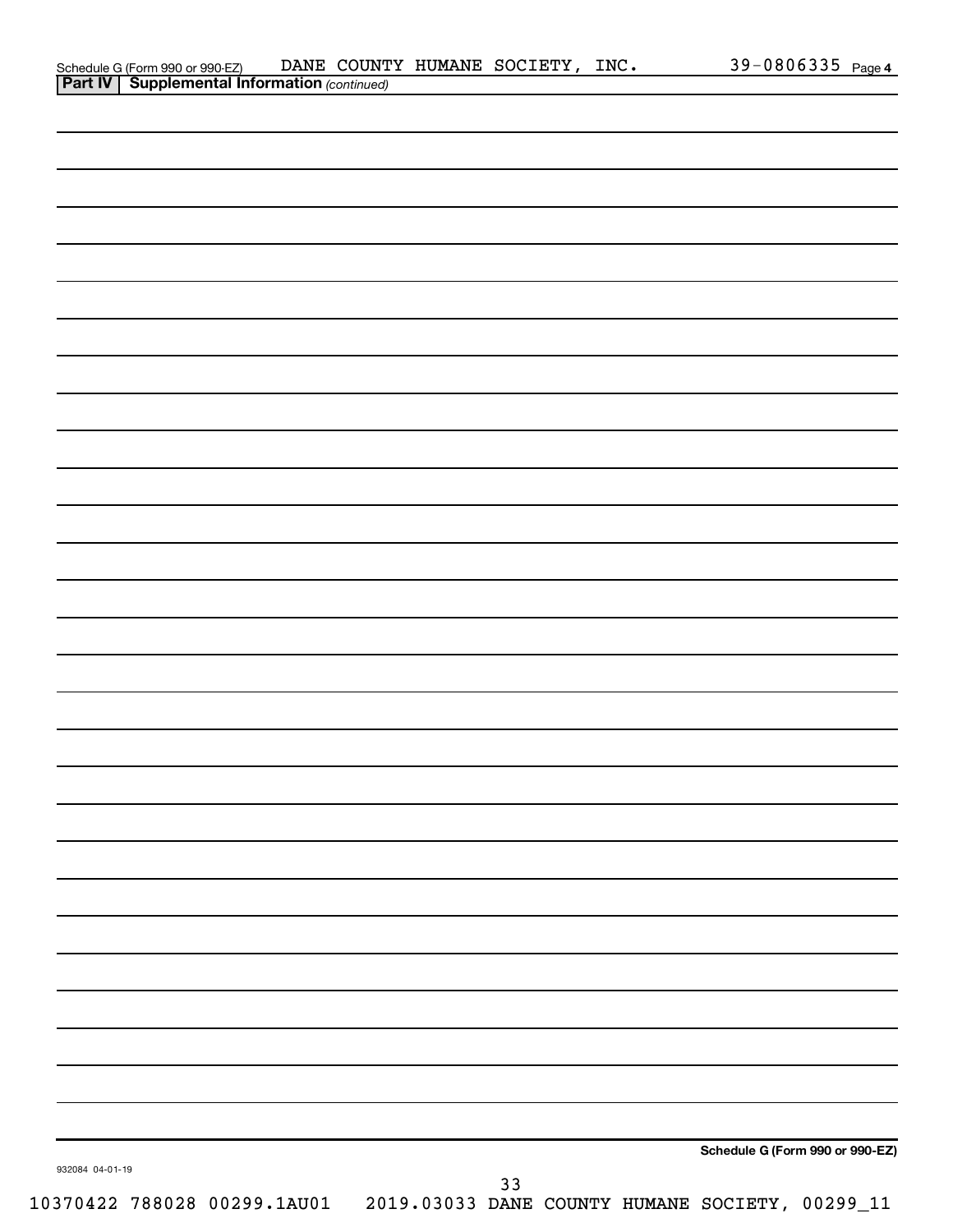| <b>SCHEDULE I</b><br>(Form 990)                                                                                                                                                                                                                                           |            | <b>Grants and Other Assistance to Organizations,</b><br>Governments, and Individuals in the United States<br>Complete if the organization answered "Yes" on Form 990, Part IV, line 21 or 22. |                                                       |                                         |                                                                |                                          | OMB No. 1545-0047<br>2019                                    |
|---------------------------------------------------------------------------------------------------------------------------------------------------------------------------------------------------------------------------------------------------------------------------|------------|-----------------------------------------------------------------------------------------------------------------------------------------------------------------------------------------------|-------------------------------------------------------|-----------------------------------------|----------------------------------------------------------------|------------------------------------------|--------------------------------------------------------------|
| Department of the Treasury                                                                                                                                                                                                                                                |            |                                                                                                                                                                                               | Attach to Form 990.                                   |                                         |                                                                |                                          | <b>Open to Public</b>                                        |
| Internal Revenue Service                                                                                                                                                                                                                                                  |            |                                                                                                                                                                                               | Go to www.irs.gov/Form990 for the latest information. |                                         |                                                                |                                          | Inspection                                                   |
| Name of the organization                                                                                                                                                                                                                                                  |            | DANE COUNTY HUMANE SOCIETY, INC.                                                                                                                                                              |                                                       |                                         |                                                                |                                          | <b>Employer identification number</b><br>39-0806335          |
| Part I<br><b>General Information on Grants and Assistance</b>                                                                                                                                                                                                             |            |                                                                                                                                                                                               |                                                       |                                         |                                                                |                                          |                                                              |
| Does the organization maintain records to substantiate the amount of the grants or assistance, the grantees' eligibility for the grants or assistance, and the selection<br>$\mathbf 1$                                                                                   |            |                                                                                                                                                                                               |                                                       |                                         |                                                                |                                          | $\lceil \text{X} \rceil$ Yes<br>l No                         |
| 2 Describe in Part IV the organization's procedures for monitoring the use of grant funds in the United States.<br>Part II                                                                                                                                                |            |                                                                                                                                                                                               |                                                       |                                         |                                                                |                                          |                                                              |
| Grants and Other Assistance to Domestic Organizations and Domestic Governments. Complete if the organization answered "Yes" on Form 990, Part IV, line 21, for any<br>recipient that received more than \$5,000. Part II can be duplicated if additional space is needed. |            |                                                                                                                                                                                               |                                                       |                                         |                                                                |                                          |                                                              |
| 1 (a) Name and address of organization<br>or government                                                                                                                                                                                                                   | $(b)$ EIN  | (c) IRC section<br>(if applicable)                                                                                                                                                            | (d) Amount of<br>cash grant                           | (e) Amount of<br>non-cash<br>assistance | (f) Method of<br>valuation (book,<br>FMV, appraisal,<br>other) | (g) Description of<br>noncash assistance | (h) Purpose of grant<br>or assistance                        |
| HAPPILY EVER AFTER ANIMAL<br>SANCTUARY, INC. - E5714 BORK RD -<br>MARION, WI 54950-9602                                                                                                                                                                                   | 20-4031006 | 501(C)(3)                                                                                                                                                                                     | 10,500.                                               | 0                                       |                                                                |                                          | COVER CARE AND TREATMENT<br>OF DOGS TRANSFERRED FROM<br>DCHS |
|                                                                                                                                                                                                                                                                           |            |                                                                                                                                                                                               |                                                       |                                         |                                                                |                                          |                                                              |
| $\mathbf{2}$<br>3                                                                                                                                                                                                                                                         |            |                                                                                                                                                                                               |                                                       |                                         |                                                                |                                          | 1.<br>$\overline{0}$ .                                       |

**For Paperwork Reduction Act Notice, see the Instructions for Form 990. Schedule I (Form 990) (2019)** LHA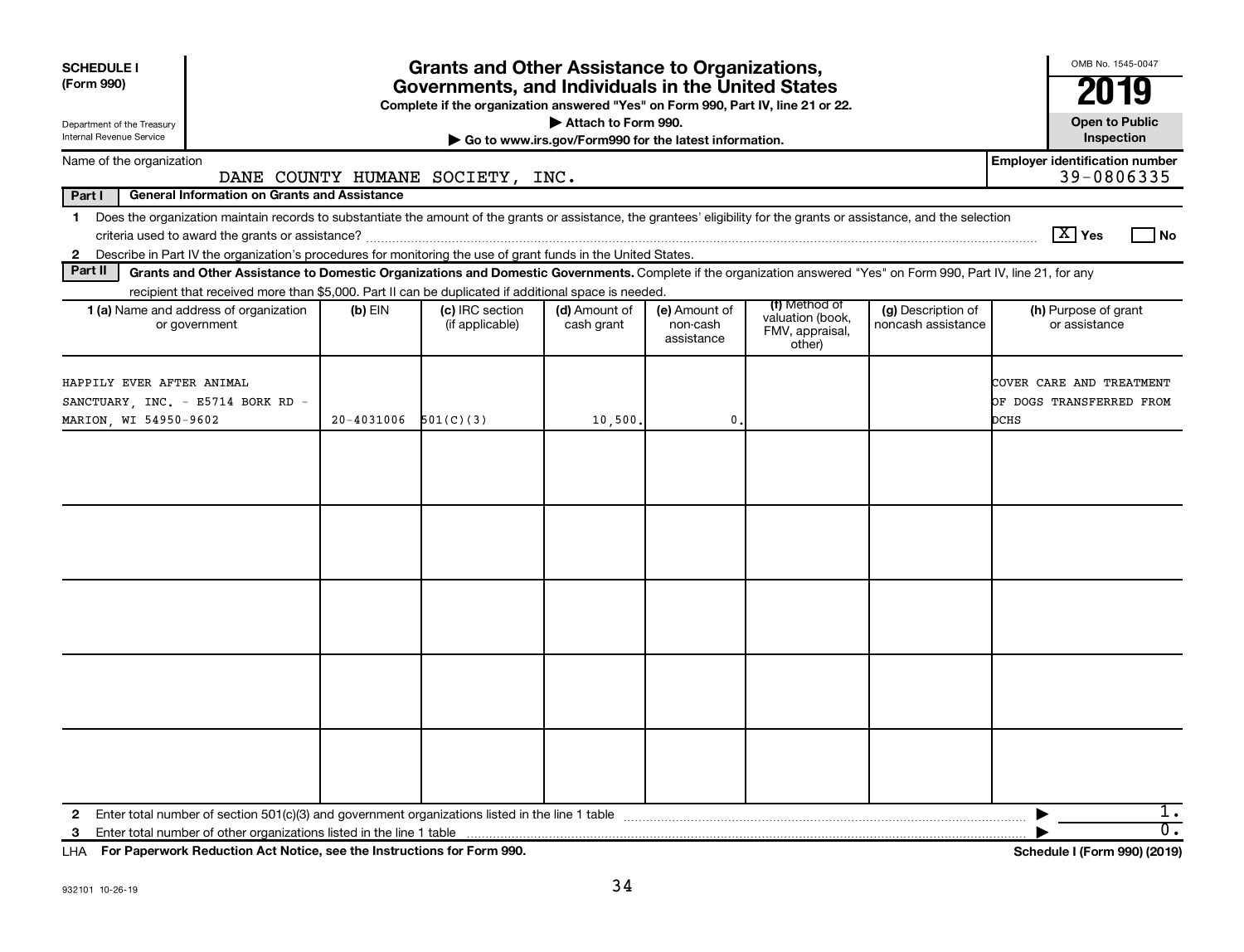### Schedule I (Form 990) (2019) DANE COUNTY HUMANE SOCIETY, INC. 39-0806335 Page

Part III | Grants and Other Assistance to Domestic Individuals. Complete if the organization answered "Yes" on Form 990, Part IV, line 22. Part III can be duplicated if additional space is needed.

| (a) Type of grant or assistance | (b) Number of<br>recipients | (c) Amount of<br>cash grant | (d) Amount of non-<br>cash assistance | (e) Method of valuation<br>(book, FMV, appraisal, other) | (f) Description of noncash assistance |
|---------------------------------|-----------------------------|-----------------------------|---------------------------------------|----------------------------------------------------------|---------------------------------------|
|                                 |                             |                             |                                       |                                                          |                                       |
|                                 |                             |                             |                                       |                                                          |                                       |
|                                 |                             |                             |                                       |                                                          |                                       |
|                                 |                             |                             |                                       |                                                          |                                       |
|                                 |                             |                             |                                       |                                                          |                                       |
|                                 |                             |                             |                                       |                                                          |                                       |
|                                 |                             |                             |                                       |                                                          |                                       |
|                                 |                             |                             |                                       |                                                          |                                       |
|                                 |                             |                             |                                       |                                                          |                                       |
|                                 |                             |                             |                                       |                                                          |                                       |

Part IV | Supplemental Information. Provide the information required in Part I, line 2; Part III, column (b); and any other additional information.

PART I, LINE 2:

DCHS DISBURSES GRANT FUNDS TO DESIGNATED ORGANIZATIONS FOR THE CARE AND

TREATMENT OF SPECIFIC INDIVIDUAL ANIMALS. DCHS MONITORS THE PROGRESS OF

THESE ANIMALS THROUGHOUT THEIR STAYS AT THESE ORGANIZATIONS. DCHS ALSO

ROUTINELY VERIFIES THAT THE ORGANIZATIONS ARE FULFILLING THEIR DECLARED

MISSIONS.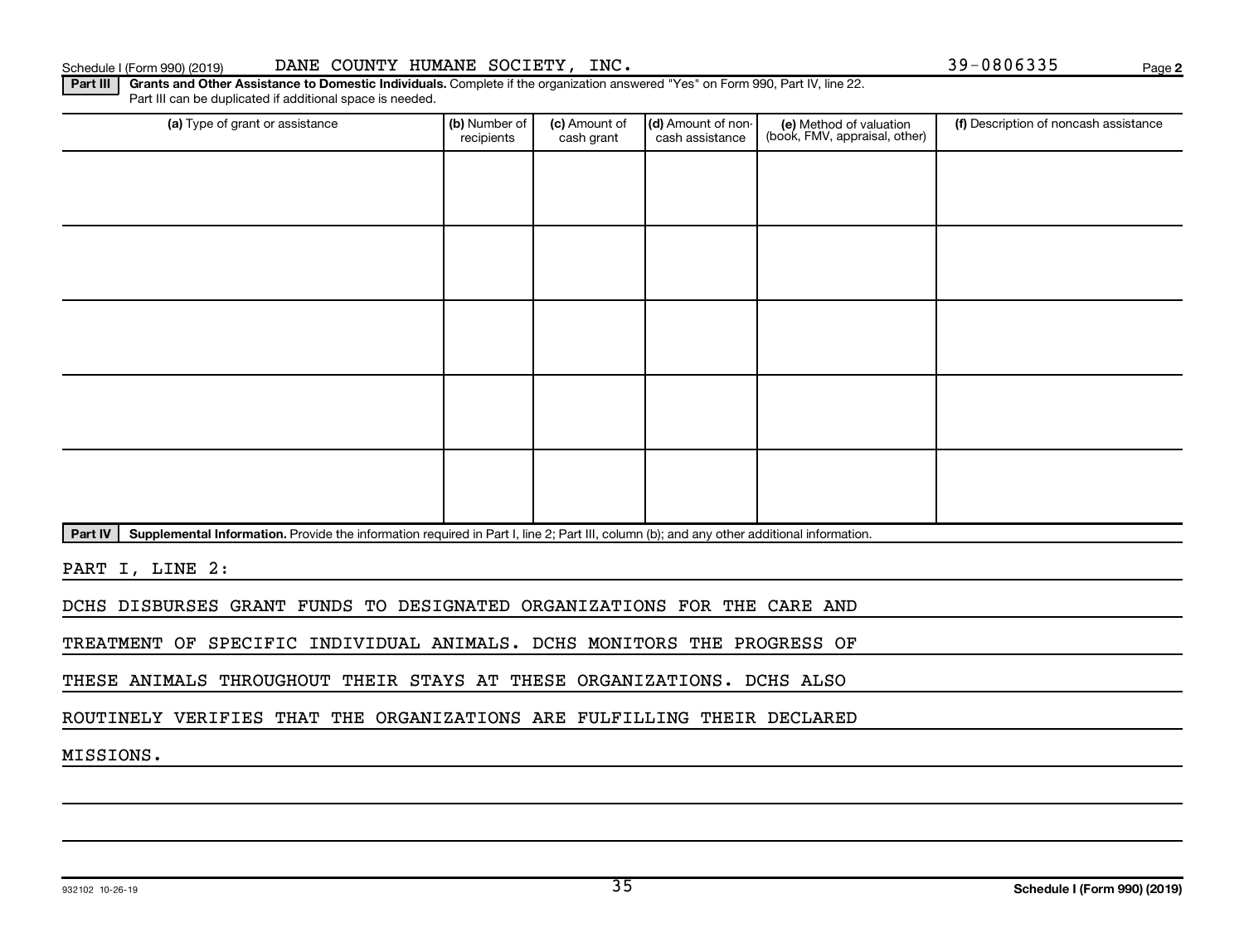#### **SCHEDULE M (Form 990)**

# **Noncash Contributions**

OMB No. 1545-0047

**Employer identification number**

| Department of the Treasury |  |
|----------------------------|--|
| Internal Revenue Service   |  |

◆ Complete if the organizations answered "Yes" on Form 990, Part IV, lines 29 or 30.<br>▶ Complete if the organizations answered "Yes" on Form 990, Part IV, lines 29 or 30. **Attach to Form 990.**  $\blacktriangleright$ 

**Open to Public Inspection**

|  | Name of the organization |
|--|--------------------------|
|  |                          |
|  |                          |
|  |                          |

 **Go to www.irs.gov/Form990 for instructions and the latest information.** J

# DANE COUNTY HUMANE SOCIETY, INC. 49-0806335

| Part I | <b>Types of Property</b>                                                                                                            |                               |                                      |                                                                                                      |                                                              |            |    |
|--------|-------------------------------------------------------------------------------------------------------------------------------------|-------------------------------|--------------------------------------|------------------------------------------------------------------------------------------------------|--------------------------------------------------------------|------------|----|
|        |                                                                                                                                     | (a)<br>Check if<br>applicable | (b)<br>Number of<br>contributions or | (c)<br>Noncash contribution<br>amounts reported on<br>items contributed Form 990, Part VIII, line 1g | (d)<br>Method of determining<br>noncash contribution amounts |            |    |
| 1.     |                                                                                                                                     |                               |                                      |                                                                                                      |                                                              |            |    |
| 2      |                                                                                                                                     |                               |                                      |                                                                                                      |                                                              |            |    |
| 3      | Art - Fractional interests                                                                                                          |                               |                                      |                                                                                                      |                                                              |            |    |
| 4      | Books and publications                                                                                                              |                               |                                      |                                                                                                      |                                                              |            |    |
| 5      | Clothing and household goods                                                                                                        |                               |                                      |                                                                                                      |                                                              |            |    |
| 6      | Cars and other vehicles                                                                                                             |                               |                                      |                                                                                                      |                                                              |            |    |
| 7      |                                                                                                                                     |                               |                                      |                                                                                                      |                                                              |            |    |
| 8      |                                                                                                                                     |                               |                                      |                                                                                                      |                                                              |            |    |
| 9      | Securities - Publicly traded                                                                                                        | $\overline{\textbf{x}}$       | 3                                    |                                                                                                      | 113,096.QUOTED MARKET PRICE                                  |            |    |
| 10     | Securities - Closely held stock                                                                                                     |                               |                                      |                                                                                                      |                                                              |            |    |
| 11     | Securities - Partnership, LLC, or<br>trust interests                                                                                |                               |                                      |                                                                                                      |                                                              |            |    |
| 12     | Securities - Miscellaneous                                                                                                          |                               |                                      |                                                                                                      |                                                              |            |    |
| 13     | Qualified conservation contribution -                                                                                               |                               |                                      |                                                                                                      |                                                              |            |    |
| 14     | Qualified conservation contribution - Other                                                                                         |                               |                                      |                                                                                                      |                                                              |            |    |
| 15     | Real estate - Residential                                                                                                           |                               |                                      |                                                                                                      |                                                              |            |    |
| 16     | Real estate - Commercial                                                                                                            |                               |                                      |                                                                                                      |                                                              |            |    |
| 17     |                                                                                                                                     |                               |                                      |                                                                                                      |                                                              |            |    |
| 18     |                                                                                                                                     |                               |                                      |                                                                                                      |                                                              |            |    |
| 19     |                                                                                                                                     | $\mathbf x$                   | 1                                    |                                                                                                      | 40,000.COST/SELLING PRICE                                    |            |    |
| 20     | Drugs and medical supplies                                                                                                          |                               |                                      |                                                                                                      |                                                              |            |    |
| 21     |                                                                                                                                     |                               |                                      |                                                                                                      |                                                              |            |    |
| 22     |                                                                                                                                     |                               |                                      |                                                                                                      |                                                              |            |    |
| 23     |                                                                                                                                     |                               |                                      |                                                                                                      |                                                              |            |    |
| 24     |                                                                                                                                     |                               |                                      |                                                                                                      |                                                              |            |    |
| 25     | (THRIFT STORE<br>Other $\blacktriangleright$                                                                                        | $\overline{\textbf{x}}$       | 52, 163                              |                                                                                                      | 139,406.COST/SELLING PRICE                                   |            |    |
| 26     | (SUPPLIES<br>Other $\blacktriangleright$                                                                                            | X                             |                                      |                                                                                                      | 5,709. COST/SELLING PRICE                                    |            |    |
| 27     | Other<br>▸                                                                                                                          |                               |                                      |                                                                                                      |                                                              |            |    |
| 28     | Other                                                                                                                               |                               |                                      |                                                                                                      |                                                              |            |    |
| 29     | Number of Forms 8283 received by the organization during the tax year for contributions                                             |                               |                                      |                                                                                                      |                                                              |            |    |
|        | for which the organization completed Form 8283, Part IV, Donee Acknowledgement                                                      |                               |                                      | 29                                                                                                   |                                                              | 0          |    |
|        |                                                                                                                                     |                               |                                      |                                                                                                      |                                                              | Yes        | No |
|        | 30a During the year, did the organization receive by contribution any property reported in Part I, lines 1 through 28, that it      |                               |                                      |                                                                                                      |                                                              |            |    |
|        | must hold for at least three years from the date of the initial contribution, and which isn't required to be used for               |                               |                                      |                                                                                                      |                                                              |            |    |
|        |                                                                                                                                     |                               |                                      |                                                                                                      |                                                              | <b>30a</b> | х  |
|        | <b>b</b> If "Yes," describe the arrangement in Part II.                                                                             |                               |                                      |                                                                                                      |                                                              | 31         |    |
| 31     | Does the organization have a gift acceptance policy that requires the review of any nonstandard contributions?                      |                               |                                      |                                                                                                      |                                                              |            | х  |
|        | 32a Does the organization hire or use third parties or related organizations to solicit, process, or sell noncash<br>contributions? |                               |                                      |                                                                                                      |                                                              | 32a        | х  |
| b      | If "Yes," describe in Part II.                                                                                                      |                               |                                      |                                                                                                      |                                                              |            |    |
| 33     | If the organization didn't report an amount in column (c) for a type of property for which column (a) is checked,                   |                               |                                      |                                                                                                      |                                                              |            |    |
|        | describe in Part II.                                                                                                                |                               |                                      |                                                                                                      |                                                              |            |    |
|        |                                                                                                                                     |                               |                                      |                                                                                                      |                                                              |            |    |

**For Paperwork Reduction Act Notice, see the Instructions for Form 990. Schedule M (Form 990) 2019** LHA

932141 09-27-19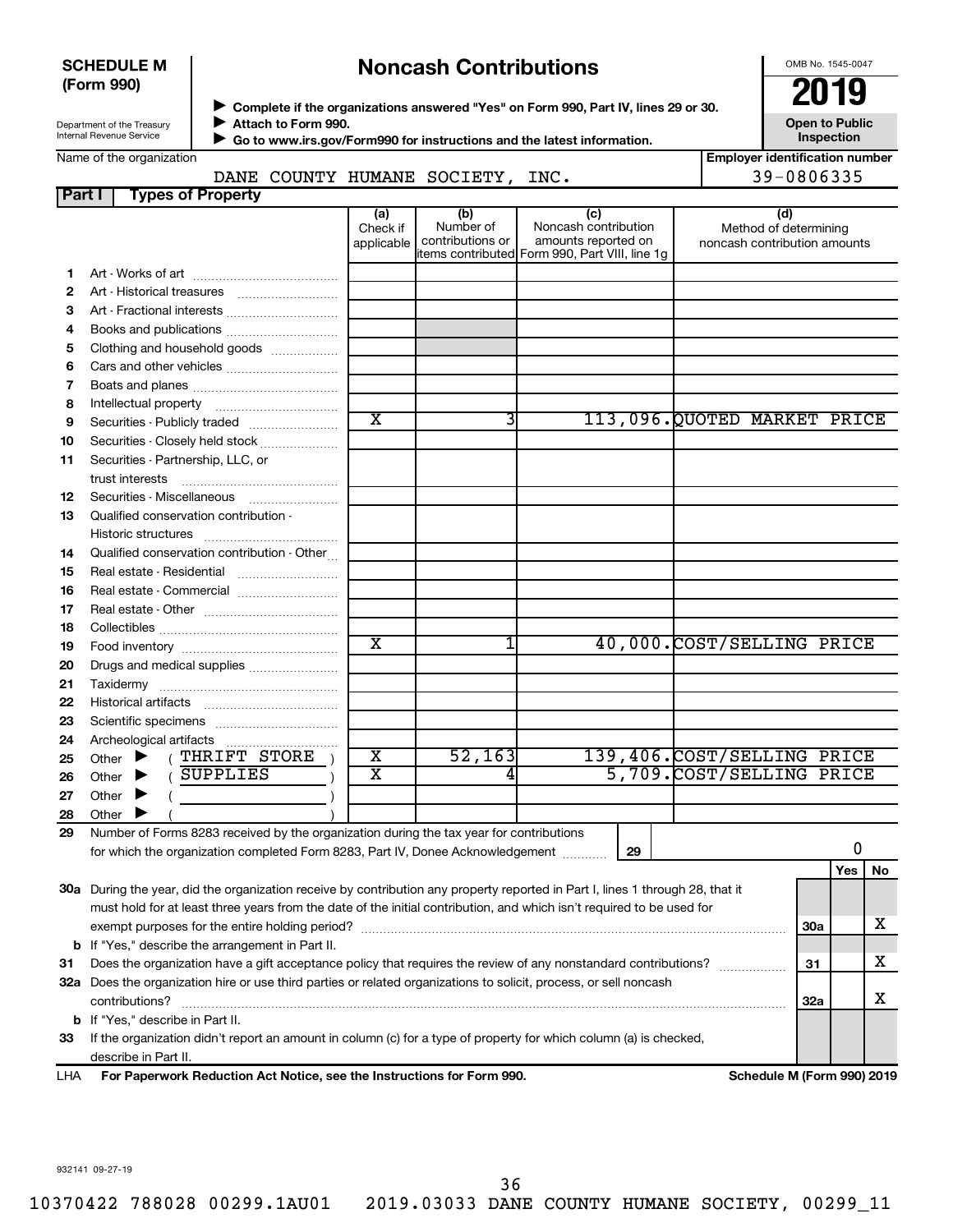Part II | Supplemental Information. Provide the information required by Part I, lines 30b, 32b, and 33, and whether the organization is reporting in Part I, column (b), the number of contributions, the number of items received, or a combination of both. Also complete this part for any additional information.

SCHEDULE M, PART I, COLUMN (B):

THE ORGANIZATION IS REPORTING THE NUMBER OF CONTRIBUTIONS RECEIVED IN

COLUMN B. DCHS ANNUALLY RECEIVES APPROXIMATELY \$40,000 OF PET FOOD FROM

ONE CONTRIBUTOR. SHIPMENTS OF THIS FOOD ARE RECEIVED PERIODICALLY

THROUGHOUT THE YEAR.

**Schedule M (Form 990) 2019**

**2**

932142 09-27-19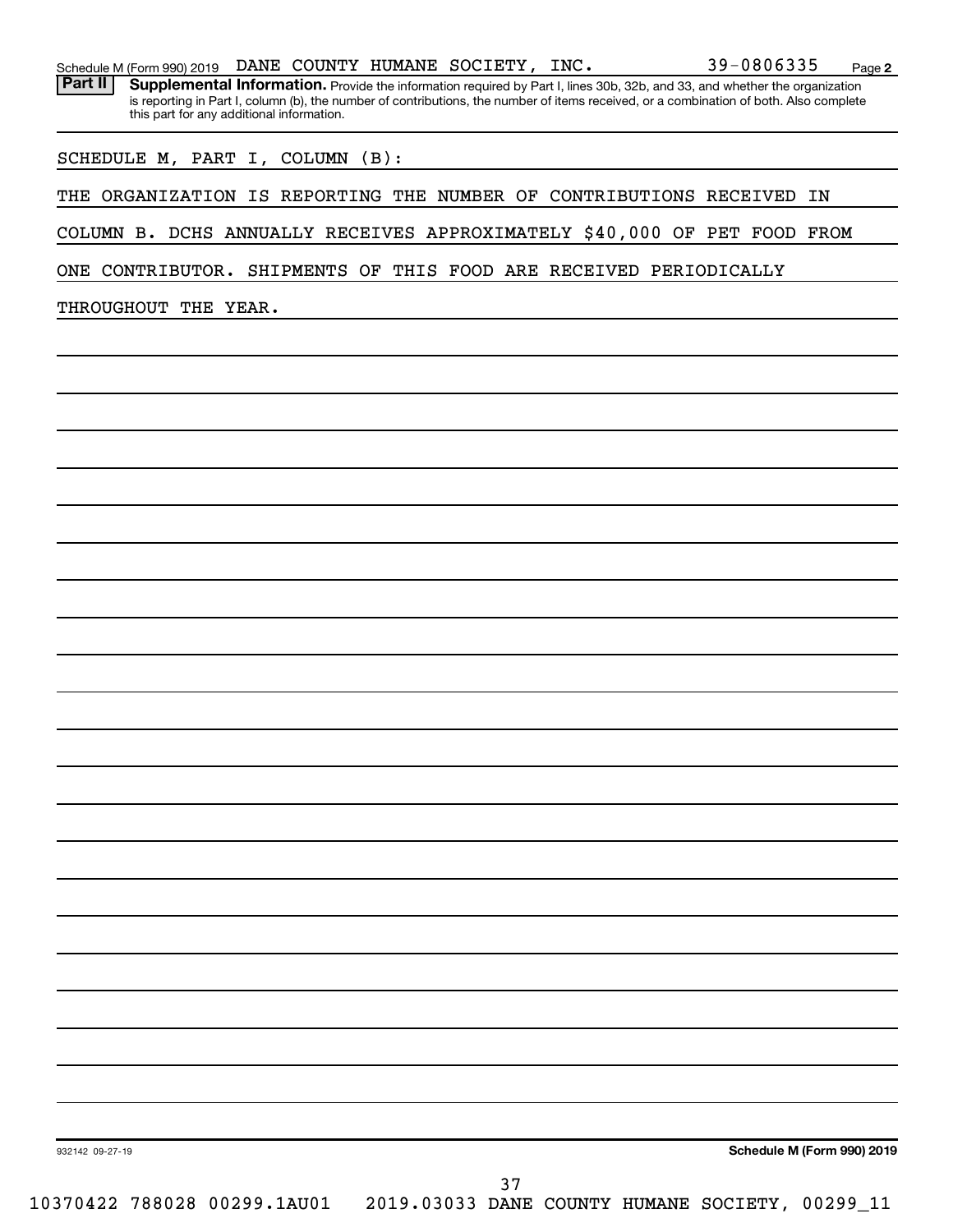**(Form 990 or 990-EZ)**

Internal Revenue Service

Department of the Treasury

Name of the organization

**Complete to provide information for responses to specific questions on Form 990 or 990-EZ or to provide any additional information. | Attach to Form 990 or 990-EZ. | Go to www.irs.gov/Form990 for the latest information. SCHEDULE O Supplemental Information to Form 990 or 990-EZ 2019** 



DANE COUNTY HUMANE SOCIETY, INC.

**Employer identification number**

FORM 990, PART III, LINE 1, DESCRIPTION OF ORGANIZATION MISSION:

MAINTAINING FINANCIALLY STABLE AND SUSTAINABLE OPERATIONS WITH BALANCED REVENUE AND EXPENSES. DCHS EDUCATES AND SUPPORTS THE PUBLIC REGARDING ANIMAL WELFARE AND COMPANION ANIMAL OWNERSHIP AND INSTILLS THE VALUE THAT A PET IS A LIFE-LONG COMMITMENT AND PRIVILEGE. DCHS'S WILDLIFE CENTER PROVIDES RESPONSIBLE CARE FOR THE ILL, INJURED AND ORPHANED WILDLIFE OF SOUTH CENTRAL WISCONSIN. DCHS'S WORK ALSO INCLUDES PROMOTING A LEGISLATIVE AGENDA IN SUPPORT OF CREATING A MORE HUMANE COMMUNITY.

FORM 990, PART III, LINE 4D, OTHER PROGRAM SERVICES:

DCHS'S EDUCATION AND OUTREACH SERVICES INCLUDE YOUTH, ADULT AND PUBLIC

EDUCATION PROGRAMS SUCH AS CAMP PAWPRINT, HUMANE HEROES, SCOUT BADGE

WORKSHOPS, DOG TRAINING CLASSES, SCHOOL FIELD TRIPS, SHELTER TOURS,

EDUCATIONAL PRESENTATIONS AND PUBLIC SPEAKING ENGAGEMENTS. OUTREACH

PROGRAMS INCLUDE PETS FOR LIFE AND COMMUNITY DOG DAY, FOCUSED ON

CLOSING THE SERVICE GAPS FOR PETS IN UNDERSERVED NEIGHBORHOODS, KEEPING

PETS IN THEIR HOMES, AND A PET FOOD PANTRY PROGRAM.

EXPENSES \$ 282,531. INCLUDING GRANTS OF \$ 0. REVENUE \$ 132,134.

DCHS'S VOLUNTEER PROGRAM INCLUDES RECRUITMENT, TRAINING, SUPERVISION AND RETENTION OF DCHS'S VOLUNTEERS. IN 2019, 1,307 VOLUNTEERS PROVIDED APPROXIMATELY 112,272 HOURS OF VOLUNTEER SERVICE TO DCHS. EXPENSES \$ 139,392. INCLUDING GRANTS OF \$ 0. REVENUE \$ 9,119.

FORM 990, PART VI, SECTION A, LINE 6:

932211 09-06-19 LHA For Paperwork Reduction Act Notice, see the Instructions for Form 990 or 990-EZ. Schedule O (Form 990 or 990-EZ) (2019) DCHS HAS A SINGLE CATEGORY OF MEMBERSHIP FOR WHICH A MINIMUM AMOUNT OF DUES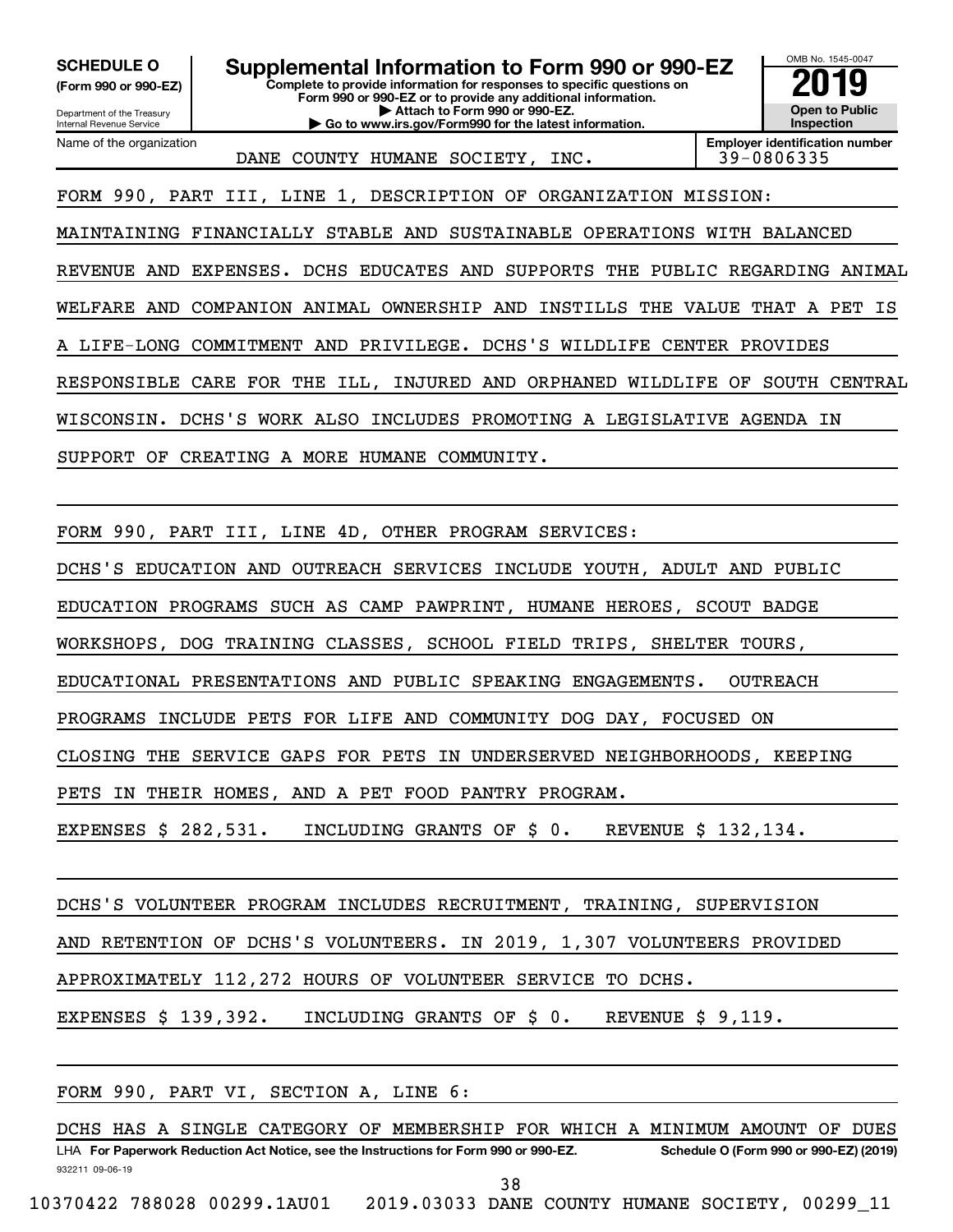| Schedule O (Form 990 or 990-EZ) (2019) |  | Page |
|----------------------------------------|--|------|
|                                        |  |      |

Name of the organization

DANE COUNTY HUMANE SOCIETY, INC. 49-0806335

IS REQUIRED TO BE ENTITLED TO VOTING RIGHTS.

FORM 990, PART VI, SECTION A, LINE 7A:

THE MEMBERSHIP ELECTS THE DIRECTORS OF DCHS AT THE ANNUAL MEMBERSHIP

MEETING.

FORM 990, PART VI, SECTION A, LINE 7B:

ALL CURRENT MEMBERS SHALL BE ENTITLED TO VOTE ON ALL MATTERS SUBMITTED TO A VOTE OF THE MEMBERSHIP AND SUCH OTHER ADDITIONAL RIGHTS AND POWERS AS SET FORTH IN THE BYLAWS OR CONFERRED UPON VOTING MEMBERS OF NON-STOCK CORPORATIONS UNDER APPLICABLE LAW; PROVIDED, HOWEVER, THAT NO MEMBER SHALL HAVE VOTING RIGHTS UNTIL HE OR SHE HAS BEEN A MEMBER OF DCHS FOR THREE (3) CONTINUOUS MONTHS IMMEDIATELY PRIOR TO THE DATE OF SUCH VOTE. A MAJORITY OF THE VOTES ENTITLED TO BE CAST BY THE MEMBERSHIP AT A MEETING AT WHICH A QUORUM IS PRESENT SHALL BE NECESSARY FOR THE ADOPTION OF ANY MATTER VOTED UPON BY THE MEMBERSHIP, UNLESS A GREATER PROPORTION IS REQUIRED BY LAW, THE BYLAWS, OR THE ARTICLES OF INCORPORATION. AT ANY MEMBERSHIP MEETING, THOSE VOTING MEMBERS PRESENT, BUT NOT FEWER THAN TEN (10), SHALL HAVE THE AUTHORITY TO TRANSACT ALL BUSINESS THAT MAY COME BEFORE THE MEMBERSHIP MEETING.

FORM 990, PART VI, SECTION B, LINE 11B:

932212 09-06-19 **Schedule O (Form 990 or 990-EZ) (2019)** THE FORM 990 IS PREPARED BY AN INDEPENDENT CERTIFIED PUBLIC ACCOUNTANT AS PART OF THE ANNUAL FINANCIAL STATEMENT AUDIT ENGAGEMENT. WHEN COMPLETED, THE FORM 990 IS REVIEWED BY DCHS'S EXECUTIVE DIRECTOR AND THE GOVERNING BODY. UPON APPROVAL OF THE COMPLETED FORM 990 BY BOTH THE EXECUTIVE DIRECTOR AND THE GOVERNING BODY, THE FORM 990 WILL BE FILED WITH THE IRS. THE SECTIONS OF THE APPROVED FORM 990 OPEN TO PUBLIC INSPECTION ARE POSTED 10370422 788028 00299.1AU01 2019.03033 DANE COUNTY HUMANE SOCIETY, 00299\_11 39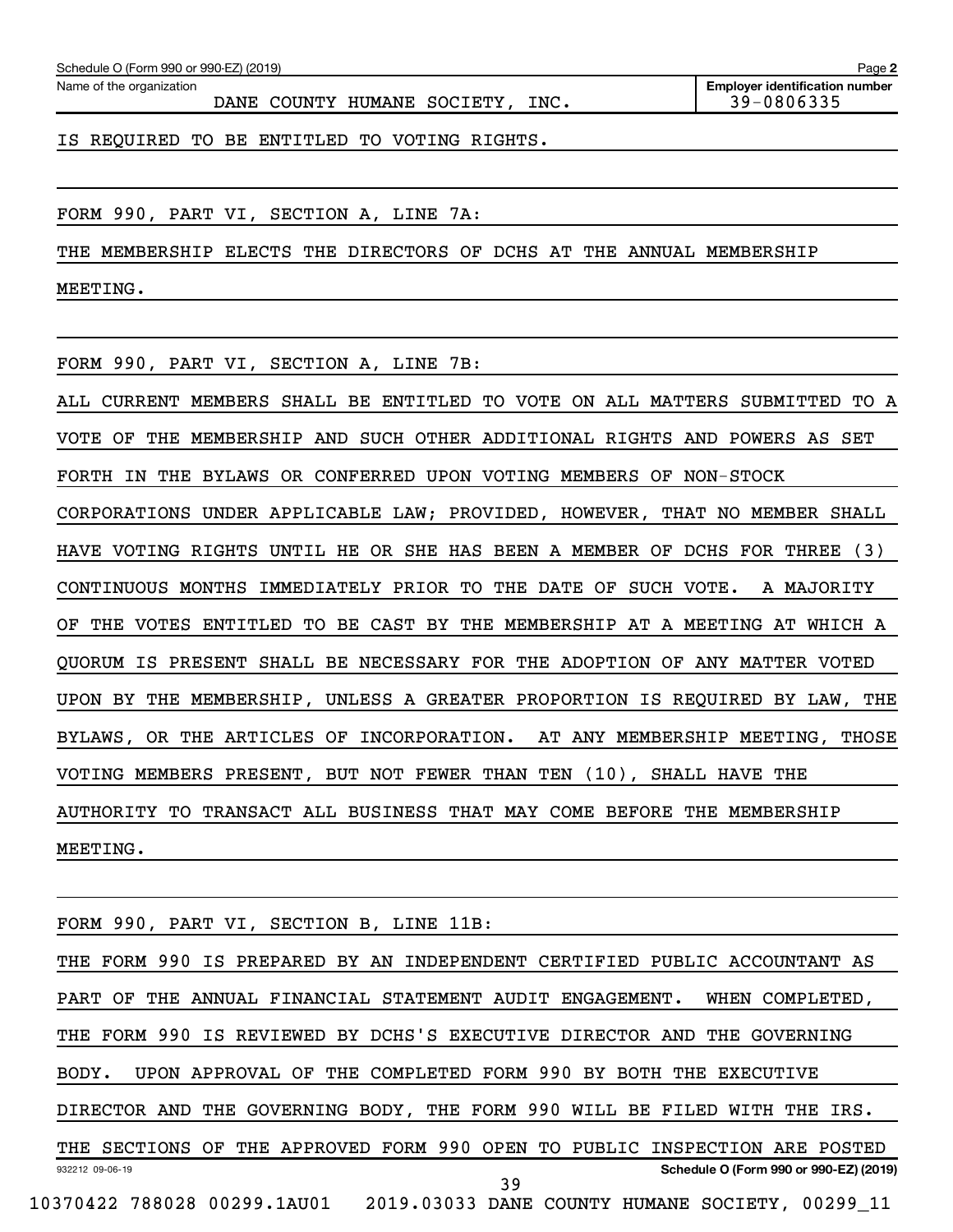| Schedule O (Form 990 or 990-EZ) (2019)                       | Page 2                                              |
|--------------------------------------------------------------|-----------------------------------------------------|
| Name of the organization<br>DANE COUNTY HUMANE SOCIETY, INC. | <b>Employer identification number</b><br>39-0806335 |
| ON DCHS'S WEBSITE ONCE FILED.                                |                                                     |

FORM 990, PART VI, SECTION B, LINE 12C:

ANY DIRECTOR, PRINCIPAL OFFICER, OR MEMBER OF A COMMITTEE WITH GOVERNING BODY DELEGATED POWERS AGREES TO BE BOUND BY DCHS'S CONFLICT OF INTEREST POLICY. THIS CONFLICT OF INTEREST POLICY REQUIRES SELF-REPORTING. IN CONNECTION WITH ANY ACTUAL OR POSSIBLE REPORTED CONFLICT OF INTEREST, AN INTERESTED PERSON MUST DISCLOSE THE EXISTENCE OF THE INTEREST AND BE GIVEN THE OPPORTUNITY TO DISCLOSE ALL MATERIAL FACTS TO THE DIRECTORS AND MEMBERS OF COMMITTEES WITH GOVERNING BODY DELEGATED POWERS. AFTER DISCLOSURE OF THE INTEREST AND ALL MATERIAL FACTS, THE INTERESTED PERSON SHALL LEAVE THE GOVERNING BODY OR COMMITTEE MEETING WHILE THE DETERMINATION OF A CONFLICT OF INTEREST IS DISCUSSED AND VOTED UPON BY THE REMAINING DIRECTORS OR COMMITTEE MEMBERS. THE GOVERNING BODY OR A DESIGNATED COMMITTEE CONDUCTS PERIODIC REVIEWS TO ENSURE THAT DCHS DOES NOT ENGAGE IN ACTIVITIES THAT COULD JEOPARDIZE ITS TAX-EXEMPT STATUS.

FORM 990, PART VI, SECTION B, LINE 15A:

932212 09-06-19 **Schedule O (Form 990 or 990-EZ) (2019)** THE PERFORMANCE OF THE DCHS EXECUTIVE DIRECTOR IS REVIEWED BY THE GOVERNING BODY ON AN ANNUAL BASIS. THIS REVIEW OCCURS WITHIN FOUR WEEKS OF THE ANNIVERSARY OF THE EXECUTIVE DIRECTOR'S HIRE DATE. WHEN THE REVIEW HAS BEEN COMPLETED AND FORMALLY APPROVED BY THE GOVERNING BODY, THE DIRECTORS DETERMINE AND APPROVE ANY SALARY ADJUSTMENT AND SUBMIT THE CHANGE TO DCHS'S ACCOUNTANT. APPROXIMATELY 60 DAYS PRIOR TO THE EXECUTIVE DIRECTOR'S ANNIVERSARY DATE, THE GOVERNING BODY APPOINTS A DIRECTOR TO LEAD THE REVIEW EFFORT. THE LEAD COMPILES ALL COMMENTS SUBMITTED BY THE DIRECTORS AND CREATES A SINGLE COHESIVE REVIEW THAT IS SHARED WITH THE EXECUTIVE DIRECTOR AFTER BEING APPROVED BY THE GOVERNING BODY. 40